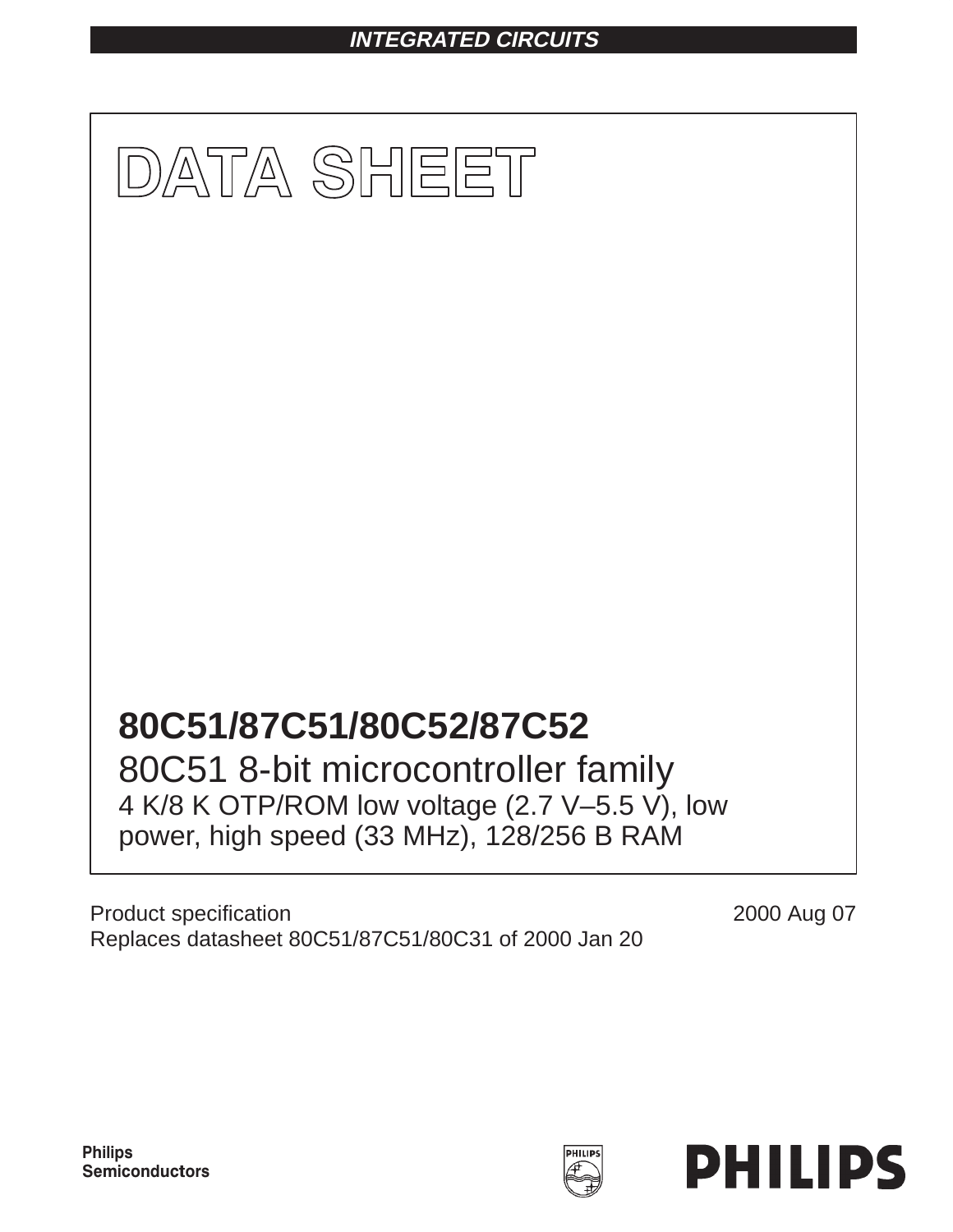# **80C51/87C51/80C52/87C52 80C51 8-bit microcontroller family 4 K/8 K OTP/ROM low voltage (2.7 V–5.5 V), low power, high speed (33 MHz), 128/256 B RAM**

### **DESCRIPTION**

The Philips 80C51/87C51/80C52/87C52 is a high-performance static 80C51 design fabricated with Philips high-density CMOS technology with operation from 2.7 V to 5.5 V.

The 8xC51 and 8xC52 contain a 128  $\times$  8 RAM and 256  $\times$  8 RAM respectively, 32 I/O lines, three 16-bit counter/timers, a six-source, four-priority level nested interrupt structure, a serial I/O port for either multi-processor communications, I/O expansion or full duplex UART, and on-chip oscillator and clock circuits.

In addition, the device is a low power static design which offers a wide range of operating frequencies down to zero. Two software selectable modes of power reduction—idle mode and power-down mode are available. The idle mode freezes the CPU while allowing the RAM, timers, serial port, and interrupt system to continue functioning. The power-down mode saves the RAM contents but freezes the oscillator, causing all other chip functions to be inoperative. Since the design is static, the clock can be stopped without loss of user data and then the execution resumed from the point the clock was stopped.

### **SELECTION TABLE**

For applications requiring more ROM and RAM, see the 8XC54/58 and 8XC51RA+/RB+/RC+/80C51RA+ data sheet.

Note: 80C31/80C32 is specified in separate data sheet.

| <b>ROM/EPROM</b><br><b>Memory Size</b><br>(X by 8) | <b>RAM Size</b><br>(X by 8) | Programmable<br><b>Timer Counter</b><br>(PCA) | <b>Hardware</b><br><b>Watch Dog</b><br><b>Timer</b> |  |  |  |  |  |  |  |
|----------------------------------------------------|-----------------------------|-----------------------------------------------|-----------------------------------------------------|--|--|--|--|--|--|--|
| 80C31*/80C51/87C51                                 |                             |                                               |                                                     |  |  |  |  |  |  |  |
| 0K/4K                                              | 128                         | <b>No</b>                                     | <b>No</b>                                           |  |  |  |  |  |  |  |
| 80C32*/80C52/87C52                                 |                             |                                               |                                                     |  |  |  |  |  |  |  |
| 0K/8K/16K/32K                                      | 256                         | <b>No</b>                                     | <b>No</b>                                           |  |  |  |  |  |  |  |
| 80C51RA+/8XC51RA+/RB+/RC+                          |                             |                                               |                                                     |  |  |  |  |  |  |  |
| 0K/8K/16K/32K                                      | 512                         | Yes                                           | Yes                                                 |  |  |  |  |  |  |  |
| 8XC51RD+                                           |                             |                                               |                                                     |  |  |  |  |  |  |  |
| 64K                                                | 1024                        | Yes                                           | Yes                                                 |  |  |  |  |  |  |  |

### **FEATURES**

- 8051 Central Processing Unit
- **–** 4k × 8 ROM (80C51)
- **–** 8k × 8 ROM (80C52)
- **–** 128 × 8 RAM (80C51)
- **–** 256 × 8 RAM (80C52)
- **–** Three 16-bit counter/timers
- **–** Boolean processor
- **–** Full static operation
- **–** Low voltage (2.7 V to 5.5 V@ 16 MHz) operation
- Memory addressing capability
	- **–** 64k ROM and 64k RAM
- Power control modes:
	- **–** Clock can be stopped and resumed
	- **–** Idle mode
	- **–** Power-down mode
- CMOS and TTL compatible
- TWO speed ranges at  $V_{CC} = 5$  V
	- **–** 0 to 16 MHz
	- **–** 0 to 33 MHz
- Three package styles
- Extended temperature ranges
- Dual Data Pointers
- Security bits:
	- **–** ROM (2 bits)
	- **–** OTP/EPROM (3 bits)
- Encryption array 64 bytes
- 4 level priority interrupt
- 6 interrupt sources
- Four 8-bit I/O ports
- Full–duplex enhanced UART
	- **–** Framing error detection
	- **–** Automatic address recognition
- Programmable clock out
- Asynchronous port reset
- Low EMI (inhibit ALE and slew rate controlled outputs)
- Wake-up from Power Down by an external interrupt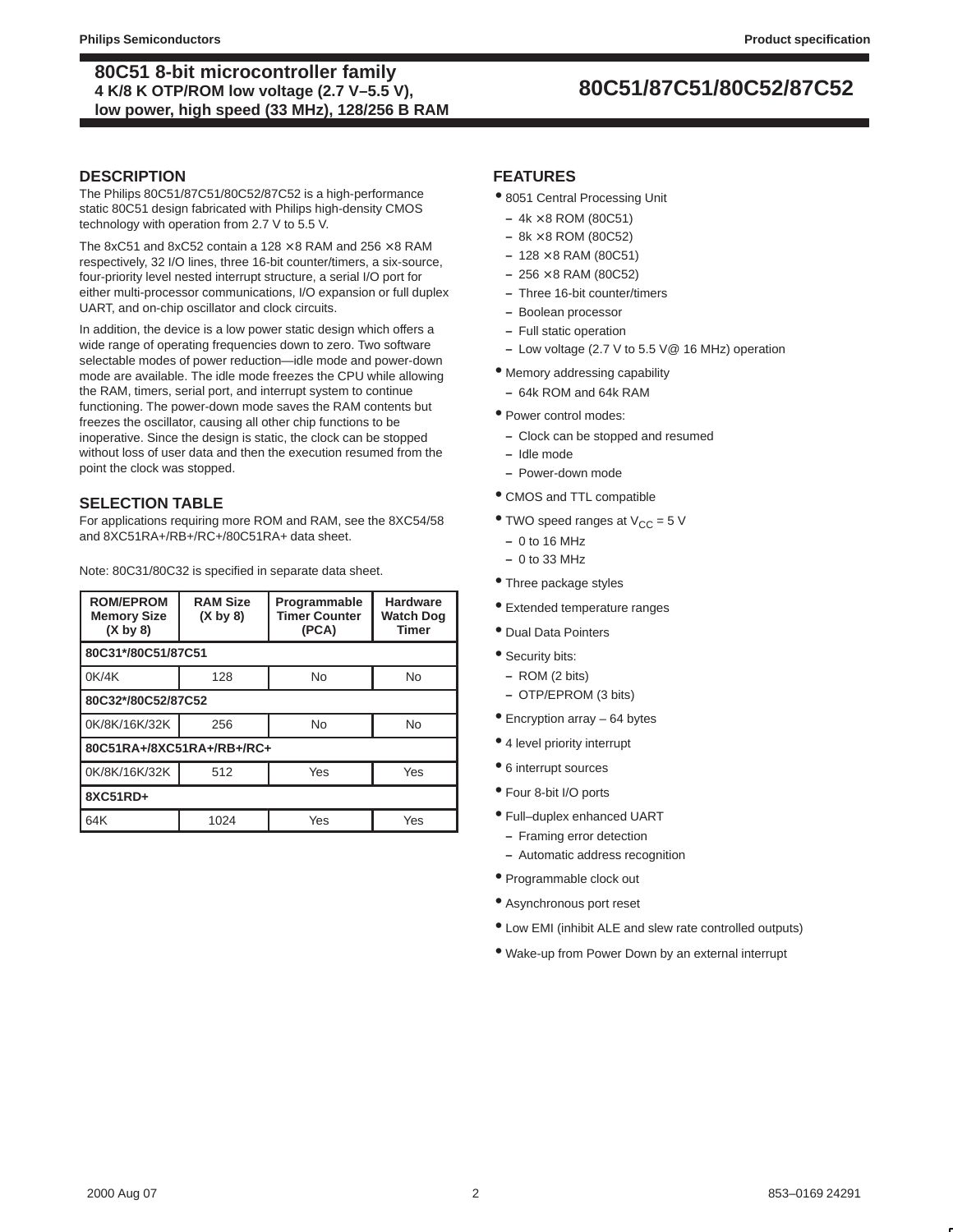# **80C51/87C51 ORDERING INFORMATION**

|            | <b>MEMORY SIZE</b><br>$4K \times 8$ | <b>TEMPERATURE RANGE °C</b><br><b>AND PACKAGE</b> | <b>VOLTAGE</b><br><b>RANGE</b> | FREQ.<br>(MHz) | DWG.#                |  |
|------------|-------------------------------------|---------------------------------------------------|--------------------------------|----------------|----------------------|--|
| <b>ROM</b> | P80C51SBPN                          |                                                   |                                | 0 to 16        |                      |  |
| <b>OTP</b> | P87C51SBPN                          | 0 to +70, Plastic Dual In-line Package            | 2.7 V to 5.5 V                 |                | SOT129-1             |  |
| <b>ROM</b> | P80C51SBAA                          |                                                   |                                |                |                      |  |
| <b>OTP</b> | P87C51SBAA                          | 0 to +70, Plastic Leaded Chip Carrier             | 2.7 V to 5.5 V                 | 0 to 16        | SOT <sub>187-2</sub> |  |
| <b>ROM</b> | P80C51SBBB                          |                                                   |                                |                |                      |  |
| <b>OTP</b> | P87C51SBBB                          | 0 to +70, Plastic Quad Flat Pack                  | 2.7 V to 5.5 V                 | $0$ to 16      | SOT307-2             |  |
| <b>ROM</b> | P80C51SFPN                          |                                                   |                                |                |                      |  |
| <b>OTP</b> | P87C51SFPN                          | -40 to +85, Plastic Dual In-line Package          | 2.7 V to 5.5 V                 | 0 to 16        | SOT129-1             |  |
| <b>ROM</b> | <b>P80C51SFAA</b>                   |                                                   |                                |                | SOT187-2             |  |
| <b>OTP</b> | <b>P87C51SFAA</b>                   | -40 to +85, Plastic Leaded Chip Carrier           | 2.7 V to 5.5 V                 | 0 to 16        |                      |  |
| <b>ROM</b> | P80C51SFBB                          | -40 to +85, Plastic Quad Flat Pack                | 2.7 V to 5.5 V                 | $0$ to 16      | SOT307-2             |  |
| <b>OTP</b> | P87C51SFBB                          |                                                   |                                |                |                      |  |
| <b>ROM</b> | P80C51UBAA                          |                                                   | 5 V                            | 0 to 33        | SOT187-2             |  |
| <b>OTP</b> | P87C51UBAA                          | 0 to +70, Plastic Leaded Chip Carrier             |                                |                |                      |  |
| <b>ROM</b> | P80C51UBPN                          |                                                   |                                |                |                      |  |
| <b>OTP</b> | P87C51UBPN                          | 0 to +70, Plastic Dual In-line Package            | 5 V                            | $0$ to $33$    | SOT129-1             |  |
| <b>ROM</b> | P80C51UFAA                          |                                                   |                                |                |                      |  |
| <b>OTP</b> | P87C51UFAA                          | -40 to +85, Plastic Leaded Chip Carrier           | 5 V                            | 0 to 33        | SOT187-2             |  |

# **PART NUMBER DERIVATION**

| <b>DEVICE</b><br><b>NUMBER</b> | <b>DEVICE</b><br><b>NUMBER</b> | <b>OPERATING FREQUENCY, MAX (S)</b> | <b>TEMPERATURE RANGE (B)</b>           | PACKAGE (AA)   |
|--------------------------------|--------------------------------|-------------------------------------|----------------------------------------|----------------|
| <b>ROM</b>                     | P80C51                         | $S = 16 MHz$                        | $B = 0^\circ$ to +70 $^\circ$ C        | $AA = P L C C$ |
| <b>ROM</b>                     | P80C52                         | $S = 16 MHz$                        | $B = 0^\circ$ to +70 $^\circ$ C        | $AA = P L C C$ |
| <b>OTP</b>                     | P87C51                         | $U = 33 MHz$                        | $F = -40^{\circ}$ C to $+85^{\circ}$ C | $BB = POFP$    |
| <b>OTP</b>                     | P87C52                         | $U = 33 MHz$                        | $F = -40^{\circ}$ C to $+85^{\circ}$ C | $BB = PQFP$    |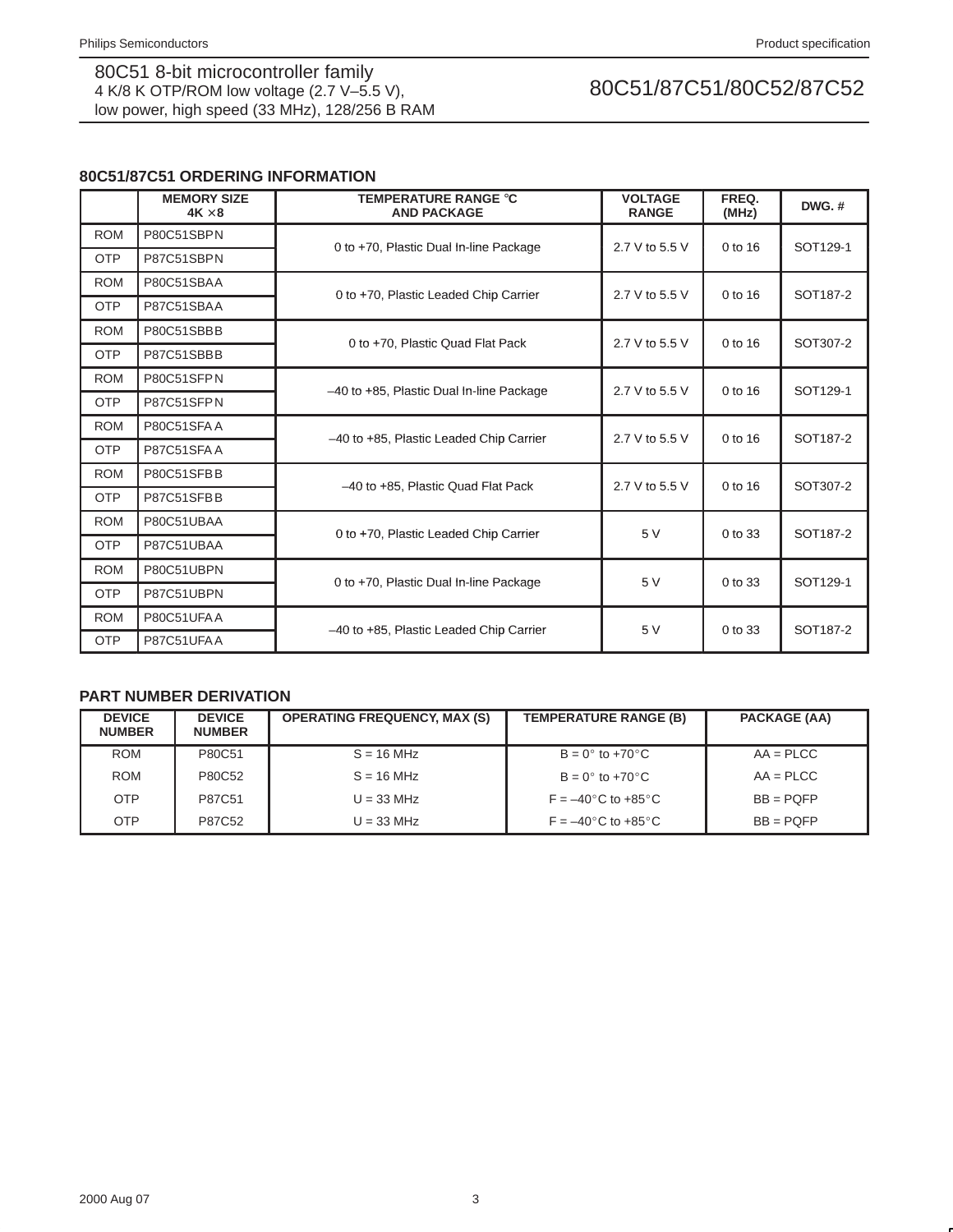# **80C52/87C52 ORDERING INFORMATION**

|            | <b>MEMORY SIZE</b><br>$8K \times 8$ | <b>TEMPERATURE RANGE °C</b><br><b>AND PACKAGE</b> | <b>VOLTAGE</b><br><b>RANGE</b> | FREQ.<br>(MHz) | $DWG.$ #             |  |
|------------|-------------------------------------|---------------------------------------------------|--------------------------------|----------------|----------------------|--|
| <b>ROM</b> | P80C52SBPN                          |                                                   |                                | $0$ to 16      |                      |  |
| <b>OTP</b> | P87C52SBPN                          | 0 to +70, Plastic Dual In-line Package            | 2.7 V to 5.5 V                 |                | SOT129-1             |  |
| <b>ROM</b> | P80C52SBAA                          |                                                   |                                |                |                      |  |
| <b>OTP</b> | P87C52SBAA                          | 0 to +70, Plastic Leaded Chip Carrier             | 2.7 V to 5.5 V                 | $0$ to 16      | SOT187-2             |  |
| <b>ROM</b> | P80C52SBBB                          |                                                   |                                |                |                      |  |
| <b>OTP</b> | P87C52SBBB                          | 0 to +70, Plastic Quad Flat Pack                  | 2.7 V to 5.5 V                 | 0 to 16        | SOT307-2             |  |
| <b>ROM</b> | P80C52SFPN                          |                                                   |                                |                | SOT129-1             |  |
| <b>OTP</b> | P87C52SFPN                          | -40 to +85, Plastic Dual In-line Package          | 2.7 V to 5.5 V                 | $0$ to 16      |                      |  |
| <b>ROM</b> | P80C52SFA A                         |                                                   | 2.7 V to 5.5 V                 | 0 to 16        | SOT <sub>187-2</sub> |  |
| <b>OTP</b> | P87C52SFAA                          | -40 to +85, Plastic Leaded Chip Carrier           |                                |                |                      |  |
| <b>ROM</b> | P80C52SFBB                          | -40 to +85, Plastic Quad Flat Pack                | 2.7 V to 5.5 V                 | $0$ to 16      | SOT307-2             |  |
| <b>OTP</b> | P87C52SFBB                          |                                                   |                                |                |                      |  |
| <b>ROM</b> | P80C52UBAA                          | 0 to +70, Plastic Leaded Chip Carrier             | 5V                             | $0$ to 33      | SOT <sub>187-2</sub> |  |
| <b>OTP</b> | P87C52UBAA                          |                                                   |                                |                |                      |  |
| <b>ROM</b> | P80C52UBPN                          |                                                   |                                |                |                      |  |
| <b>OTP</b> | P87C52UBPN                          | 0 to +70, Plastic Dual In-line Package            | 5 V                            | $0$ to $33$    | SOT129-1             |  |
| <b>ROM</b> | P80C52UFAA                          |                                                   | 5 V                            | 0 to 33        |                      |  |
| <b>OTP</b> | P87C52UFAA                          | -40 to +85, Plastic Leaded Chip Carrier           |                                |                | SOT187-2             |  |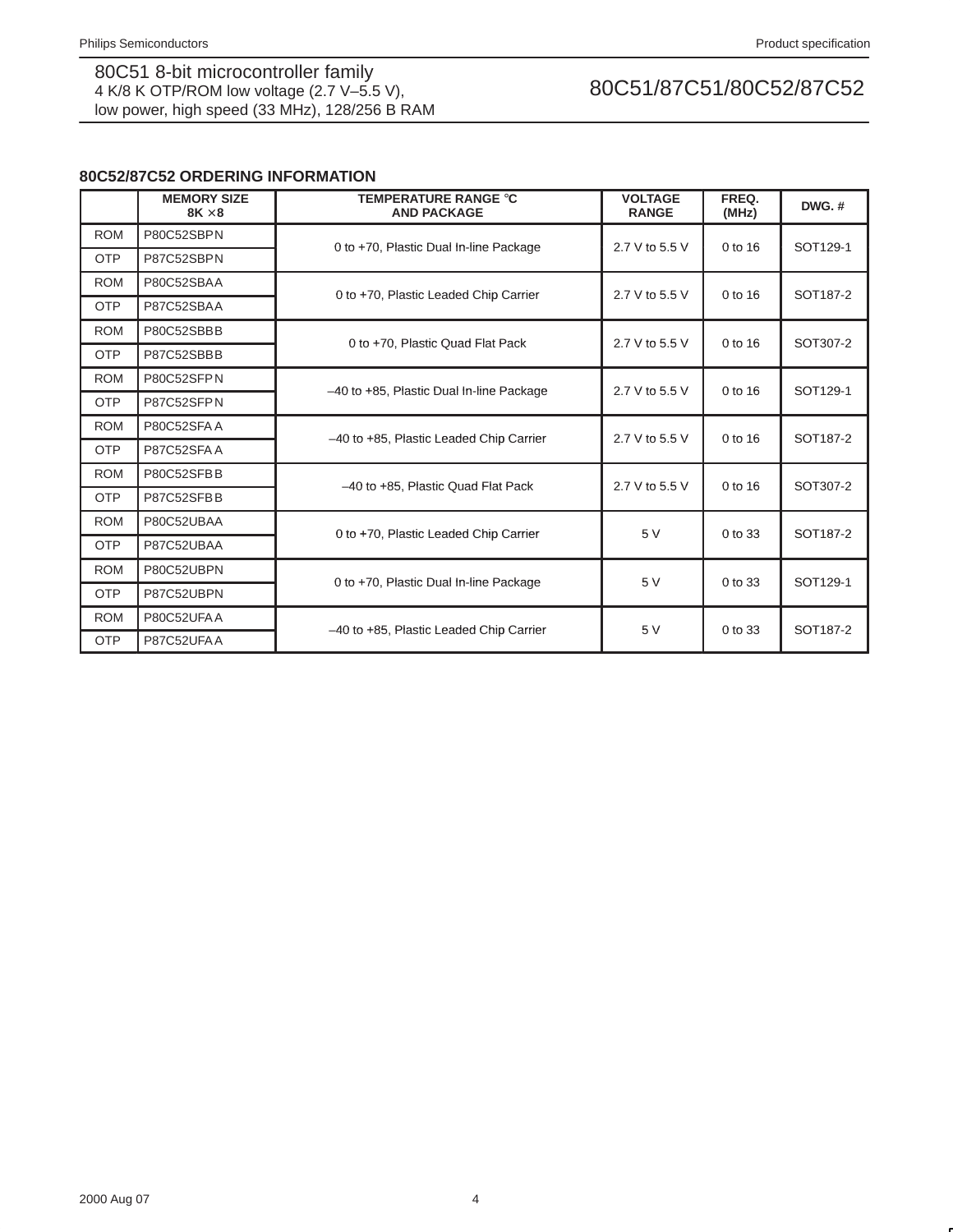# **BLOCK DIAGRAM**

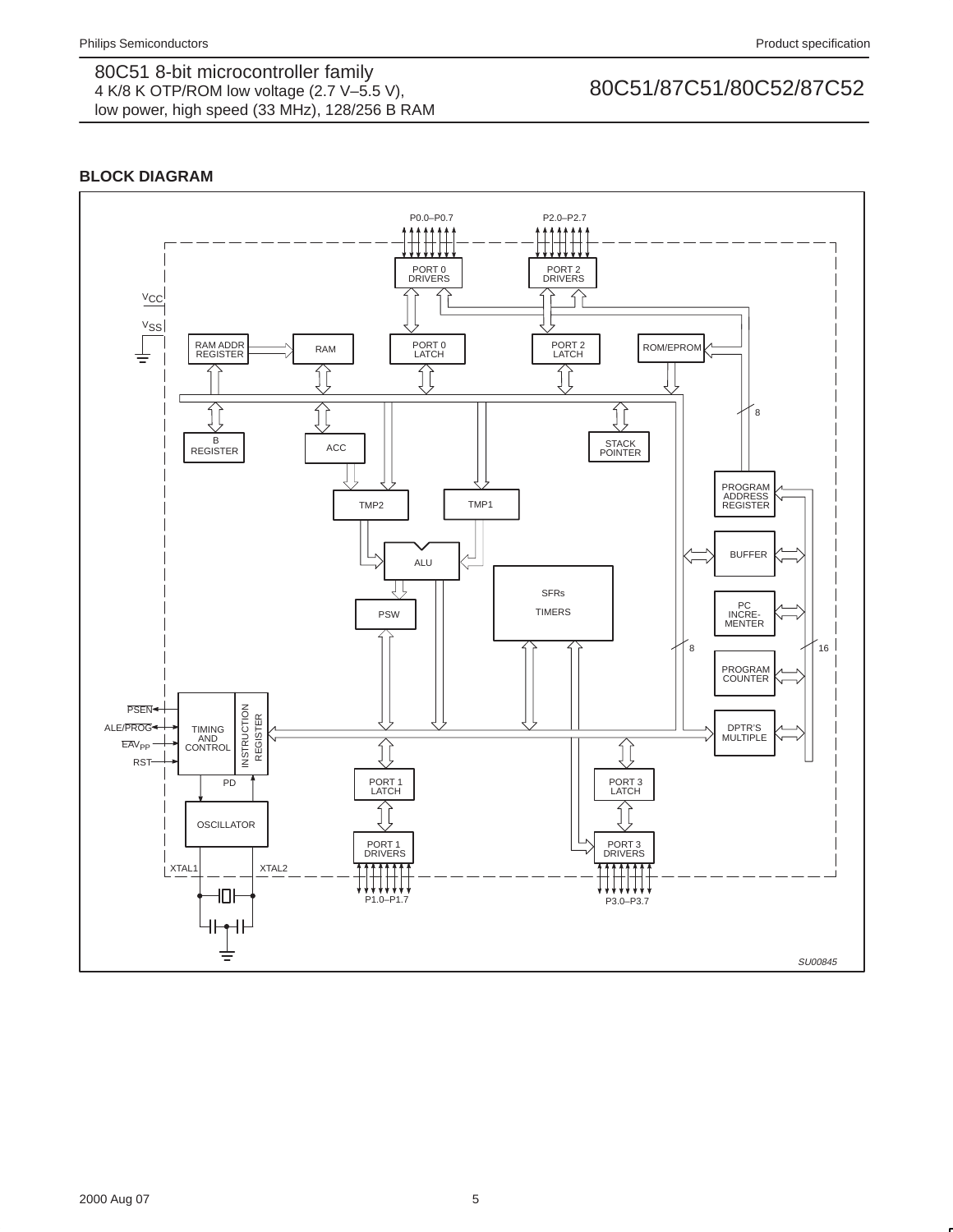# **LOGIC SYMBOL**



## **PIN CONFIGURATIONS**



# **PLASTIC LEADED CHIP CARRIER PIN FUNCTIONS**

|                         |                          | 7<br>17 | 6   | 1<br>$\circ$<br>LCC | 40 | 39<br>29 |                    |
|-------------------------|--------------------------|---------|-----|---------------------|----|----------|--------------------|
|                         |                          |         | 18  |                     | 28 |          |                    |
| Pin                     | <b>Function</b>          |         | Pin | <b>Function</b>     |    | Pin      | <b>Function</b>    |
| 1                       | $NIC^*$                  |         | 16  | P3.4/T0             |    | 31       | P2.7/A15           |
| $\overline{2}$          | P1.0/T2                  |         | 17  | P3.5/T1             |    | 32       | <b>PSEN</b>        |
| 3                       | P1.1/T2EX                |         | 18  | <b>P3.6/WR</b>      |    | 33       | <b>ALE</b>         |
| $\overline{\mathbf{4}}$ | P <sub>1.2</sub>         |         | 19  | <b>P3.7/RD</b>      |    | 34       | $NIC^*$            |
| 5                       | P1.3                     |         | 20  | XTAL <sub>2</sub>   |    | 35       | EA/V <sub>PP</sub> |
| 6                       | P <sub>1.4</sub>         |         | 21  | XTAL1               |    | 36       | P0.7/AD7           |
| $\overline{7}$          | P <sub>1.5</sub>         |         | 22  | Vss                 |    | 37       | P0.6/AD6           |
| 8                       | P <sub>1.6</sub>         |         | 23  | NIC*                |    | 38       | P0.5/AD5           |
| 9                       | P <sub>1.7</sub>         |         | 24  | P2.0/A8             |    | 39       | P0.4/AD4           |
| 10                      | <b>RST</b>               |         | 25  | P2.1/A9             |    | 40       | P0.3/AD3           |
| 11                      | P3.0/RxD                 |         | 26  | P2.2/A10            |    | 41       | P0.2/AD2           |
| 12                      | $NIC^*$                  |         | 27  | P2.3/A11            |    | 42       | P0.1/AD1           |
| 13                      | <b>P3.1/TxD</b>          |         | 28  | P2.4/A12            |    | 43       | P0.0/AD0           |
| 14                      | P3.2/INT0                |         | 29  | P2.5/A13            |    | 44       | $V_{CC}$           |
| 15                      | P3.3/INT1                |         | 30  | P2.6/A14            |    |          |                    |
|                         | * NO INTERNAL CONNECTION |         |     |                     |    |          | SU01062            |

# **PLASTIC QUAD FLAT PACK PIN FUNCTIONS**

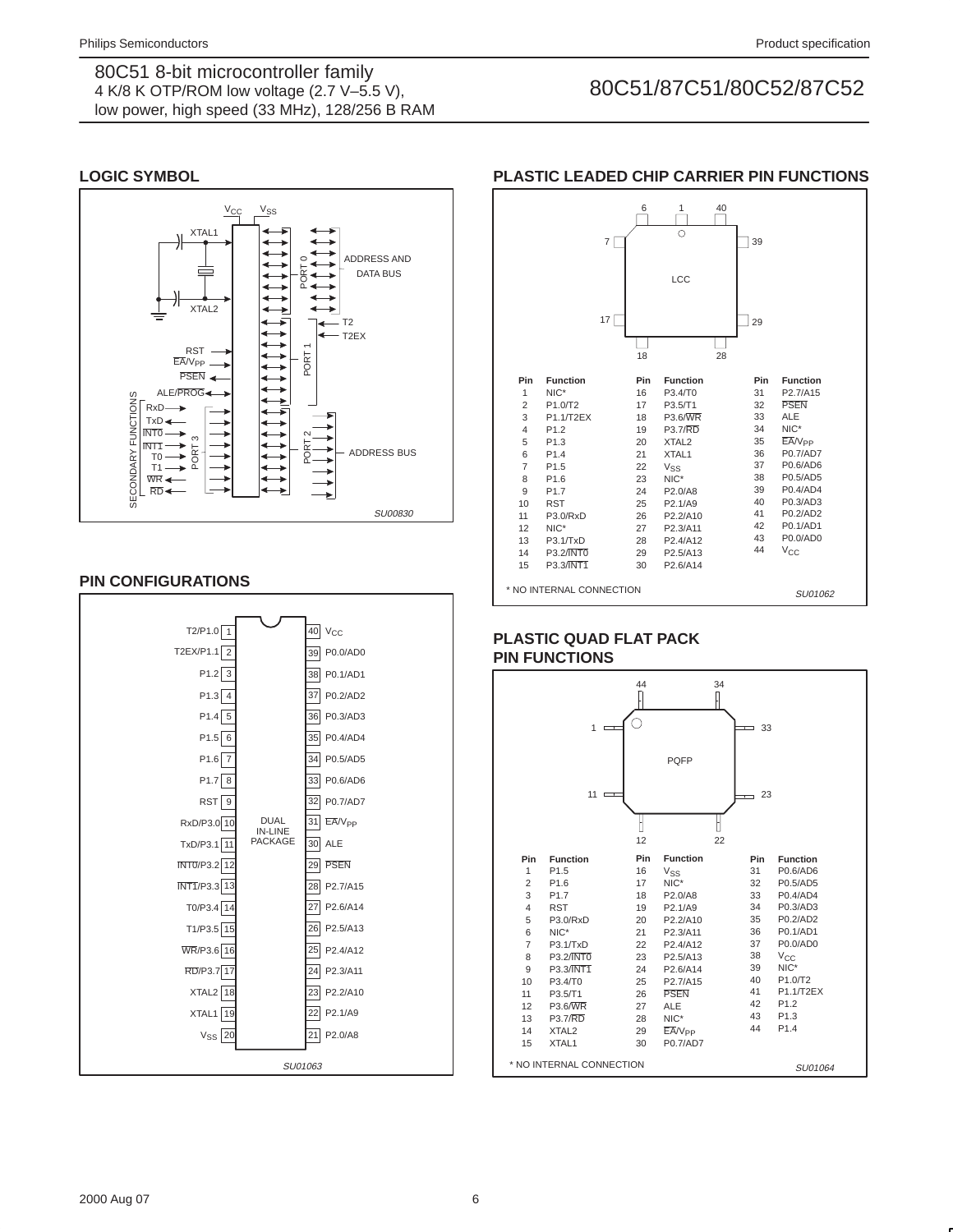## **PIN DESCRIPTIONS**

|                    | <b>PIN NUMBER</b> |                  |                        |              |                                                                                                                                                                                                                                                                                                                                                                                                                                                                                                                                                                                                                                                                                                                                                                                                                                                                                                                   |
|--------------------|-------------------|------------------|------------------------|--------------|-------------------------------------------------------------------------------------------------------------------------------------------------------------------------------------------------------------------------------------------------------------------------------------------------------------------------------------------------------------------------------------------------------------------------------------------------------------------------------------------------------------------------------------------------------------------------------------------------------------------------------------------------------------------------------------------------------------------------------------------------------------------------------------------------------------------------------------------------------------------------------------------------------------------|
| <b>MNEMONIC</b>    | <b>DIP</b>        | <b>LCC</b>       | QFP                    | <b>TYPE</b>  | <b>NAME AND FUNCTION</b>                                                                                                                                                                                                                                                                                                                                                                                                                                                                                                                                                                                                                                                                                                                                                                                                                                                                                          |
| $V_{SS}$           | 20                | $\overline{22}$  | 16                     | $\mathbf{I}$ | Ground: 0 V reference.                                                                                                                                                                                                                                                                                                                                                                                                                                                                                                                                                                                                                                                                                                                                                                                                                                                                                            |
| $V_{CC}$           | 40                | 44               | 38                     | $\mathbf{I}$ | Power Supply: This is the power supply voltage for normal, idle, and power-down operation.                                                                                                                                                                                                                                                                                                                                                                                                                                                                                                                                                                                                                                                                                                                                                                                                                        |
| $P0.0 - 0.7$       | $39 - 32$         | $43 - 36$        | $37 - 30$              | 1/O          | <b>Port 0:</b> Port 0 is an open-drain, bidirectional I/O port with Schmitt trigger inputs. Port 0 pins<br>that have 1s written to them float and can be used as high-impedance inputs. Port 0 is also<br>the multiplexed low-order address and data bus during accesses to external program and<br>data memory. In this application, it uses strong internal pull-ups when emitting 1s. Port 0<br>also outputs the code bytes during program verification and received code bytes during<br>EPROM programming. External pull-ups are required during program verification.                                                                                                                                                                                                                                                                                                                                       |
| P1.0-P1.7          | $1 - 8$           | $2 - 9$          | $40 - 44$ .<br>$1 - 3$ | I/O          | <b>Port 1:</b> Port 1 is an 8-bit bidirectional I/O port with internal pull-ups and Schmitt trigger<br>inputs. Port 1 pins that have 1s written to them are pulled high by the internal pull-ups and<br>can be used as inputs. As inputs, port 1 pins that are externally pulled low will source<br>current because of the internal pull-ups. (See DC Electrical Characteristics: I <sub>IL</sub> ). Port 1 also<br>receives the low-order address byte during program memory verification. Alternate functions<br>for Port 1 include:                                                                                                                                                                                                                                                                                                                                                                            |
|                    | 1                 | 2                | 40                     | 1/O          | T2 (P1.0): Timer/Counter 2 external count input/clockout (see Programmable Clock-Out)                                                                                                                                                                                                                                                                                                                                                                                                                                                                                                                                                                                                                                                                                                                                                                                                                             |
|                    | 2                 | 3                | 41                     | $\mathbf{I}$ | T2EX (P1.1): Timer/Counter 2 Reload/Capture/Direction control                                                                                                                                                                                                                                                                                                                                                                                                                                                                                                                                                                                                                                                                                                                                                                                                                                                     |
| P2.0-P2.7          | $21 - 28$         | $24 - 31$        | $18 - 25$              | 1/O          | <b>Port 2:</b> Port 2 is an 8-bit bidirectional I/O port with internal pull-ups and Schmitt trigger<br>inputs. Port 2 pins that have 1s written to them are pulled high by the internal pull-ups and<br>can be used as inputs. As inputs, port 2 pins that are externally being pulled low will source<br>current because of the internal pull-ups. (See DC Electrical Characteristics: $I_{II}$ ). Port 2 emits<br>the high-order address byte during fetches from external program memory and during<br>accesses to external data memory that use 16-bit addresses (MOVX @DPTR). In this<br>application, it uses strong internal pull-ups when emitting 1s. During accesses to external<br>data memory that use 8-bit addresses (MOV @Ri), port 2 emits the contents of the P2<br>special function register. Some Port 2 pins receive the high order address bits during<br>EPROM programming and verification. |
| P3.0-P3.7          | $10 - 17$         | 11,<br>$13 - 19$ | 5,<br>$7 - 13$         | 1/O          | Port 3: Port 3 is an 8-bit bidirectional I/O port with internal pull-ups and Schmitt trigger<br>inputs. Port 3 pins that have 1s written to them are pulled high by the internal pull-ups and<br>can be used as inputs. As inputs, port 3 pins that are externally being pulled low will source<br>current because of the pull-ups. (See DC Electrical Characteristics: $I_{\parallel L}$ ). Port 3 also serves<br>the special features of the 80C51 family, as listed below:                                                                                                                                                                                                                                                                                                                                                                                                                                     |
|                    | 10                | 11               | 5                      | I            | RxD (P3.0): Serial input port                                                                                                                                                                                                                                                                                                                                                                                                                                                                                                                                                                                                                                                                                                                                                                                                                                                                                     |
|                    | 11                | 13               | 7                      | O            | TxD (P3.1): Serial output port                                                                                                                                                                                                                                                                                                                                                                                                                                                                                                                                                                                                                                                                                                                                                                                                                                                                                    |
|                    | 12                | 14               | 8                      |              | <b>INTO</b> (P3.2): External interrupt                                                                                                                                                                                                                                                                                                                                                                                                                                                                                                                                                                                                                                                                                                                                                                                                                                                                            |
|                    | 13                | 15               | 9                      |              | <b>INT1 (P3.3):</b> External interrupt                                                                                                                                                                                                                                                                                                                                                                                                                                                                                                                                                                                                                                                                                                                                                                                                                                                                            |
|                    | 14                | 16               | 10                     |              | TO (P3.4): Timer 0 external input                                                                                                                                                                                                                                                                                                                                                                                                                                                                                                                                                                                                                                                                                                                                                                                                                                                                                 |
|                    | 15                | 17               | 11                     |              | T1 (P3.5): Timer 1 external input                                                                                                                                                                                                                                                                                                                                                                                                                                                                                                                                                                                                                                                                                                                                                                                                                                                                                 |
|                    | 16                | 18               | 12                     | O            | WR (P3.6): External data memory write strobe                                                                                                                                                                                                                                                                                                                                                                                                                                                                                                                                                                                                                                                                                                                                                                                                                                                                      |
|                    | 17                | 19               | 13                     | O            | RD (P3.7): External data memory read strobe                                                                                                                                                                                                                                                                                                                                                                                                                                                                                                                                                                                                                                                                                                                                                                                                                                                                       |
| <b>RST</b>         | 9                 | 10               | 4                      | $\mathbf{I}$ | <b>Reset:</b> A high on this pin for two machine cycles while the oscillator is running, resets the<br>device. An internal diffused resistor to $V_{SS}$ permits a power-on reset using only an external<br>capacitor to $V_{CC}$ .                                                                                                                                                                                                                                                                                                                                                                                                                                                                                                                                                                                                                                                                               |
| <b>ALE/PROG</b>    | 30                | 33               | 27                     | O            | Address Latch Enable/Program Pulse: Output pulse for latching the low byte of the<br>address during an access to external memory. In normal operation, ALE is emitted at a<br>constant rate of 1/6 the oscillator frequency, and can be used for external timing or clocking.<br>Note that one ALE pulse is skipped during each access to external data memory. This pin is<br>also the program pulse input (PROG) during EPROM programming. ALE can be disabled by<br>setting SFR auxiliary.0. With this bit set, ALE will be active only during a MOVX instruction.                                                                                                                                                                                                                                                                                                                                             |
| <b>PSEN</b>        | 29                | 32               | 26                     | O            | <b>Program Store Enable:</b> The read strobe to external program memory. When the device is<br>executing code from the external program memory, PSEN is activated twice each machine<br>cycle, except that two PSEN activations are skipped during each access to external data<br>memory. PSEN is not activated during fetches from internal program memory.                                                                                                                                                                                                                                                                                                                                                                                                                                                                                                                                                     |
| EA/V <sub>PP</sub> | 31                | 35               | 29                     | $\mathbf{I}$ | External Access Enable/Programming Supply Voltage: EA must be externally held low<br>to enable the device to fetch code from external program memory locations 0000H to<br>OFFFH. If $\overline{EA}$ is held high, the device executes from internal program memory unless the<br>program counter contains an address greater than the on-chip ROM/OTP. This pin also<br>receives the 12.75 V programming supply voltage (V <sub>PP</sub> ) during EPROM programming. If<br>security bit 1 is programmed, EA will be internally latched on Reset.                                                                                                                                                                                                                                                                                                                                                                 |
| XTAL1              | 19                | 21               | 15                     | $\mathbf{I}$ | Crystal 1: Input to the inverting oscillator amplifier and input to the internal clock generator<br>circuits.                                                                                                                                                                                                                                                                                                                                                                                                                                                                                                                                                                                                                                                                                                                                                                                                     |
| XTAL <sub>2</sub>  | 18                | 20               | 14                     | O            | Crystal 2: Output from the inverting oscillator amplifier.                                                                                                                                                                                                                                                                                                                                                                                                                                                                                                                                                                                                                                                                                                                                                                                                                                                        |

**NOTE:**

To avoid "latch-up" effect at power-on, the voltage on any pin at any time must not be higher than  $V_{CC}$  + 0.5 V or  $V_{SS}$  – 0.5 V, respectively.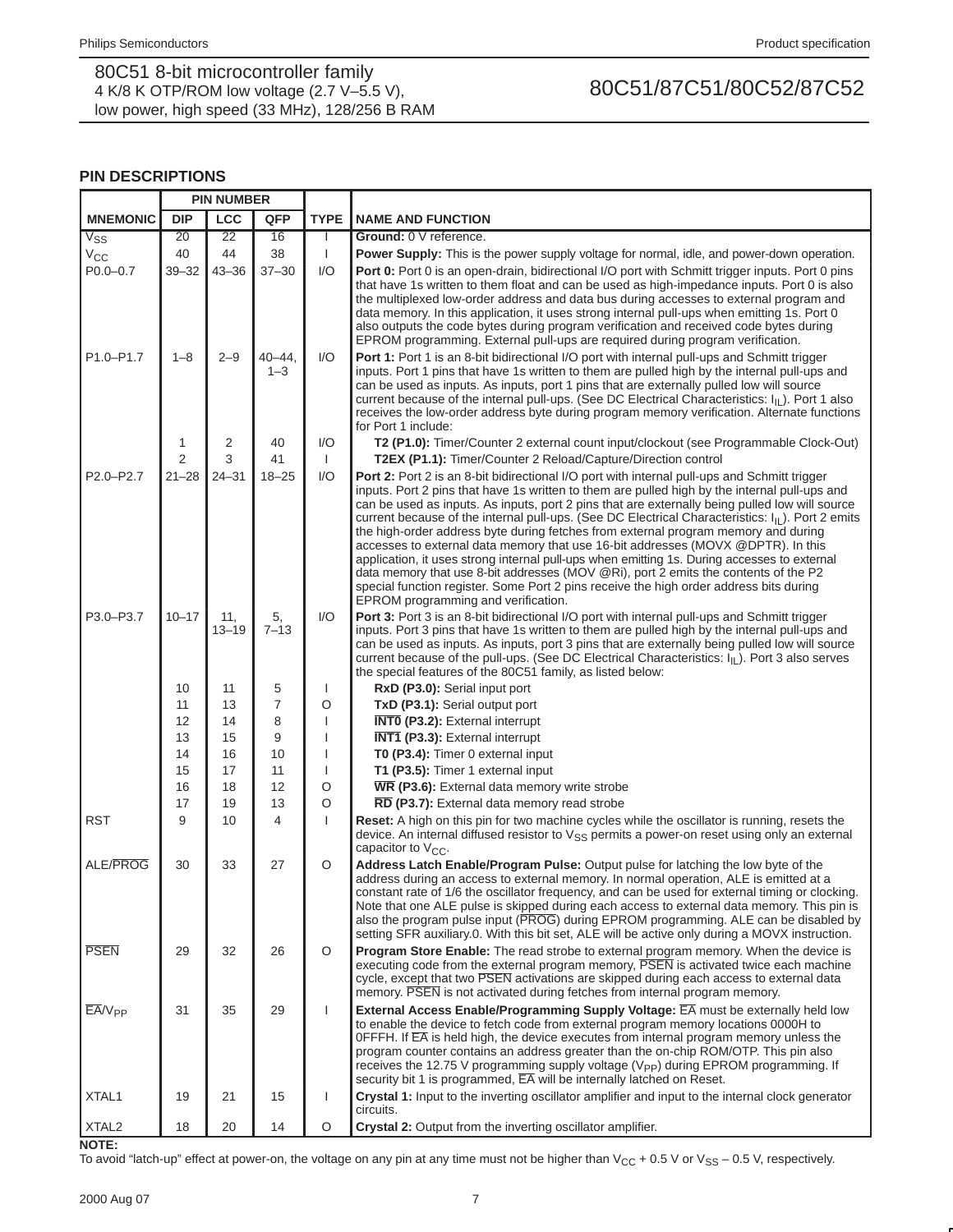## **Table 1. 80C51/87C51/80C52/87C52 Special Function Registers**

| <b>SYMBOL</b>                  | <b>DESCRIPTION</b>         | <b>DIRECT</b><br><b>ADDRESS</b> | <b>MSB</b>               |                          |                          |                          | BIT ADDRESS, SYMBOL, OR ALTERNATIVE PORT FUNCTION |                          |                   | <b>LSB</b>      | <b>RESET</b><br><b>VALUE</b> |
|--------------------------------|----------------------------|---------------------------------|--------------------------|--------------------------|--------------------------|--------------------------|---------------------------------------------------|--------------------------|-------------------|-----------------|------------------------------|
| $\overline{ACC^*}$             | Accumulator                | <b>E0H</b>                      | E7                       | E6                       | E5                       | E4                       | E3                                                | E2                       | E1                | E <sub>0</sub>  | 00H                          |
| AUXR#                          | Auxiliary                  | 8EH                             | $\overline{\phantom{0}}$ | $\equiv$                 | $\qquad \qquad -$        | $\overline{\phantom{0}}$ |                                                   | $\equiv$                 | $\equiv$          | AO              | xxxxxxx0B                    |
| AUXR1#                         | Auxiliary 1                | A <sub>2</sub> H                | $\equiv$                 | $\equiv$                 | $\equiv$                 | LPEP <sup>2</sup>        | <b>WUPD</b>                                       | $\overline{0}$           | $\equiv$          | <b>DPS</b>      | xxx000x0B                    |
| $B^*$                          | <b>B</b> register          | <b>F0H</b>                      | F7                       | F6                       | F5                       | F4                       | F3                                                | F2                       | F1                | F <sub>0</sub>  | 00H                          |
| DPTR:                          | Data Pointer (2 bytes)     |                                 |                          |                          |                          |                          |                                                   |                          |                   |                 |                              |
| <b>DPH</b>                     | Data Pointer High          | 83H                             |                          |                          |                          |                          |                                                   |                          |                   |                 | 00H                          |
| <b>DPL</b>                     | Data Pointer Low           | 82H                             |                          |                          |                          |                          |                                                   |                          |                   |                 | 00H                          |
|                                |                            |                                 | AF                       | AE                       | AD                       | AC                       | AB                                                | AA                       | A <sub>9</sub>    | A8              |                              |
| IE*                            | Interrupt Enable           | A8H                             | EA                       |                          | ET <sub>2</sub>          | ES                       | ET1                                               | EX1                      | ET <sub>0</sub>   | EX0             | 0x000000B                    |
|                                |                            |                                 | BF                       | <b>BE</b>                | <b>BD</b>                | BC                       | <b>BB</b>                                         | <b>BA</b>                | <b>B9</b>         | B <sub>8</sub>  |                              |
| $IP*$                          | <b>Interrupt Priority</b>  | B8H                             | $\overline{\phantom{0}}$ |                          | PT <sub>2</sub>          | PS                       | PT <sub>1</sub>                                   | PX1                      | PT <sub>0</sub>   | PX <sub>0</sub> | xx000000B                    |
|                                |                            |                                 | $\overline{B7}$          | B <sub>6</sub>           | $\overline{B5}$          | $\overline{B4}$          | $\overline{B3}$                                   | $\overline{B2}$          | $\overline{B1}$   | B <sub>0</sub>  |                              |
| IPH#                           | Interrupt Priority High    | B7H                             | $\overline{\phantom{0}}$ | $\overline{\phantom{0}}$ | PT <sub>2H</sub>         | <b>PSH</b>               | PT <sub>1</sub> H                                 | PX1H                     | <b>PT0H</b>       | <b>PX0H</b>     | xx000000B                    |
|                                |                            |                                 | 87                       | 86                       | 85                       | 84                       | 83                                                | 82                       | 81                | 80              |                              |
| $P0*$                          | Port 0                     | 80H                             | AD7                      | AD <sub>6</sub>          | AD <sub>5</sub>          | AD4                      | AD <sub>3</sub>                                   | AD <sub>2</sub>          | AD1               | AD <sub>0</sub> | <b>FFH</b>                   |
|                                |                            |                                 | 97                       | 96                       | 95                       | 94                       | 93                                                | 92                       | 91                | 90              |                              |
| $P1*$                          | Port 1                     | 90H                             | $\overline{\phantom{0}}$ | $\overline{\phantom{0}}$ | $\overline{\phantom{0}}$ | $\overline{\phantom{0}}$ |                                                   | $\overline{\phantom{0}}$ | T <sub>2</sub> EX | T <sub>2</sub>  | <b>FFH</b>                   |
|                                |                            |                                 | $\overline{A7}$          | $\overline{AB}$          | $\overline{A5}$          | A4                       | $\overline{A3}$                                   | A2                       | $\overline{A1}$   | A <sub>0</sub>  |                              |
| $P2*$                          | Port 2                     | A0H                             | AD <sub>15</sub>         | AD14                     | AD <sub>13</sub>         | <b>AD12</b>              | <b>AD11</b>                                       | AD10                     | AD <sub>9</sub>   | AD <sub>8</sub> | <b>FFH</b>                   |
|                                |                            |                                 | B7                       | <b>B6</b>                | B <sub>5</sub>           | <b>B4</b>                | B3                                                | B2                       | $\overline{B1}$   | B <sub>0</sub>  |                              |
| P3*                            | Port 3                     | <b>B0H</b>                      | $\overline{RD}$          | <b>WR</b>                | $\overline{T1}$          | $\overline{10}$          | INT <sub>1</sub>                                  | <b>INTO</b>              | <b>TxD</b>        | <b>RxD</b>      | <b>FFH</b>                   |
|                                |                            |                                 |                          |                          |                          |                          |                                                   |                          |                   |                 |                              |
| PCON# <sup>1</sup>             | Power Control              | 87H                             | SMOD1                    | SMOD <sub>0</sub>        | $\overline{\phantom{0}}$ | POF                      | GF1                                               | GF <sub>0</sub>          | PD                | IDL             | 00xx0000B                    |
|                                |                            |                                 | DT                       | D <sub>6</sub>           | $\overline{D5}$          | D4                       | D3                                                | D <sub>2</sub>           | D1                | D <sub>0</sub>  |                              |
| PSW*                           | Program Status Word        | D <sub>0</sub> H                | CY                       | AC                       | F <sub>0</sub>           | RS1                      | RS <sub>0</sub>                                   | OV                       | $\qquad \qquad -$ | P               | 000000x0B                    |
| RACAP2H#                       | Timer 2 Capture High       | CBH                             |                          |                          |                          |                          |                                                   |                          |                   |                 | 00H                          |
| RACAP2L#                       | Timer 2 Capture Low        | CAH                             |                          |                          |                          |                          |                                                   |                          |                   |                 | 00H                          |
| SADDR#                         | <b>Slave Address</b>       | A9H                             |                          |                          |                          |                          |                                                   |                          |                   |                 | 00H                          |
| SADEN#                         | <b>Slave Address Mask</b>  | B9H                             |                          |                          |                          |                          |                                                   |                          |                   |                 | 00H                          |
| <b>SBUF</b>                    | Serial Data Buffer         | 99H                             |                          |                          |                          |                          |                                                   |                          |                   |                 | xxxxxxxB                     |
|                                |                            |                                 | 9F                       | 9E                       | 9D                       | 9C                       | 9B                                                | <b>9A</b>                | 99                | 98              |                              |
| SCON*                          | <b>Serial Control</b>      | 98H                             | SM0/FE                   | $\overline{\text{SM1}}$  | S <sub>M2</sub>          | <b>REN</b>               | TB8                                               | RB <sub>8</sub>          | TI                | R <sub>l</sub>  | 00H                          |
| <b>SP</b>                      | <b>Stack Pointer</b>       | 81H                             |                          |                          |                          |                          |                                                   |                          |                   |                 | 07H                          |
|                                |                            |                                 | 8F                       | 8E                       | 8D                       | 8C                       | 8B                                                | 8A                       | 89                | 88              |                              |
| TCON*                          | <b>Timer Control</b>       | 88H                             | TF <sub>1</sub>          | TR <sub>1</sub>          | TF <sub>0</sub>          | TR <sub>0</sub>          | IE <sub>1</sub>                                   | IT <sub>1</sub>          | IE <sub>0</sub>   | IT <sub>0</sub> | 00H                          |
|                                |                            |                                 | CF                       | CE                       | CD                       | $\overline{CC}$          | CB                                                | CA                       | $\overline{C9}$   | C8              |                              |
| T2CON*                         | Timer 2 Control            | C8H                             | TF2                      | EXF <sub>2</sub>         | <b>RCLK</b>              | <b>TCLK</b>              | EXEN <sub>2</sub>                                 | TR <sub>2</sub>          | C/T2              | CP/RL2          | 00H                          |
| T2MOD#                         | Timer 2 Mode Control       | C9H                             | $\qquad \qquad -$        | $\overline{\phantom{0}}$ | $\overline{\phantom{0}}$ | $\qquad \qquad -$        | $\qquad \qquad -$                                 | $\overline{\phantom{m}}$ | T <sub>2</sub> OE | <b>DCEN</b>     | xxxxxx00B                    |
| TH <sub>0</sub>                | Timer High 0               | 8CH                             |                          |                          |                          |                          |                                                   |                          |                   |                 | 00H                          |
| TH <sub>1</sub>                | Timer High 1               | 8DH                             |                          |                          |                          |                          |                                                   |                          |                   |                 | 00H                          |
| <b>TH2#</b>                    | Timer High 2               | CDH                             |                          |                          |                          |                          |                                                   |                          |                   |                 | 00H                          |
| TL <sub>0</sub>                | Timer Low 0                | 8AH                             |                          |                          |                          |                          |                                                   |                          |                   |                 | 00H                          |
| TL <sub>1</sub><br><b>TL2#</b> | Timer Low 1<br>Timer Low 2 | 8BH<br><b>CCH</b>               |                          |                          |                          |                          |                                                   |                          |                   |                 | 00H<br>00H                   |
| <b>TMOD</b>                    |                            | 89H                             | <b>GATE</b>              | C/T                      | M1                       |                          | <b>GATE</b>                                       | C/T                      | $\overline{M1}$   | M <sub>0</sub>  |                              |
|                                | <b>Timer Mode</b>          |                                 |                          |                          |                          | M <sub>0</sub>           |                                                   |                          |                   |                 | 00H                          |

**NOTE:**

Unused register bits that are not defined should not be set by the user's program. If violated, the device could function incorrectly.

SFRs are bit addressable. # SFRs are modified from or added to the 80C51 SFRs.

– Reserved bits.

1. Reset value depends on reset source.

2. LPEP – Low Power EPROM operation (OTP/EPROM only)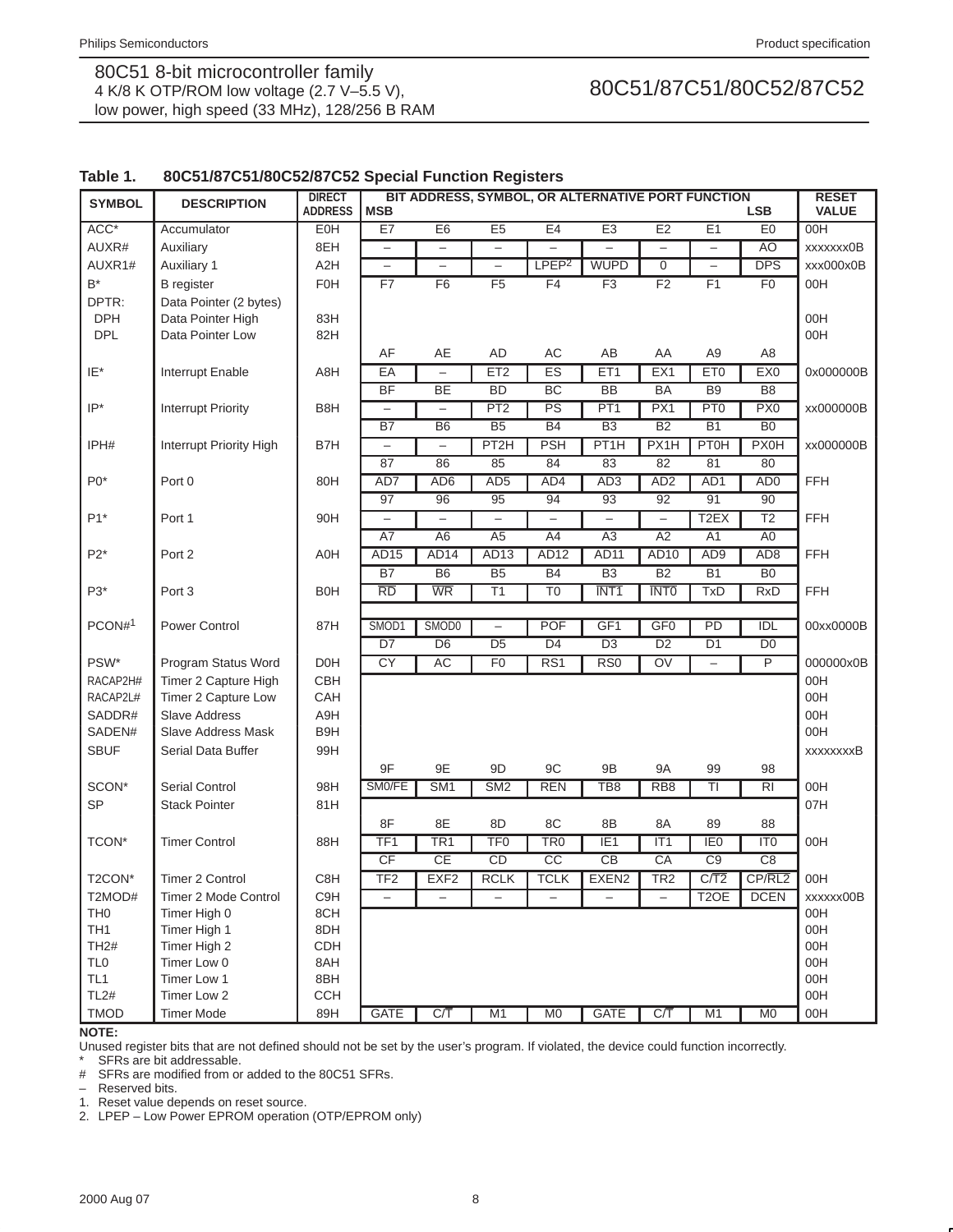## **OSCILLATOR CHARACTERISTICS**

XTAL1 and XTAL2 are the input and output, respectively, of an inverting amplifier. The pins can be configured for use as an on-chip oscillator, as shown in the logic symbol.

To drive the device from an external clock source, XTAL1 should be driven while XTAL2 is left unconnected. There are no requirements on the duty cycle of the external clock signal, because the input to the internal clock circuitry is through a divide-by-two flip-flop. However, minimum and maximum high and low times specified in the data sheet must be observed.

## **Reset**

A reset is accomplished by holding the RST pin high for at least two machine cycles (24 oscillator periods), while the oscillator is running. To insure a good power-up reset, the RST pin must be high long enough to allow the oscillator time to start up (normally a few milliseconds) plus two machine cycles.

### **Stop Clock Mode**

The static design enables the clock speed to be reduced down to 0 MHz (stopped). When the oscillator is stopped, the RAM and Special Function Registers retain their values. This mode allows step-by-step utilization and permits reduced system power consumption by lowering the clock frequency down to any value. For lowest power consumption the Power Down mode is suggested.

### **Idle Mode**

In idle mode (see Table 2), the CPU puts itself to sleep while all of the on-chip peripherals stay active. The instruction to invoke the idle mode is the last instruction executed in the normal operating mode before the idle mode is activated. The CPU contents, the on-chip RAM, and all of the special function registers remain intact during this mode. The idle mode can be terminated either by any enabled interrupt (at which time the process is picked up at the interrupt service routine and continued), or by a hardware reset which starts the processor in the same manner as a power-on reset.

### **Power-Down Mode**

To save even more power, a Power Down mode (see Table 2) can be invoked by software. In this mode, the oscillator is stopped and the instruction that invoked Power Down is the last instruction executed. The on-chip RAM and Special Function Registers retain their values down to 2.0 V and care must be taken to return  $V_{CC}$  to the minimum specified operating voltages before the Power Down Mode is terminated.

For the 87C51 and 80C51 either a hardware reset or external interrupt can be used to exit from Power Down. Reset redefines all

the SFRs but does not change the on-chip RAM. An external interrupt allows both the SFRs and the on-chip RAM to retain their values. WUPD (AUXR1.3–Wakeup from Power Down) enables or disables the wakeup from power down with external interrupt. Where:

WUPD = 0 Disable  $WUPD = 1$  Enable

To properly terminate Power Down the reset or external interrupt should not be executed before  $V_{CC}$  is restored to its normal operating level and must be held active long enough for the oscillator to restart and stabilize (normally less than 10 ms).

With an external interrupt, INT0 or INT1 must be enabled and configured as level-sensitive. Holding the pin low restarts the oscillator but bringing the pin back high completes the exit. Once the interrupt is serviced, the next instruction to be executed after RETI will be the one following the instruction that put the device into Power Down.

### **LPEP**

The eprom array contains some analog circuits that are not required when  $V_{CC}$  is less than 4 V, but are required for a  $V_{CC}$  greater than 4 V. The LPEP bit (AUXR.4), when set, will powerdown these analog circuits resulting in a reduced supply current. This bit should be set ONLY for applications that operate at a  $V_{CC}$  less than 4 V.

### **Design Consideration**

• When the idle mode is terminated by a hardware reset, the device normally resumes program execution, from where it left off, up to two machine cycles before the internal reset algorithm takes control. On-chip hardware inhibits access to internal RAM in this event, but access to the port pins is not inhibited. To eliminate the possibility of an unexpected write when Idle is terminated by reset, the instruction following the one that invokes Idle should not be one that writes to a port pin or to external memory.

### **ONCE Mode**

The ONCE ("On-Circuit Emulation") Mode facilitates testing and debugging of systems without the device having to be removed from the circuit. The ONCE Mode is invoked by:

- 1. Pull ALE low while the device is in reset and PSEN is high;
- 2. Hold ALE low as RST is deactivated.

While the device is in ONCE Mode, the Port 0 pins go into a float state, and the other port pins and ALE and PSEN are weakly pulled high. The oscillator circuit remains active. While the device is in this mode, an emulator or test CPU can be used to drive the circuit. Normal operation is restored when a normal reset is applied.

**Table 2. External Pin Status During Idle and Power-Down Modes**

| <b>MODE</b>  | <b>PROGRAM MEMORY</b> | <b>ALE</b> | <b>PSEN</b> | PORT <sub>0</sub> | PORT <sub>1</sub> | PORT <sub>2</sub> | PORT <sub>3</sub> |
|--------------|-----------------------|------------|-------------|-------------------|-------------------|-------------------|-------------------|
| Idle         | Internal              |            |             | Data              | Data              | Data              | Data              |
| Idle         | External              |            |             | Float             | Data              | Address           | Data              |
| . Power-down | Internal              |            |             | Data              | Data              | Data              | Data              |
| . Power-down | External              |            |             | Float             | Data              | Data              | Data              |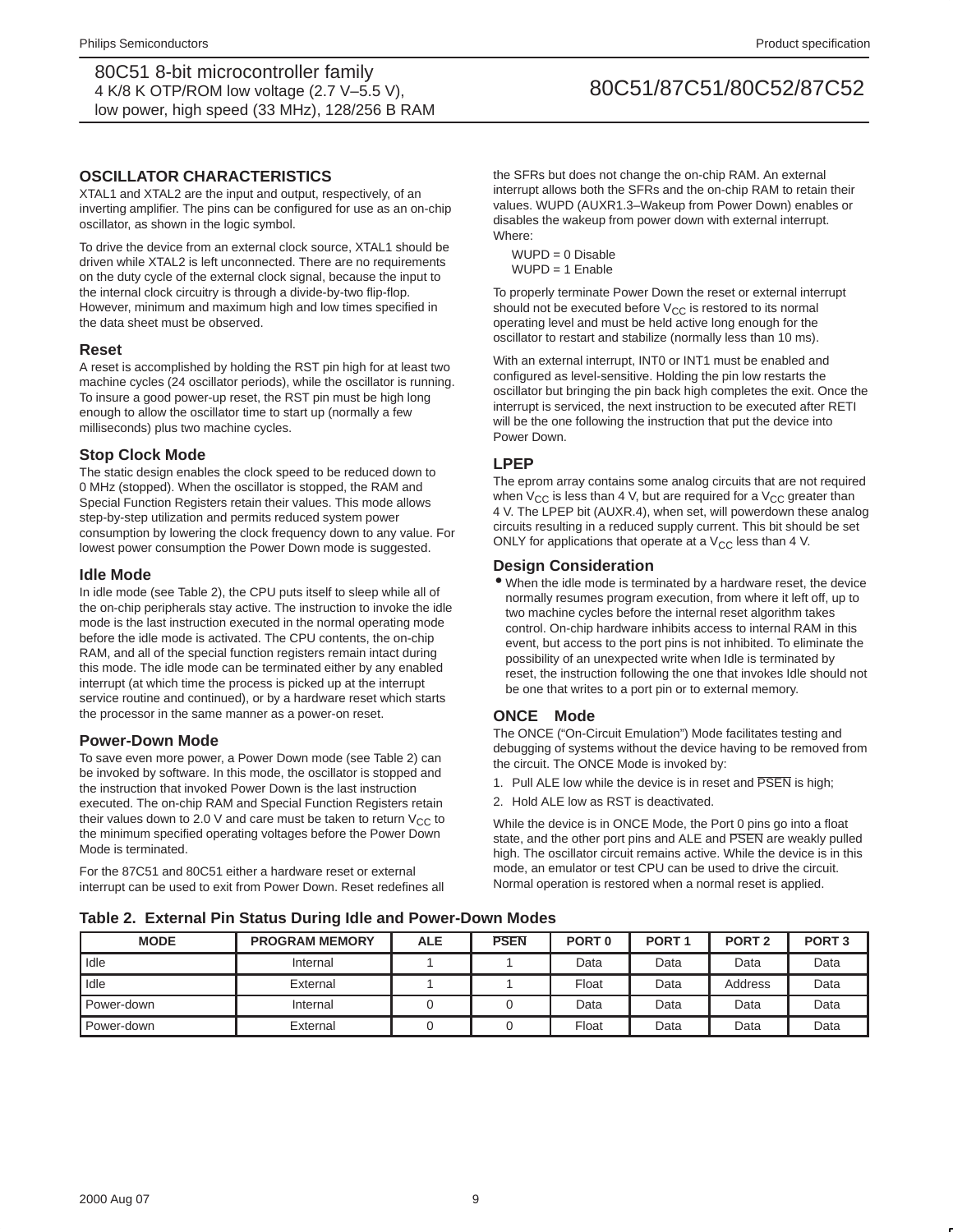### **Programmable Clock-Out**

A 50% duty cycle clock can be programmed to come out on P1.0. This pin, besides being a regular I/O pin, has two alternate functions. It can be programmed:

- 1. to input the external clock for Timer/Counter 2, or
- 2. to output a 50% duty cycle clock ranging from 61 Hz to 4 MHz at a 16 MHz operating frequency.

To configure the Timer/Counter 2 as a clock generator, bit C/T2 (in T2CON) must be cleared and bit T20E in T2MOD must be set. Bit TR2 (T2CON.2) also must be set to start the timer.

The Clock-Out frequency depends on the oscillator frequency and the reload value of Timer 2 capture registers (RCAP2H, RCAP2L) as shown in this equation:

**Oscillator Frequency**

\n
$$
4 \times (65536 - RCAP2H, RCAP2L)
$$

Where:

(RCAP2H,RCAP2L) = the content of RCAP2H and RCAP2L taken as a 16-bit unsigned integer.

In the Clock-Out mode Timer 2 roll-overs will not generate an interrupt. This is similar to when it is used as a baud-rate generator. It is possible to use Timer 2 as a baud-rate generator and a clock generator simultaneously. Note, however, that the baud-rate and the Clock-Out frequency will be the same.

# **TIMER 2 OPERATION**

### **Timer 2**

Timer 2 is a 16-bit Timer/Counter which can operate as either an event timer or an event counter, as selected by C/T2\* in the special function register T2CON (see Figure 1). Timer 2 has three operating modes:Capture, Auto-reload (up or down counting) ,and Baud Rate Generator, which are selected by bits in the T2CON as shown in Table 3.

#### **Capture Mode**

In the capture mode there are two options which are selected by bit EXEN2 in T2CON. If EXEN2=0, then timer 2 is a 16-bit timer or counter (as selected by C/T2\* in T2CON) which, upon overflowing sets bit TF2, the timer 2 overflow bit. This bit can be used to generate an interrupt (by enabling the Timer 2 interrupt bit in the IE register). If EXEN2= 1, Timer 2 operates as described above, but with the added feature that a 1- to -0 transition at external input T2EX causes the current value in the Timer 2 registers, TL2 and

TH2, to be captured into registers RCAP2L and RCAP2H, respectively. In addition, the transition at T2EX causes bit EXF2 in T2CON to be set, and EXF2 like TF2 can generate an interrupt (which vectors to the same location as Timer 2 overflow interrupt. The Timer 2 interrupt service routine can interrogate TF2 and EXF2 to determine which event caused the interrupt). The capture mode is illustrated in Figure 2 (There is no reload value for TL2 and TH2 in this mode. Even when a capture event occurs from T2EX, the counter keeps on counting T2EX pin transitions or osc/12 pulses.).

### **Auto-Reload Mode (Up or Down Counter)**

In the 16-bit auto-reload mode, Timer 2 can be configured (as either a timer or counter (C/T2\* in T2CON)) then programmed to count up or down. The counting direction is determined by bit DCEN (Down Counter Enable) which is located in the T2MOD register (see Figure 3). When reset is applied the DCEN=0 which means Timer 2 will default to counting up. If DCEN bit is set, Timer 2 can count up or down depending on the value of the T2EX pin.

Figure 4 shows Timer 2 which will count up automatically since DCEN=0. In this mode there are two options selected by bit EXEN2 in T2CON register. If EXEN2=0, then Timer 2 counts up to 0FFFFH and sets the TF2 (Overflow Flag) bit upon overflow. This causes the Timer 2 registers to be reloaded with the 16-bit value in RCAP2L and RCAP2H. The values in RCAP2L and RCAP2H are preset by software means.

If EXEN2=1, then a 16-bit reload can be triggered either by an overflow or by a 1-to-0 transition at input T2EX. This transition also sets the EXF2 bit. The Timer 2 interrupt, if enabled, can be generated when either TF2 or EXF2 are 1.

In Figure 5 DCEN=1 which enables Timer 2 to count up or down. This mode allows pin T2EX to control the direction of count. When a logic 1 is applied at pin T2EX Timer 2 will count up. Timer 2 will overflow at 0FFFFH and set the TF2 flag, which can then generate an interrupt, if the interrupt is enabled. This timer overflow also causes the 16–bit value in RCAP2L and RCAP2H to be reloaded into the timer registers TL2 and TH2.

When a logic 0 is applied at pin T2EX this causes Timer 2 to count down. The timer will underflow when TL2 and TH2 become equal to the value stored in RCAP2L and RCAP2H. Timer 2 underflow sets the TF2 flag and causes 0FFFFH to be reloaded into the timer registers TL2 and TH2.

The external flag EXF2 toggles when Timer 2 underflows or overflows. This EXF2 bit can be used as a 17th bit of resolution if needed. The EXF2 flag does not generate an interrupt in this mode of operation.

#### **Table 3. Timer 2 Operating Modes**

| <b>RCLK + TCLK</b> | CP/RL2 | TR <sub>2</sub> | <b>MODE</b>         |
|--------------------|--------|-----------------|---------------------|
|                    |        |                 | 16-bit Auto-reload  |
|                    |        |                 | 16-bit Capture      |
|                    |        |                 | Baud rate generator |
|                    |        |                 | $($ off $)$         |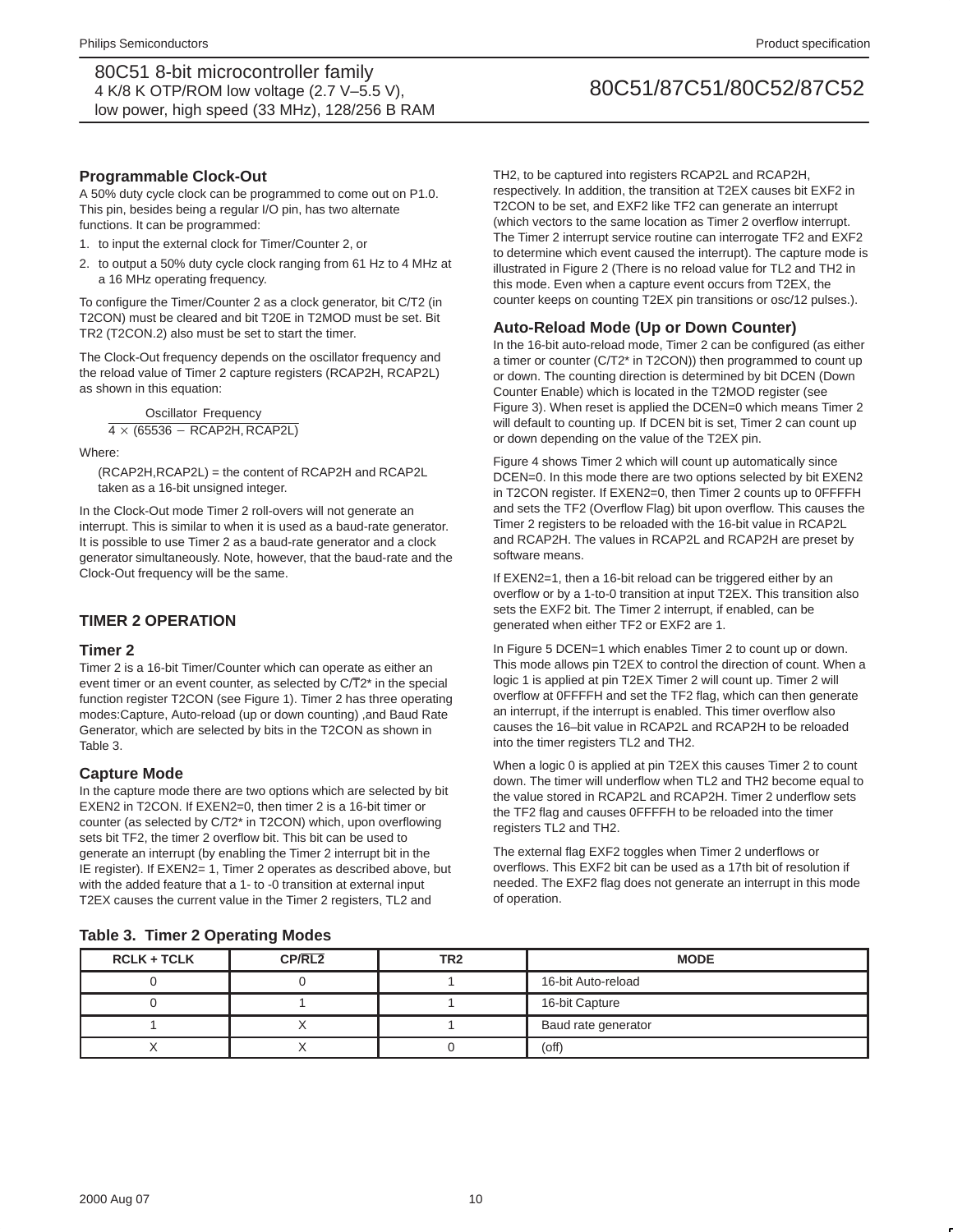|                    | (MSB)                            |                                                                                                                                                                                                                                             |                               |             |                                                        |                 |      | (LSB)  |                                                                                                                                                                                                                     |
|--------------------|----------------------------------|---------------------------------------------------------------------------------------------------------------------------------------------------------------------------------------------------------------------------------------------|-------------------------------|-------------|--------------------------------------------------------|-----------------|------|--------|---------------------------------------------------------------------------------------------------------------------------------------------------------------------------------------------------------------------|
|                    |                                  | TF <sub>2</sub><br>EXF <sub>2</sub>                                                                                                                                                                                                         | <b>RCLK</b>                   | <b>TCLK</b> | EXEN <sub>2</sub>                                      | TR <sub>2</sub> | C/T2 | CP/RL2 |                                                                                                                                                                                                                     |
| Symbol             | <b>Position</b>                  | <b>Name and Significance</b>                                                                                                                                                                                                                |                               |             |                                                        |                 |      |        |                                                                                                                                                                                                                     |
| TF <sub>2</sub>    | T <sub>2</sub> CON.7             | Timer 2 overflow flag set by a Timer 2 overflow and must be cleared by software. TF2 will not be set<br>when either RCI K or TCI $K = 1$ .                                                                                                  |                               |             |                                                        |                 |      |        |                                                                                                                                                                                                                     |
| EXF <sub>2</sub>   | T <sub>2</sub> CON <sub>.6</sub> | $EXEN2 = 1$ . When Timer 2 interrupt is enabled, $EXF2 = 1$ will cause the CPU to vector to the Timer 2<br>interrupt routine. EXF2 must be cleared by software. EXF2 does not cause an interrupt in up/down<br>counter mode ( $DCEN = 1$ ). |                               |             |                                                        |                 |      |        | Timer 2 external flag set when either a capture or reload is caused by a negative transition on T2EX and                                                                                                            |
| <b>RCLK</b>        | T <sub>2</sub> CON <sub>.5</sub> | in modes 1 and 3. RCLK = 0 causes Timer 1 overflow to be used for the receive clock.                                                                                                                                                        |                               |             |                                                        |                 |      |        | Receive clock flag. When set, causes the serial port to use Timer 2 overflow pulses for its receive clock                                                                                                           |
| <b>TCLK</b>        | T <sub>2</sub> CON <sub>.4</sub> | in modes 1 and 3. TCLK = 0 causes Timer 1 overflows to be used for the transmit clock.                                                                                                                                                      |                               |             |                                                        |                 |      |        | Transmit clock flag. When set, causes the serial port to use Timer 2 overflow pulses for its transmit clock                                                                                                         |
| EXEN <sub>2</sub>  | T <sub>2</sub> CON <sub>3</sub>  | Timer 2 external enable flag. When set, allows a capture or reload to occur as a result of a negative<br>transition on T2EX if Timer 2 is not being used to clock the serial port. EXEN2 = 0 causes Timer 2 to<br>ignore events at T2EX.    |                               |             |                                                        |                 |      |        |                                                                                                                                                                                                                     |
| TR <sub>2</sub>    | T <sub>2</sub> CON <sub>.2</sub> | Start/stop control for Timer 2. A logic 1 starts the timer.                                                                                                                                                                                 |                               |             |                                                        |                 |      |        |                                                                                                                                                                                                                     |
| C/T2               | <b>T2CON.1</b>                   | Timer or counter select. (Timer 2)                                                                                                                                                                                                          | $0 =$ Internal timer (OSC/12) |             | $1 =$ External event counter (falling edge triggered). |                 |      |        |                                                                                                                                                                                                                     |
| CP/RI <sub>2</sub> | T <sub>2</sub> CON <sub>.0</sub> | cleared, auto-reloads will occur either with Timer 2 overflows or negative transitions at T2EX when<br>on Timer 2 overflow.                                                                                                                 |                               |             |                                                        |                 |      |        | Capture/Reload flag. When set, captures will occur on negative transitions at T2EX if EXEN2 = 1. When<br>$EXEN2 = 1$ . When either RCLK = 1 or TCLK = 1, this bit is ignored and the timer is forced to auto-reload |
|                    |                                  |                                                                                                                                                                                                                                             |                               |             |                                                        |                 |      |        | SU00728                                                                                                                                                                                                             |





**Figure 2. Timer 2 in Capture Mode**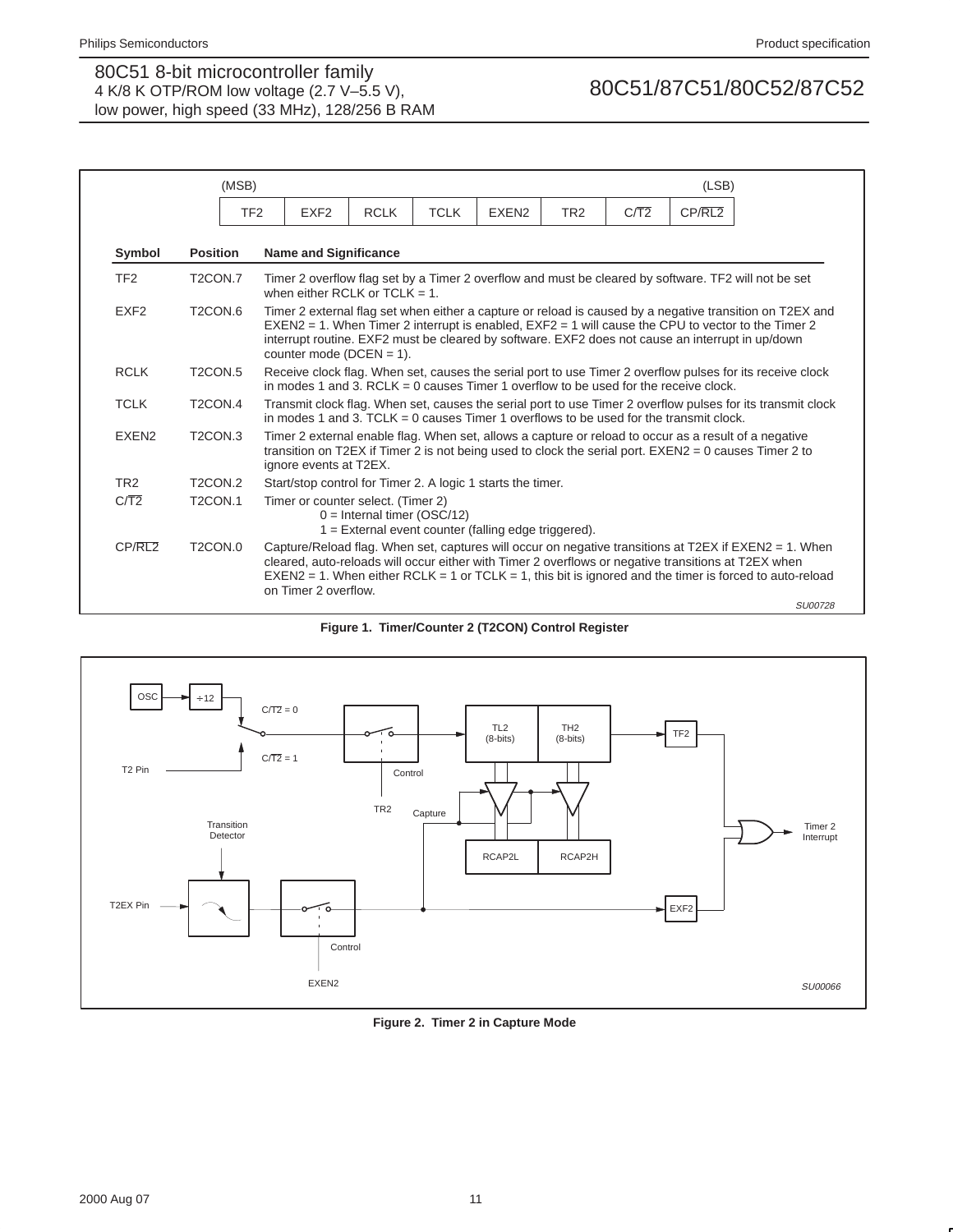

SU00729





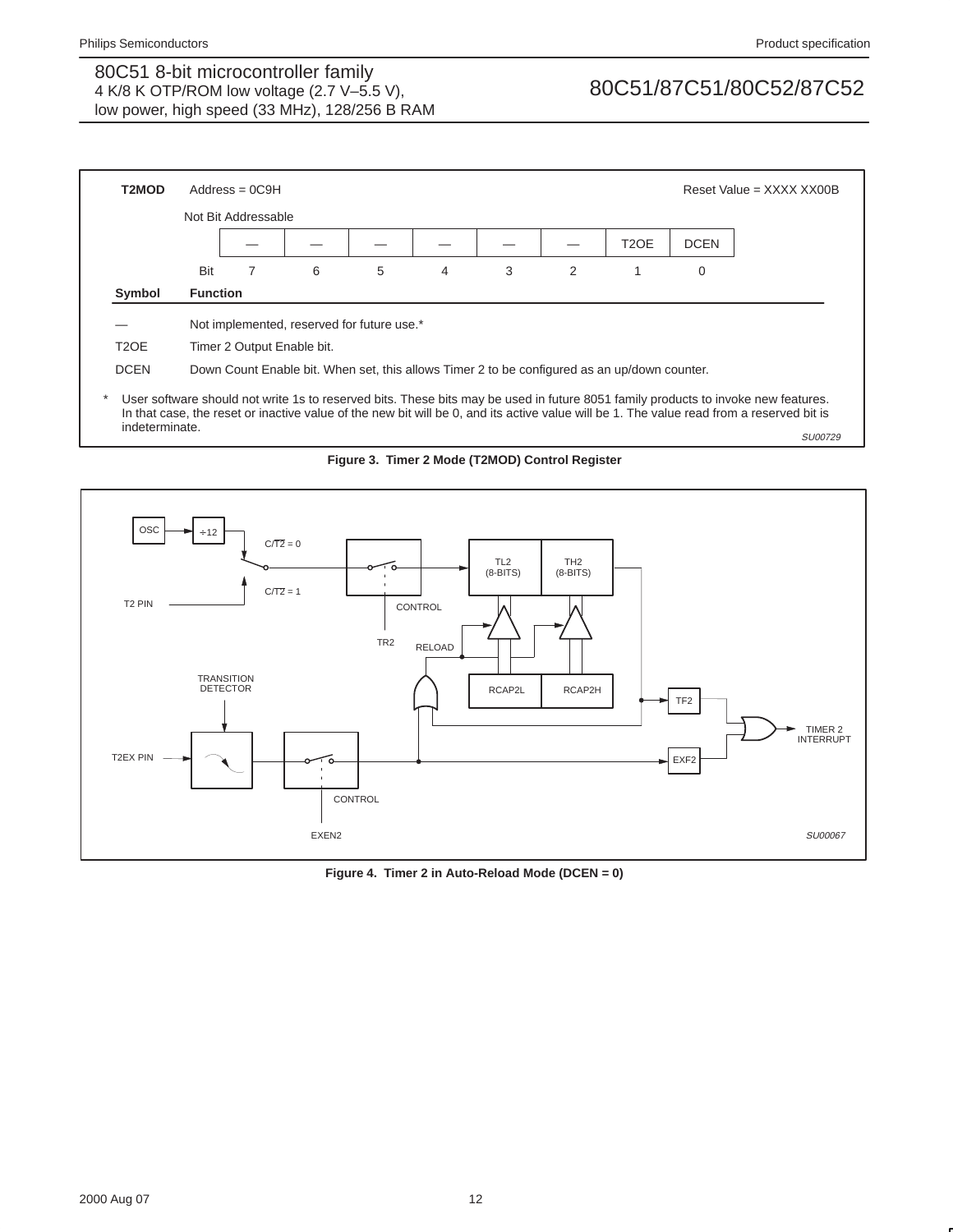

**Figure 5. Timer 2 Auto Reload Mode (DCEN = 1)**



**Figure 6. Timer 2 in Baud Rate Generator Mode**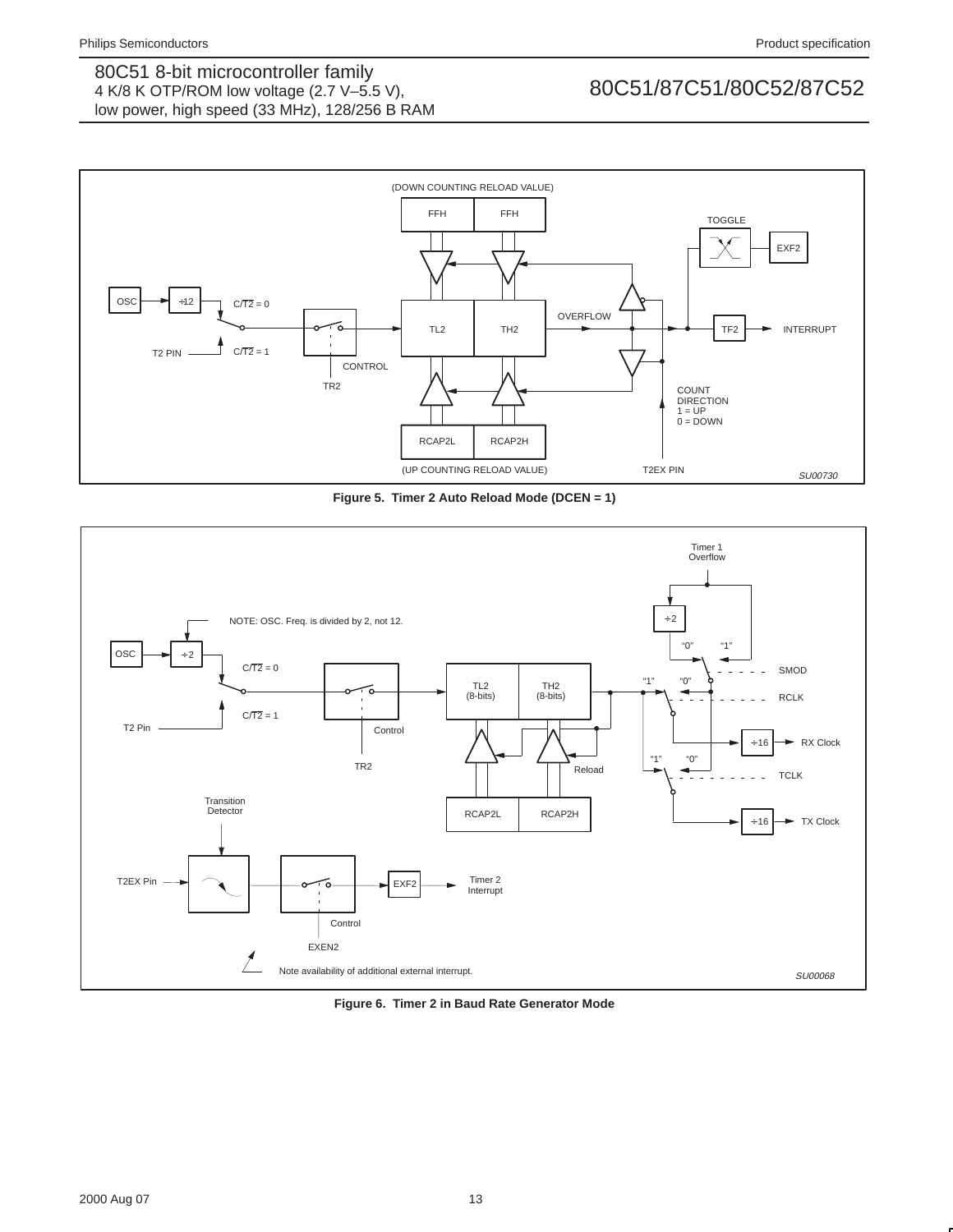### **Baud Rate Generator Mode**

Bits TCLK and/or RCLK in T2CON (Table 3) allow the serial port transmit and receive baud rates to be derived from either Timer 1 or Timer 2. When TCLK= 0, Timer 1 is used as the serial port transmit baud rate generator. When TCLK= 1, Timer 2 is used as the serial port transmit baud rate generator. RCLK has the same effect for the serial port receive baud rate. With these two bits, the serial port can have different receive and transmit baud rates – one generated by Timer 1, the other by Timer 2.

Figure 6 shows the Timer 2 in baud rate generation mode. The baud rate generation mode is like the auto-reload mode, in that a rollover in TH2 causes the Timer 2 registers to be reloaded with the 16-bit value in registers RCAP2H and RCAP2L, which are preset by software.

The baud rates in modes 1 and 3 are determined by Timer 2's overflow rate given below:

$$
Modes 1 and 3 Baud Rates = \frac{Timer 2 Overflow Rate}{16}
$$

The timer can be configured for either "timer" or "counter" operation. In many applications, it is configured for "timer" operation  $(C/T2<sup>*</sup>=0)$ . Timer operation is different for Timer 2 when it is being used as a baud rate generator.

Usually, as a timer it would increment every machine cycle (i.e., 1/12 the oscillator frequency). As a baud rate generator, it increments every state time (i.e., 1/2 the oscillator frequency). Thus the baud rate formula is as follows:

Modes 1 and 3 Baud Rates =

Oscillator Frequency  $[32 \times [65536 - (RCAP2H, RCAP2L)]]]$ 

Where: (RCAP2H, RCAP2L)= The content of RCAP2H and RCAP2L taken as a 16-bit unsigned integer.

The Timer 2 as a baud rate generator mode shown in Figure 6, is valid only if RCLK and/or TCLK = 1 in T2CON register. Note that a rollover in TH2 does not set TF2, and will not generate an interrupt. Thus, the Timer 2 interrupt does not have to be disabled when Timer 2 is in the baud rate generator mode. Also if the EXEN2 (T2 external enable flag) is set, a 1-to-0 transition in T2EX (Timer/counter 2 trigger input) will set EXF2 (T2 external flag) but will not cause a reload from (RCAP2H, RCAP2L) to (TH2,TL2). Therefore when Timer 2 is in use as a baud rate generator, T2EX can be used as an additional external interrupt, if needed.

When Timer 2 is in the baud rate generator mode, one should not try to read or write TH2 and TL2. As a baud rate generator, Timer 2 is incremented every state time (osc/2) or asynchronously from pin T2;

under these conditions, a read or write of TH2 or TL2 may not be accurate. The RCAP2 registers may be read, but should not be written to, because a write might overlap a reload and cause write and/or reload errors. The timer should be turned off (clear TR2) before accessing the Timer 2 or RCAP2 registers.

Table 4 shows commonly used baud rates and how they can be obtained from Timer 2.

| <b>Baud Rate</b> | Osc Freq    | Timer 2        |                |  |  |
|------------------|-------------|----------------|----------------|--|--|
|                  |             | <b>RCAP2H</b>  | RCAP2L         |  |  |
| 375 K            | 12 MHz      | FF             | FF             |  |  |
| 9.6K             | 12 MHz      | FF.            | D <sub>9</sub> |  |  |
| 2.8 K            | 12 MHz      | <b>FF</b>      | <b>B2</b>      |  |  |
| 2.4K             | 12 MHz      | FF             | 64             |  |  |
| 1.2K             | 12 MHz      | <b>FE</b>      | C <sub>8</sub> |  |  |
| 300              | 12 MHz      | FB             | 1E             |  |  |
| 110              | $12$ MH $z$ | F <sub>2</sub> | AF             |  |  |
| 300              | 6 MHz       | <b>FD</b>      | 8F             |  |  |
| 110              | 6 MHz       | F <sub>9</sub> | 57             |  |  |

### **Table 4. Timer 2 Generated Commonly Used Baud Rates**

### **Summary Of Baud Rate Equations**

Timer 2 is in baud rate generating mode. If Timer 2 is being clocked through pin T2(P1.0) the baud rate is:

$$
Baud Rate = \frac{Timer 2 Overflow Rate}{16}
$$

If Timer 2 is being clocked internally, the baud rate is:

$$
Baud Rate = \frac{f_{\text{OSC}}}{[32 \times [65536 - (RCAP2H, RCAP2L)]]}
$$

Where  $f_{\text{OSC}} =$  Oscillator Frequency

To obtain the reload value for RCAP2H and RCAP2L, the above equation can be rewritten as:

$$
RCAP2H, RCAP2L = 65536 - \left(\frac{f_{OSC}}{32 \times \text{Baud Rate}}\right)
$$

### **Timer/Counter 2 Set-up**

Except for the baud rate generator mode, the values given for T2CON do not include the setting of the TR2 bit. Therefore, bit TR2 must be set, separately, to turn the timer on. See Table 5 for set-up of Timer 2 as a timer. Also see Table 6 for set-up of Timer 2 as a counter.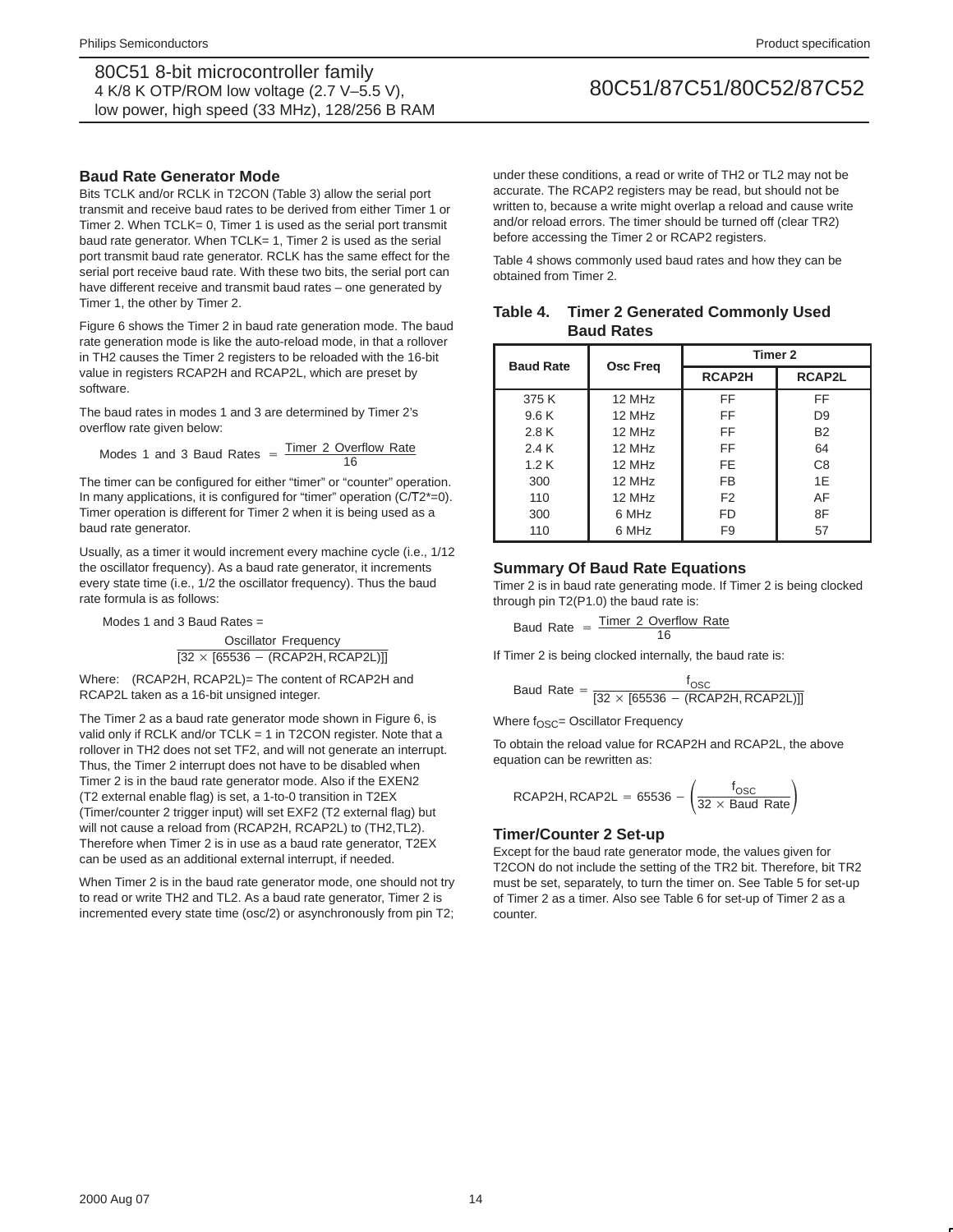# **Table 5. Timer 2 as a Timer**

| <b>MODE</b>                                             |                                  | <b>T2CON</b>                     |  |  |  |  |
|---------------------------------------------------------|----------------------------------|----------------------------------|--|--|--|--|
|                                                         | <b>INTERNAL CONTROL (Note 1)</b> | <b>EXTERNAL CONTROL (Note 2)</b> |  |  |  |  |
| 16-bit Auto-Reload                                      | 00H                              | 08H                              |  |  |  |  |
| 16-bit Capture                                          | 01H                              | 09H                              |  |  |  |  |
| Baud rate generator receive and transmit same baud rate | 34H                              | 36H                              |  |  |  |  |
| Receive only                                            | 24H                              | 26H                              |  |  |  |  |
| Transmit only                                           | 14H                              | 16H                              |  |  |  |  |

### **Table 6. Timer 2 as a Counter**

| <b>MODE</b> | <b>TMOD</b>                      |                                  |  |  |  |
|-------------|----------------------------------|----------------------------------|--|--|--|
|             | <b>INTERNAL CONTROL (Note 1)</b> | <b>EXTERNAL CONTROL (Note 2)</b> |  |  |  |
| 16-bit      | 02H                              | 0AH                              |  |  |  |
| Auto-Reload | 03H                              | 0 <sub>BH</sub>                  |  |  |  |

**NOTES:**

1. Capture/reload occurs only on timer/counter overflow.

2. Capture/reload occurs on timer/counter overflow and a 1-to-0 transition on T2EX (P1.1) pin except when Timer 2 is used in the baud rate generator mode.

# **Enhanced UART**

The UART operates in all of the usual modes that are described in the first section of Data Handbook IC20, 80C51-Based 8-Bit Microcontrollers. In addition the UART can perform framing error detect by looking for missing stop bits, and automatic address recognition. The UART also fully supports multiprocessor communication.

When used for framing error detect the UART looks for missing stop bits in the communication. A missing bit will set the FE bit in the SCON register. The FE bit shares the SCON.7 bit with SM0 and the function of SCON.7 is determined by PCON.6 (SMOD0) (see Figure 7). If SMOD0 is set then SCON.7 functions as FE. SCON.7 functions as SM0 when SMOD0 is cleared. When used as FE SCON.7 can only be cleared by software. Refer to Figure 8.

#### **Automatic Address Recognition**

Automatic Address Recognition is a feature which allows the UART to recognize certain addresses in the serial bit stream by using hardware to make the comparisons. This feature saves a great deal of software overhead by eliminating the need for the software to examine every serial address which passes by the serial port. This feature is enabled by setting the SM2 bit in SCON. In the 9 bit UART modes, mode 2 and mode 3, the Receive Interrupt flag (RI) will be automatically set when the received byte contains either the "Given" address or the "Broadcast" address. The 9 bit mode requires that the 9th information bit is a 1 to indicate that the received information is an address and not data. Automatic address recognition is shown in Figure 9.

The 8 bit mode is called Mode 1. In this mode the RI flag will be set if SM2 is enabled and the information received has a valid stop bit following the 8 address bits and the information is either a Given or Broadcast address.

Mode 0 is the Shift Register mode and SM2 is ignored.

Using the Automatic Address Recognition feature allows a master to selectively communicate with one or more slaves by invoking the Given slave address or addresses. All of the slaves may be contacted by using the Broadcast address. Two special Function Registers are used to define the slave's address, SADDR, and the address mask, SADEN. SADEN is used to define which bits in the

SADDR are to b used and which bits are "don't care". The SADEN mask can be logically ANDed with the SADDR to create the "Given" address which the master will use for addressing each of the slaves. Use of the Given address allows multiple slaves to be recognized while excluding others. The following examples will help to show the versatility of this scheme:

| Slave 0 | $SADDR =$    |     | 1100 0000 |
|---------|--------------|-----|-----------|
|         | <b>SADEN</b> | $=$ | 1111 1101 |
|         | Given        | $=$ | 1100 00X0 |
| Slave 1 | <b>SADDR</b> | $=$ | 1100 0000 |
|         | <b>SADEN</b> | $=$ | 1111 1110 |
|         | Given        |     | 1100 000X |

In the above example SADDR is the same and the SADEN data is used to differentiate between the two slaves. Slave 0 requires a 0 in bit 0 and it ignores bit 1. Slave 1 requires a 0 in bit 1 and bit 0 is ignored. A unique address for Slave 0 would be 1100 0010 since slave 1 requires a 0 in bit 1. A unique address for slave 1 would be 1100 0001 since a 1 in bit 0 will exclude slave 0. Both slaves can be selected at the same time by an address which has bit  $0 = 0$  (for slave 0) and bit  $1 = 0$  (for slave 1). Thus, both could be addressed with 1100 0000.

In a more complex system the following could be used to select slaves 1 and 2 while excluding slave 0:

| Slave 0 | SADDR        | $=$ |      | 1100 0000 |
|---------|--------------|-----|------|-----------|
|         | <b>SADEN</b> | $=$ | 1111 | 1001      |
|         | Given        | $=$ |      | 1100 0XX0 |
| Slave 1 | SADDR        | $=$ |      | 1110 0000 |
|         | <b>SADEN</b> | $=$ |      | 1111 1010 |
|         | Given        | $=$ |      | 1110 0X0X |
| Slave 2 | <b>SADDR</b> | $=$ |      | 1110 0000 |
|         | <b>SADEN</b> | $=$ | 1111 | 1100      |
|         | Given        | $=$ |      | 1110 00XX |
|         |              |     |      |           |

In the above example the differentiation among the 3 slaves is in the lower 3 address bits. Slave 0 requires that bit  $0 = 0$  and it can be uniquely addressed by 1110 0110. Slave 1 requires that bit  $1 = 0$  and it can be uniquely addressed by 1110 and 0101. Slave 2 requires that bit  $2 = 0$  and its unique address is 1110 0011. To select Slaves 0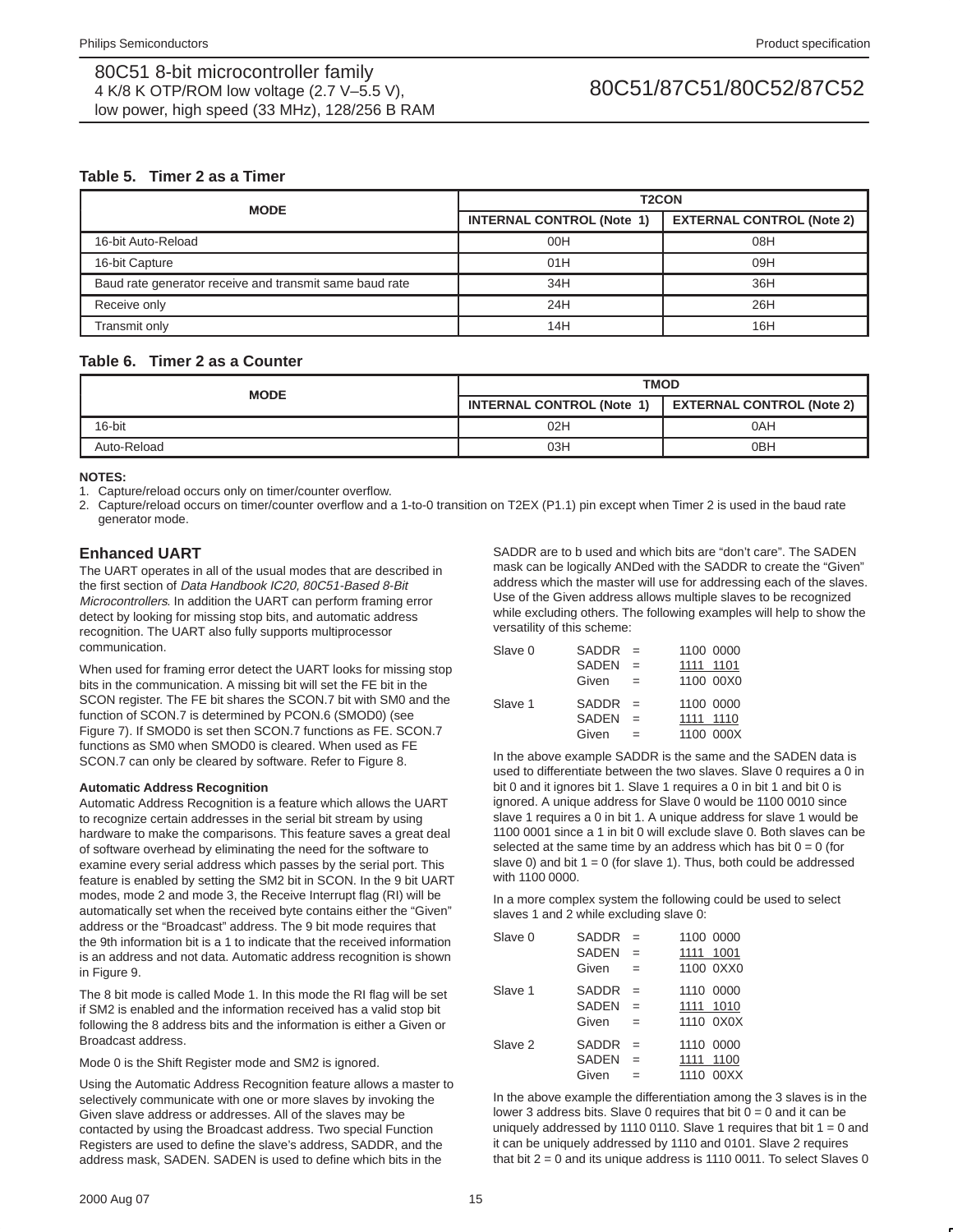and 1 and exclude Slave 2 use address 1110 0100, since it is necessary to make bit  $2 = 1$  to exclude slave 2.

The Broadcast Address for each slave is created by taking the logical OR of SADDR and SADEN. Zeros in this result are trended as don't-cares. In most cases, interpreting the don't-cares as ones, the broadcast address will be FF hexadecimal.

Upon reset SADDR (SFR address 0A9H) and SADEN (SFR address 0B9H) are leaded with 0s. This produces a given address of all "don't cares" as well as a Broadcast address of all "don't cares". This effectively disables the Automatic Addressing mode and allows the microcontroller to use standard 80C51 type UART drivers which do not make use of this feature.

|                                                                          |                 | $SCON$ Address = 98H                                                                                                                                                                                   |                     |                          |                    |                                                    |                 |    |                | Reset Value = $0000 0000B$                                                                                                                                                                                                                                                                                                                                  |
|--------------------------------------------------------------------------|-----------------|--------------------------------------------------------------------------------------------------------------------------------------------------------------------------------------------------------|---------------------|--------------------------|--------------------|----------------------------------------------------|-----------------|----|----------------|-------------------------------------------------------------------------------------------------------------------------------------------------------------------------------------------------------------------------------------------------------------------------------------------------------------------------------------------------------------|
|                                                                          |                 | <b>Bit Addressable</b>                                                                                                                                                                                 |                     |                          |                    |                                                    |                 |    |                |                                                                                                                                                                                                                                                                                                                                                             |
|                                                                          |                 | SM0/FE                                                                                                                                                                                                 | SM <sub>1</sub>     | SM <sub>2</sub>          | <b>REN</b>         | TB8                                                | RB <sub>8</sub> | ΤI | R <sub>l</sub> |                                                                                                                                                                                                                                                                                                                                                             |
|                                                                          | Bit:            | $\overline{7}$                                                                                                                                                                                         | 6                   | 5                        | 4                  | 3                                                  | 2               | 1  | $\Omega$       |                                                                                                                                                                                                                                                                                                                                                             |
|                                                                          |                 | $(SMOD0 = 0/1)^*$                                                                                                                                                                                      |                     |                          |                    |                                                    |                 |    |                |                                                                                                                                                                                                                                                                                                                                                             |
| Symbol                                                                   |                 | <b>Function</b>                                                                                                                                                                                        |                     |                          |                    |                                                    |                 |    |                |                                                                                                                                                                                                                                                                                                                                                             |
| <b>FE</b>                                                                |                 | frames but should be cleared by software. The SMOD0 bit must be set to enable access to the FE bit.                                                                                                    |                     |                          |                    |                                                    |                 |    |                | Framing Error bit. This bit is set by the receiver when an invalid stop bit is detected. The FE bit is not cleared by valid                                                                                                                                                                                                                                 |
| SM <sub>0</sub>                                                          |                 | Serial Port Mode Bit 0, (SMOD0 must = 0 to access bit SM0)                                                                                                                                             |                     |                          |                    |                                                    |                 |    |                |                                                                                                                                                                                                                                                                                                                                                             |
| SM <sub>1</sub>                                                          |                 | Serial Port Mode Bit 1                                                                                                                                                                                 |                     |                          |                    |                                                    |                 |    |                |                                                                                                                                                                                                                                                                                                                                                             |
|                                                                          | SM <sub>0</sub> | SM <sub>1</sub>                                                                                                                                                                                        | Mode                |                          | <b>Description</b> | <b>Baud Rate**</b>                                 |                 |    |                |                                                                                                                                                                                                                                                                                                                                                             |
|                                                                          | $\Omega$        | 0                                                                                                                                                                                                      | 0                   |                          | shift register     | f <sub>OSC</sub> /12                               |                 |    |                |                                                                                                                                                                                                                                                                                                                                                             |
|                                                                          | 0<br>1          | 1<br>$\Omega$                                                                                                                                                                                          | 1<br>$\overline{2}$ | 8-bit UART<br>9-bit UART |                    | variable                                           |                 |    |                |                                                                                                                                                                                                                                                                                                                                                             |
|                                                                          | 1               | 1                                                                                                                                                                                                      | 3                   | 9-bit UART               |                    | $f_{\rm OSC}$ /64 or $f_{\rm OSC}$ /32<br>variable |                 |    |                |                                                                                                                                                                                                                                                                                                                                                             |
| SM <sub>2</sub>                                                          |                 | Given or Broadcast Address. In Mode 0, SM2 should be 0.                                                                                                                                                |                     |                          |                    |                                                    |                 |    |                | Enables the Automatic Address Recognition feature in Modes 2 or 3. If SM2 = 1 then RI will not be set unless the<br>received 9th data bit (RB8) is 1, indicating an address, and the received byte is a Given or Broadcast Address.<br>In Mode 1, if SM2 = 1 then RI will not be activated unless a valid stop bit was received, and the received byte is a |
| <b>REN</b>                                                               |                 | Enables serial reception. Set by software to enable reception. Clear by software to disable reception.                                                                                                 |                     |                          |                    |                                                    |                 |    |                |                                                                                                                                                                                                                                                                                                                                                             |
| TB8                                                                      |                 | The 9th data bit that will be transmitted in Modes 2 and 3. Set or clear by software as desired.                                                                                                       |                     |                          |                    |                                                    |                 |    |                |                                                                                                                                                                                                                                                                                                                                                             |
| RB <sub>8</sub>                                                          |                 | In modes 2 and 3, the 9th data bit that was received. In Mode 1, if $SM2 = 0$ , RB8 is the stop bit that was received.<br>In Mode 0, RB8 is not used.                                                  |                     |                          |                    |                                                    |                 |    |                |                                                                                                                                                                                                                                                                                                                                                             |
| ΤI                                                                       |                 | Transmit interrupt flag. Set by hardware at the end of the 8th bit time in Mode 0, or at the beginning of the stop bit in the<br>other modes, in any serial transmission. Must be cleared by software. |                     |                          |                    |                                                    |                 |    |                |                                                                                                                                                                                                                                                                                                                                                             |
| <b>RI</b>                                                                |                 | the other modes, in any serial reception (except see SM2). Must be cleared by software.                                                                                                                |                     |                          |                    |                                                    |                 |    |                | Receive interrupt flag. Set by hardware at the end of the 8th bit time in Mode 0, or halfway through the stop bit time in                                                                                                                                                                                                                                   |
| NOTE:<br>*SMOD0 is located at PCON6.<br>** $fOSC$ = oscillator frequency |                 |                                                                                                                                                                                                        |                     |                          |                    |                                                    |                 |    |                | SU00043                                                                                                                                                                                                                                                                                                                                                     |

**Figure 7. SCON: Serial Port Control Register**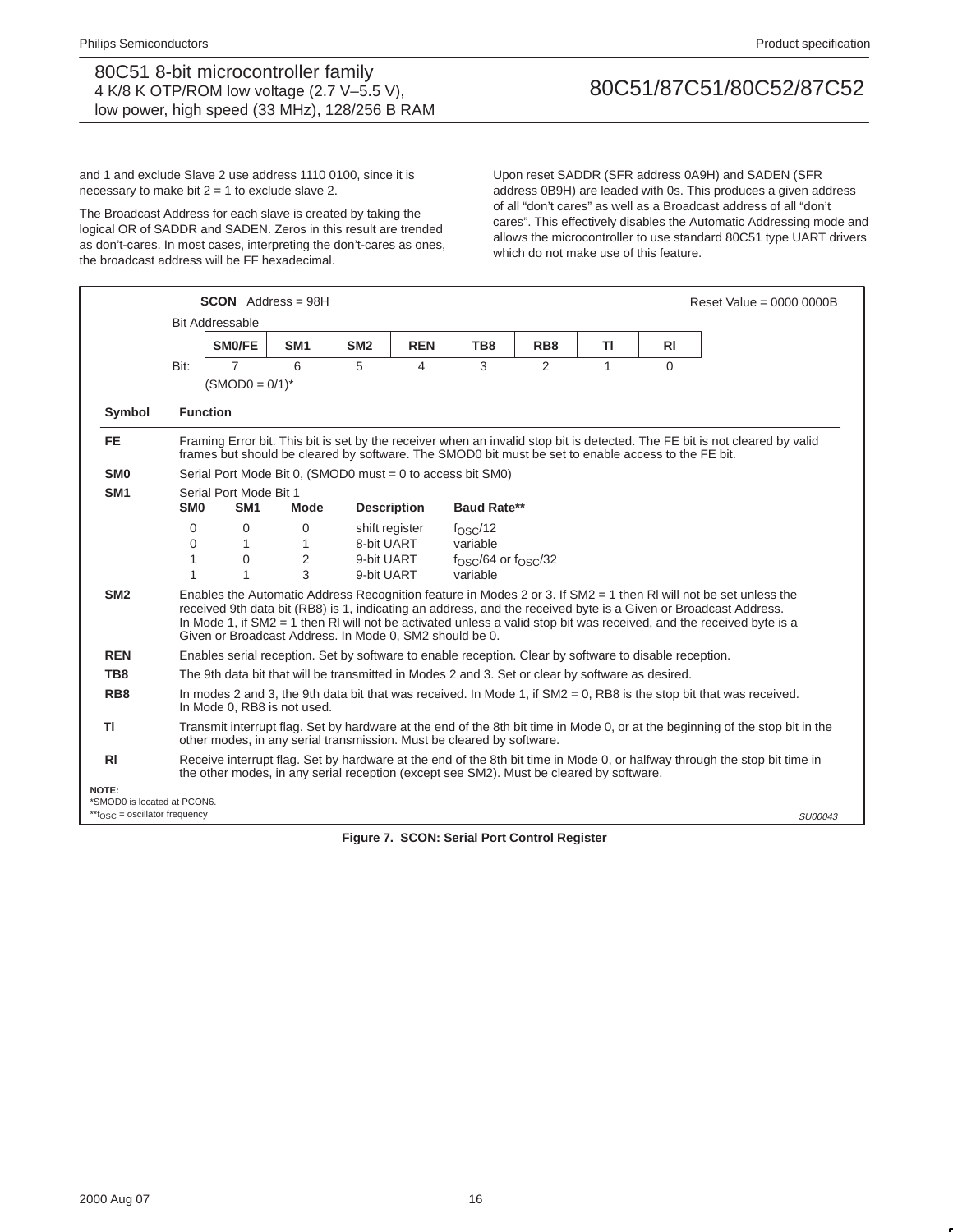

**Figure 8. UART Framing Error Detection**



**Figure 9. UART Multiprocessor Communication, Automatic Address Recognition**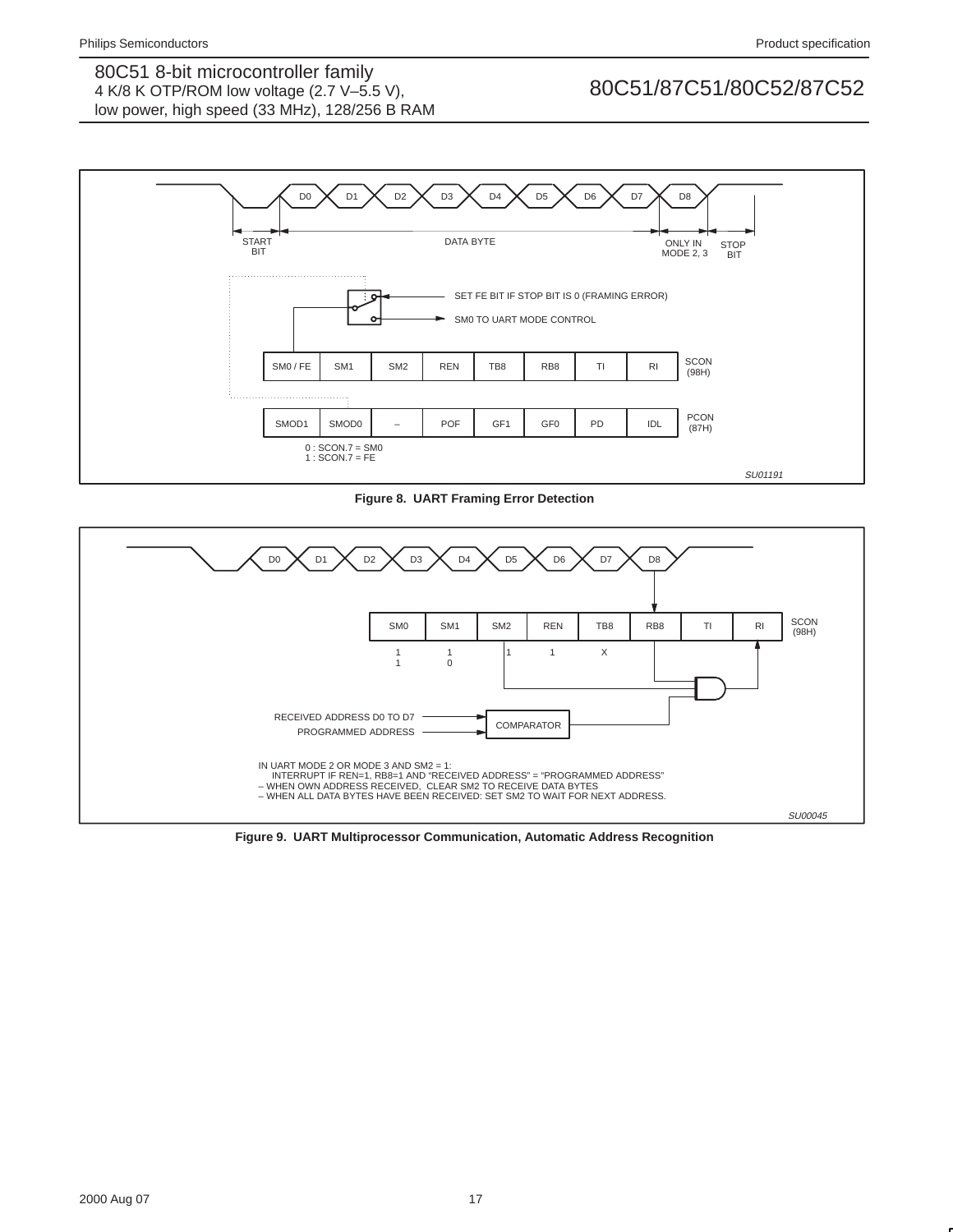### **Interrupt Priority Structure**

The 80C51/87C51 and 80C52/87C52 have a 6-source four-level interrupt structure. They are the IE, IP and IPH. (See Figures 10, 11, and 12.) The IPH (Interrupt Priority High) register that makes the four-level interrupt structure possible. The IPH is located at SFR address B7H. The structure of the IPH register and a description of its bits is shown in Figure 12.

The function of the IPH SFR is simple and when combined with the IP SFR determines the priority of each interrupt. The priority of each interrupt is determined as shown in the following table:

|       | <b>PRIORITY BITS</b> | <b>INTERRUPT PRIORITY LEVEL</b> |
|-------|----------------------|---------------------------------|
| IPH.x | IP.x                 |                                 |
|       |                      | Level 0 (lowest priority)       |
|       |                      | Level 1                         |
|       |                      | Level <sub>2</sub>              |
|       |                      | Level 3 (highest priority)      |

#### An interrupt will be serviced as long as an interrupt of equal or higher priority is not already being serviced. If an interrupt of equal or higher level priority is being serviced, the new interrupt will wait until it is finished before being serviced. If a lower priority level interrupt is being serviced, it will be stopped and the new interrupt serviced. When the new interrupt is finished, the lower priority level interrupt that was stopped will be completed.

# **Table 7. Interrupt Table**

| <b>SOURCE</b>  | <b>POLLING PRIORITY</b> | <b>REQUEST BITS</b> | <b>HARDWARE CLEAR?</b>                      | <b>VECTOR ADDRESS</b> |
|----------------|-------------------------|---------------------|---------------------------------------------|-----------------------|
| X <sub>0</sub> |                         | IE <sub>0</sub>     | N $(L)$ <sup>1</sup><br>$Y(T)$ <sup>2</sup> | 03H                   |
| T <sub>0</sub> |                         | TP <sub>0</sub>     |                                             | 0 <sub>BH</sub>       |
| $\vee$<br>∧∣   |                         | IE <sub>1</sub>     | N(L)<br>Y(T)                                | 13H                   |
|                |                         | TF1                 |                                             | 1BH                   |
| SP             |                         | RI, TI              |                                             | 23H                   |
| エっ             |                         | TF2, EXF2           |                                             | 2BH                   |

**NOTES:**

1.  $L =$  Level activated

2. T = Transition activated

|            |                  |                 | 6                                                                      | 5               | 4                                         | 3                                                          | 2               |                 | $\bf{0}$        |                                                                                                                 |
|------------|------------------|-----------------|------------------------------------------------------------------------|-----------------|-------------------------------------------|------------------------------------------------------------|-----------------|-----------------|-----------------|-----------------------------------------------------------------------------------------------------------------|
|            | <b>IE (0A8H)</b> | EA              |                                                                        | ET <sub>2</sub> | ES                                        | ET <sub>1</sub>                                            | EX <sub>1</sub> | ET <sub>0</sub> | EX <sub>0</sub> |                                                                                                                 |
|            |                  |                 | Enable Bit $=$ 1 enables the interrupt.<br>Enable Bit = 0 disables it. |                 |                                           |                                                            |                 |                 |                 |                                                                                                                 |
| <b>BIT</b> | <b>SYMBOL</b>    | <b>FUNCTION</b> |                                                                        |                 |                                           |                                                            |                 |                 |                 |                                                                                                                 |
| IE.7       | EA               |                 |                                                                        |                 |                                           |                                                            |                 |                 |                 | Global disable bit. If $EA = 0$ , all interrupts are disabled. If $EA = 1$ , each interrupt can be individually |
|            |                  |                 |                                                                        |                 |                                           | enabled or disabled by setting or clearing its enable bit. |                 |                 |                 |                                                                                                                 |
| IE.6       |                  |                 |                                                                        |                 | Not implemented. Reserved for future use. |                                                            |                 |                 |                 |                                                                                                                 |
| IE.5       | ET <sub>2</sub>  |                 | Timer 2 interrupt enable bit.                                          |                 |                                           |                                                            |                 |                 |                 |                                                                                                                 |
| IE.4       | ES               |                 | Serial Port interrupt enable bit.                                      |                 |                                           |                                                            |                 |                 |                 |                                                                                                                 |
| IE.3       | ET <sub>1</sub>  |                 | Timer 1 interrupt enable bit.                                          |                 |                                           |                                                            |                 |                 |                 |                                                                                                                 |
| IE.2       | EX <sub>1</sub>  |                 | External interrupt 1 enable bit.                                       |                 |                                           |                                                            |                 |                 |                 |                                                                                                                 |
| IE.1       | ET <sub>0</sub>  |                 | Timer 0 interrupt enable bit.                                          |                 |                                           |                                                            |                 |                 |                 |                                                                                                                 |
| IE.0       | EX <sub>0</sub>  |                 | External interrupt 0 enable bit.<br>SU00571                            |                 |                                           |                                                            |                 |                 |                 |                                                                                                                 |

**Figure 10. IE Registers**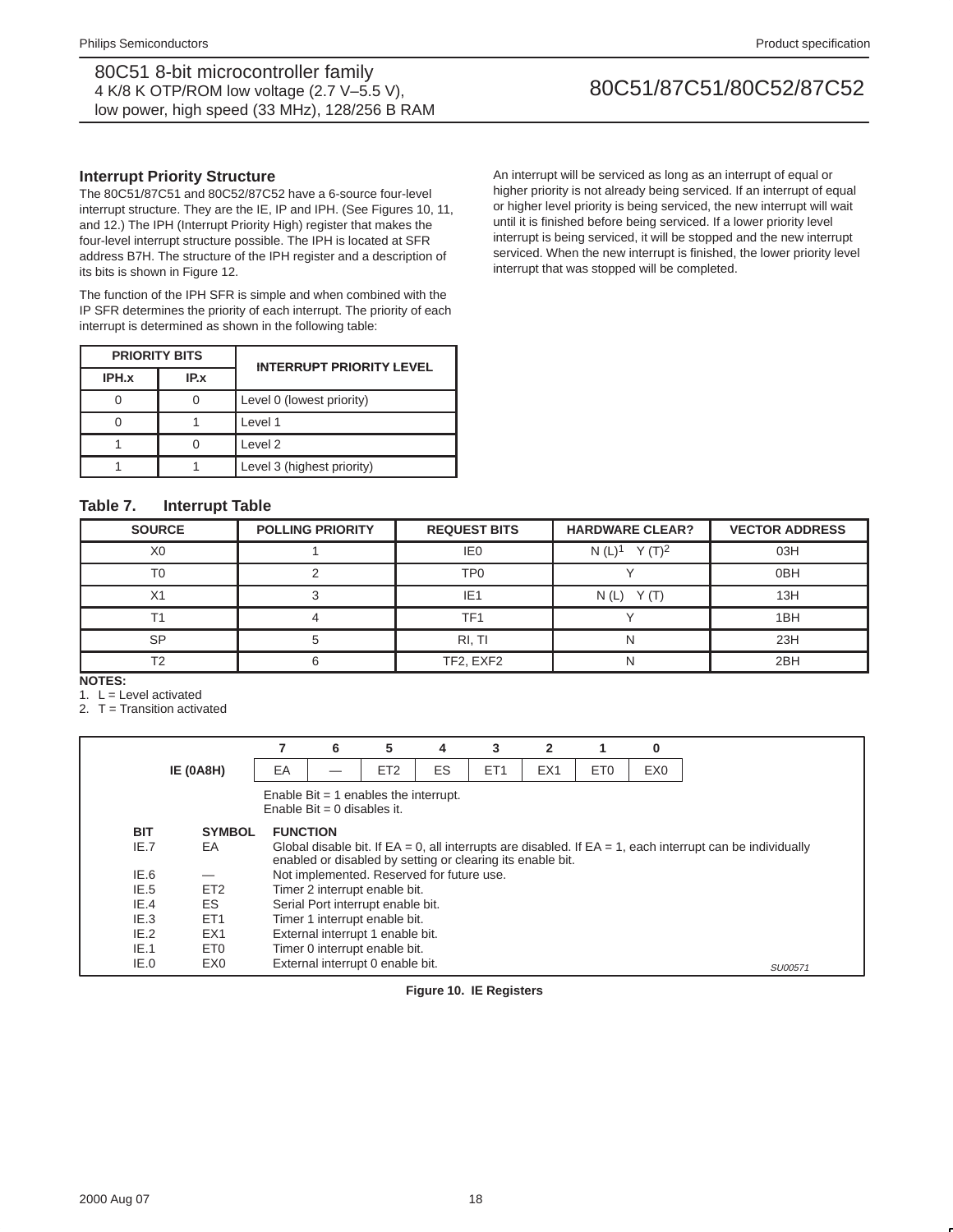|            |                  |                                                                                         | 6                                  | 5                                         | 4         | 3               | 2               |                 | 0               |
|------------|------------------|-----------------------------------------------------------------------------------------|------------------------------------|-------------------------------------------|-----------|-----------------|-----------------|-----------------|-----------------|
|            | <b>IP (0B8H)</b> |                                                                                         |                                    | PT <sub>2</sub>                           | <b>PS</b> | PT <sub>1</sub> | PX <sub>1</sub> | PT <sub>0</sub> | PX <sub>0</sub> |
|            |                  | Priority $Bit = 1$ assigns higher priority<br>Priority $Bit = 0$ assigns lower priority |                                    |                                           |           |                 |                 |                 |                 |
| <b>BIT</b> | <b>SYMBOL</b>    | <b>FUNCTION</b>                                                                         |                                    |                                           |           |                 |                 |                 |                 |
| IP.7       |                  |                                                                                         |                                    | Not implemented, reserved for future use. |           |                 |                 |                 |                 |
| IP.6       |                  |                                                                                         |                                    | Not implemented, reserved for future use. |           |                 |                 |                 |                 |
| IP.5       | PT <sub>2</sub>  |                                                                                         |                                    | Timer 2 interrupt priority bit.           |           |                 |                 |                 |                 |
| IP.4       | <b>PS</b>        |                                                                                         |                                    | Serial Port interrupt priority bit.       |           |                 |                 |                 |                 |
| IP.3       | PT <sub>1</sub>  |                                                                                         |                                    | Timer 1 interrupt priority bit.           |           |                 |                 |                 |                 |
| IP.2       | PX <sub>1</sub>  |                                                                                         | External interrupt 1 priority bit. |                                           |           |                 |                 |                 |                 |
| IP.1       | PT <sub>0</sub>  |                                                                                         |                                    | Timer 0 interrupt priority bit.           |           |                 |                 |                 |                 |
| IP.0       | PX <sub>0</sub>  |                                                                                         |                                    | External interrupt 0 priority bit.        |           |                 |                 |                 | SU00572         |

### **Figure 11. IP Registers**

|            |                   |                 | 6                                       | 5                                                                                       | 4          | 3                 | $\overline{2}$ |             | $\bf{0}$    |
|------------|-------------------|-----------------|-----------------------------------------|-----------------------------------------------------------------------------------------|------------|-------------------|----------------|-------------|-------------|
|            | IPH (B7H)         |                 |                                         | PT <sub>2</sub> H                                                                       | <b>PSH</b> | PT <sub>1</sub> H | PX1H           | <b>PT0H</b> | <b>PX0H</b> |
|            |                   |                 |                                         | Priority $Bit = 1$ assigns higher priority<br>Priority $Bit = 0$ assigns lower priority |            |                   |                |             |             |
| <b>BIT</b> | <b>SYMBOL</b>     | <b>FUNCTION</b> |                                         |                                                                                         |            |                   |                |             |             |
| IPH.7      |                   |                 |                                         | Not implemented, reserved for future use.                                               |            |                   |                |             |             |
| IPH.6      |                   |                 |                                         | Not implemented, reserved for future use.                                               |            |                   |                |             |             |
| IPH.5      | PT <sub>2</sub> H |                 |                                         | Timer 2 interrupt priority bit high.                                                    |            |                   |                |             |             |
| IPH.4      | <b>PSH</b>        |                 |                                         | Serial Port interrupt priority bit high.                                                |            |                   |                |             |             |
| IPH.3      | PT <sub>1</sub> H |                 |                                         | Timer 1 interrupt priority bit high.                                                    |            |                   |                |             |             |
| IPH.2      | PX1H              |                 | External interrupt 1 priority bit high. |                                                                                         |            |                   |                |             |             |
| IPH.1      | <b>PT0H</b>       |                 | Timer 0 interrupt priority bit high.    |                                                                                         |            |                   |                |             |             |
| IPH.0      | <b>PX0H</b>       |                 |                                         | External interrupt 0 priority bit high.                                                 |            |                   |                |             | SU01058     |

**Figure 12. IPH Registers**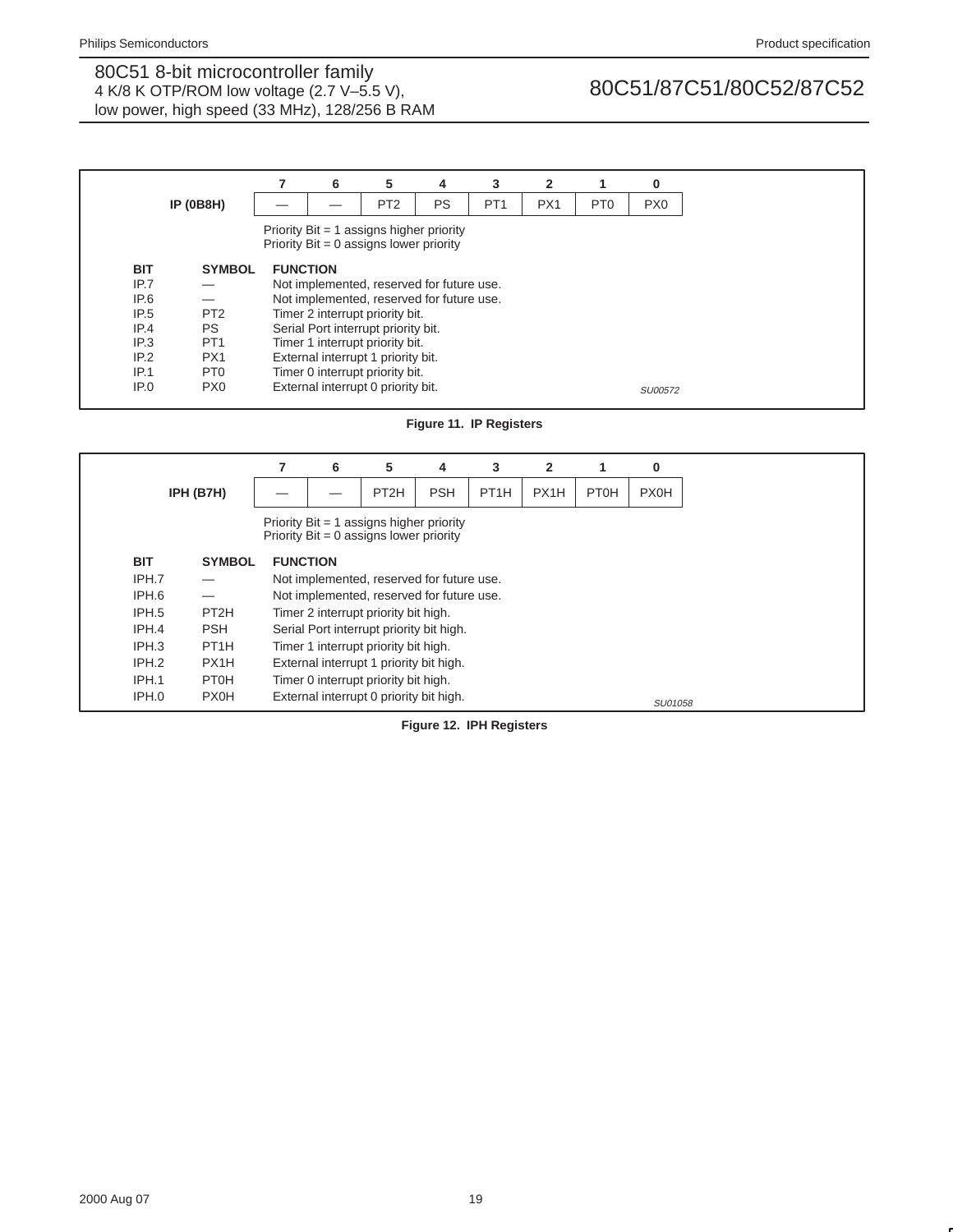### **Reduced EMI**

All port pins of the 8xC51 and 8xC52 have slew rate controlled outputs. This is to limit noise generated by quickly switching output signals. The slew rate is factory set to approximately 10 ns rise and fall times.

## **Reduced EMI Mode**

The AO bit (AUXR.0) in the AUXR register when set disables the ALE output.

### **AUXR (8EH)**



# **Dual DPTR**

The dual DPTR structure (see Figure 13) enables a way to specify the address of an external data memory location. There are two 16-bit DPTR registers that address the external memory, and a single bit called DPS = AUXR1/bit0 that allows the program code to switch between them.

• New Register Name: AUXR1#

- SFR Address: A2H
- Reset Value: xxx000x0B

#### **AUXR1 (A2H)**

| $\overline{\phantom{0}}$ |  |  | - |  |
|--------------------------|--|--|---|--|

Where:

DPS = AUXR1/bit0 = Switches between DPTR0 and DPTR1.

| Select Reg        | <b>DPS</b> |
|-------------------|------------|
| DPTR <sub>0</sub> | O          |
| DPTR <sub>1</sub> | 1          |

The DPS bit status should be saved by software when switching between DPTR0 and DPTR1.

Note that bit 2 is not writable and is always read as a zero. This allows the DPS bit to be quickly toggled simply by executing an INC DPTR instruction without affecting the WOPD or LPEP bits.



**Figure 13.** 

#### **DPTR Instructions**

The instructions that refer to DPTR refer to the data pointer that is currently selected using the AUXR1/bit 0 register. The six instructions that use the DPTR are as follows:

| <b>INC DPTR</b>   | Increments the data pointer by 1                    |
|-------------------|-----------------------------------------------------|
| MOV DPTR, #data16 | Loads the DPTR with a 16-bit constant               |
| $MOV A. @ A+DPTR$ | Move code byte relative to DPTR to ACC              |
| MOVX A. @ DPTR    | Move external RAM (16-bit address) to<br><b>ACC</b> |
| MOVX @ DPTR, A    | Move ACC to external RAM (16-bit)<br>address)       |
| $JMP @ A + DPTR$  | Jump indirect relative to DPTR                      |

The data pointer can be accessed on a byte-by-byte basis by specifying the low or high byte in an instruction which accesses the SFRs. See application note AN458 for more details.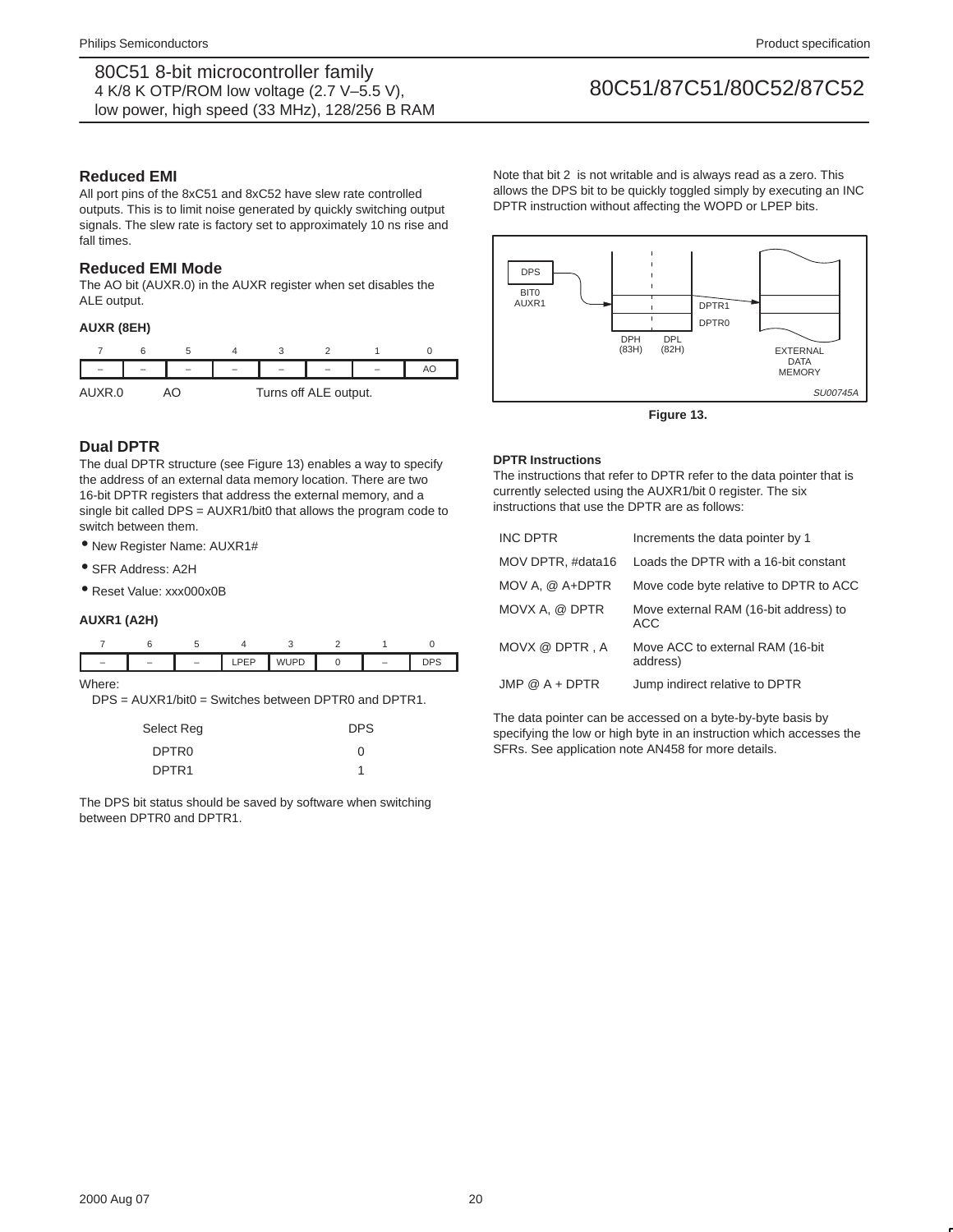### **ABSOLUTE MAXIMUM RATINGS**1, 2, <sup>3</sup>

| <b>PARAMETER</b>                                                                               | <b>RATING</b>                | <b>UNIT</b> |
|------------------------------------------------------------------------------------------------|------------------------------|-------------|
| Operating temperature under bias                                                               | 0 to $+70$ or $-40$ to $+85$ | °C          |
| Storage temperature range                                                                      | $-65$ to $+150$              | $\circ$     |
| Voltage on $\overline{\mathsf{EA}}/\mathsf{V}_{\mathsf{PP}}$ pin to $\mathsf{V}_{\mathsf{SS}}$ | 0 to $+13.0$                 |             |
| Voltage on any other pin to $V_{SS}$                                                           | $-0.5$ to $+6.5$             |             |
| Maximum $I_{\Omega}$ per I/O pin                                                               | 15                           | mA          |
| Power dissipation (based on package heat transfer limitations, not device power consumption)   | 1.5                          | W           |

**NOTES:**

1. Stresses above those listed under Absolute Maximum Ratings may cause permanent damage to the device. This is a stress rating only and functional operation of the device at these or any conditions other than those described in the AC and DC Electrical Characteristics section of this specification is not implied.

2. This product includes circuitry specifically designed for the protection of its internal devices from the damaging effects of excessive static charge. Nonetheless, it is suggested that conventional precautions be taken to avoid applying greater than the rated maximum.

3. Parameters are valid over operating temperature range unless otherwise specified. All voltages are with respect to  $\vee_{SS}$  unless otherwise noted.

# **AC ELECTRICAL CHARACTERISTICS**

 $T_{amb} = 0$ °C to +70°C or -40°C to +85°C

|               |               |                                                                    | <b>CLOCK FREQUENCY</b><br>RANGE-f |            |                |
|---------------|---------------|--------------------------------------------------------------------|-----------------------------------|------------|----------------|
| <b>SYMBOL</b> | <b>FIGURE</b> | <b>PARAMETER</b>                                                   | <b>MIN</b>                        | <b>MAX</b> | <b>UNIT</b>    |
| $1/t_{CLCL}$  | 29            | Oscillator frequency<br>Speed versions: S (16 MHz)<br>$U$ (33 MHz) |                                   | 16<br>33   | l MHz<br>l MHz |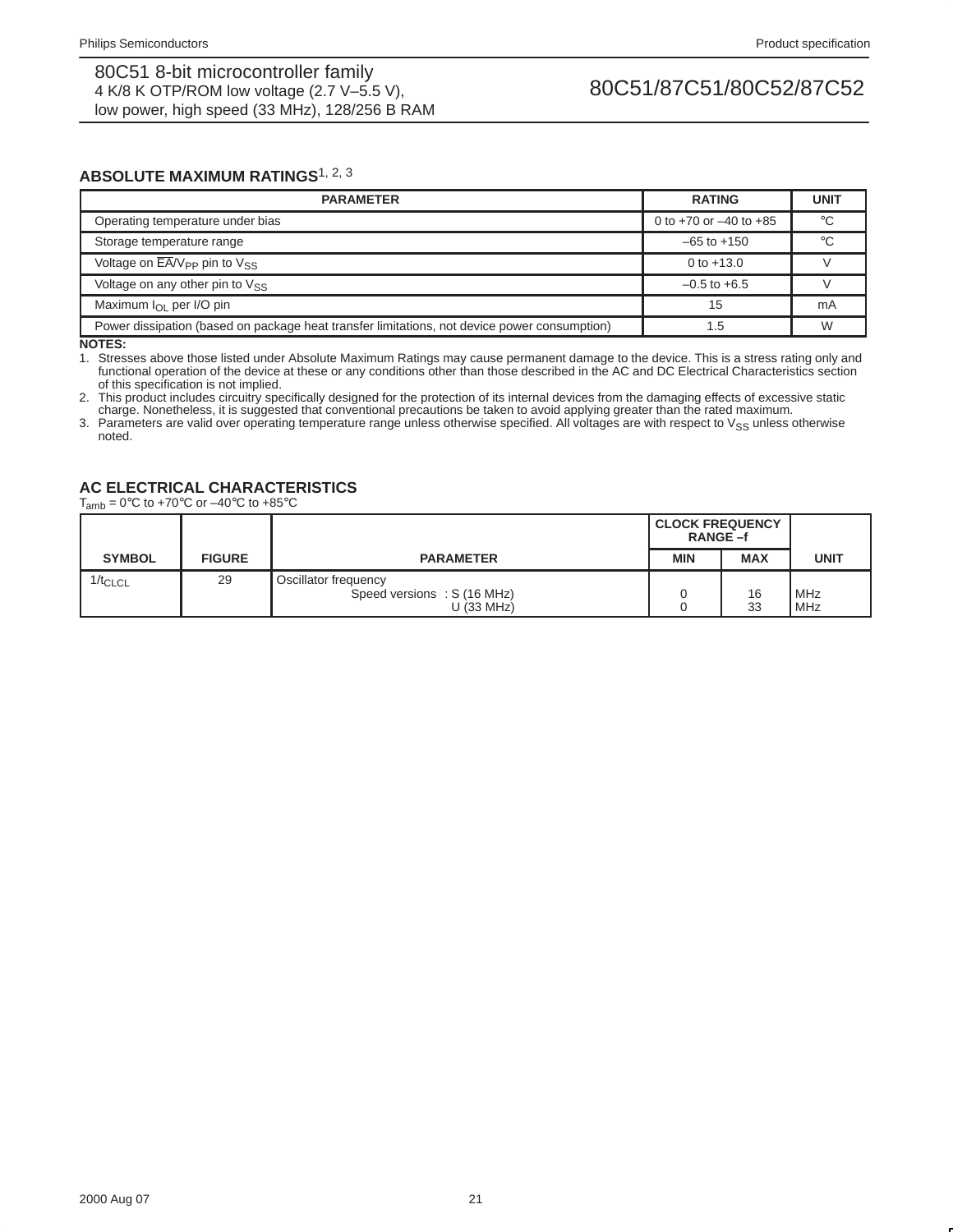# **DC ELECTRICAL CHARACTERISTICS**

 $T_{amb}$  = 0°C to +70°C or –40°C to +85°C, V<sub>CC</sub> = 2.7 V to 5.5 V, V<sub>SS</sub> = 0 V (16 MHz devices)

|                  |                                                                                                                                                           | <b>TEST</b>                                                                          |                     |                  |               |                      |
|------------------|-----------------------------------------------------------------------------------------------------------------------------------------------------------|--------------------------------------------------------------------------------------|---------------------|------------------|---------------|----------------------|
| <b>SYMBOL</b>    | <b>PARAMETER</b>                                                                                                                                          | <b>CONDITIONS</b>                                                                    | <b>MIN</b>          | TYP <sup>1</sup> | <b>MAX</b>    | <b>UNIT</b>          |
|                  |                                                                                                                                                           | 4.0 V < $V_{CC}$ < 5.5 V                                                             | $-0.5$              |                  | $0.2 VCC-0.1$ | $\vee$               |
| $V_{IL}$         | Input low voltage <sup>11</sup>                                                                                                                           | 2.7 V <v<sub>CC&lt;4.0 V</v<sub>                                                     | $-0.5$              |                  | 0.7           | $\vee$               |
| V <sub>IH</sub>  | Input high voltage (ports $0, 1, 2, 3, \overline{EA}$ )                                                                                                   |                                                                                      | $0.2 V_{CC} + 0.9$  |                  | $V_{CC}$ +0.5 | $\vee$               |
| V <sub>IH1</sub> | Input high voltage, XTAL1, RST <sup>11</sup>                                                                                                              |                                                                                      | 0.7 V <sub>CC</sub> |                  | $V_{CC}$ +0.5 | $\vee$               |
| $V_{OL}$         | Output low voltage, ports 1, 2, 8                                                                                                                         | $V_{\rm CC} = 2.7 V$<br>$I_{OL} = 1.6$ mA <sup>2</sup>                               |                     |                  | 0.4           | $\vee$               |
| V <sub>OL1</sub> | Output low voltage, port 0, ALE, PSEN <sup>8, 7</sup>                                                                                                     | $V_{CC} = 2.7 V$<br>$I_{OL} = 3.2 \text{ mA}^2$                                      |                     |                  | 0.4           | $\vee$               |
| V <sub>OH</sub>  |                                                                                                                                                           | $V_{CC} = 2.7 V$<br>$I_{OH} = -20 \mu A$                                             | $V_{CC}$ – 0.7      |                  |               | $\vee$               |
|                  | Output high voltage, ports 1, 2, 3 <sup>3</sup>                                                                                                           | $V_{CC}$ = 4.5 V<br>$I_{OH} = -30 \mu A$                                             | $V_{\rm CC}$ – 0.7  |                  |               | $\vee$               |
| V <sub>OH1</sub> | Output high voltage (port 0 in external bus<br>mode), ALE <sup>9</sup> , PSEN <sup>3</sup>                                                                | $V_{CC} = 2.7 V$<br>$I_{OH} = -3.2$ mA                                               | $V_{CC}$ - 0.7      |                  |               | $\vee$               |
| $I_{\rm IL}$     | Logical 0 input current, ports 1, 2, 3                                                                                                                    | $V_{IN} = 0.4 V$                                                                     | $-1$                |                  | $-50$         | μA                   |
| $I_{TL}$         | Logical 1-to-0 transition current, ports 1, 2, 3 <sup>6</sup>                                                                                             | $V_{IN} = 2.0 V$<br>See note 4                                                       |                     |                  | $-650$        | μA                   |
| $I_{LI}$         | Input leakage current, port 0                                                                                                                             | $0.45 < V_{IN} < V_{CC} - 0.3$                                                       |                     |                  | ±10           | μA                   |
| $I_{\rm CC}$     | Power supply current (see Figure 21):<br>Active mode @ 16 MHz<br>Idle mode @ 16 MHz<br>Power-down mode or clock stopped (see<br>Figure 25 for conditions) | See note 5<br>$T_{amb} = 0$ °C to 70°C<br>$T_{amb} = -40^{\circ}C$ to $+85^{\circ}C$ |                     | 3                | 50<br>75      | μA<br>μA<br>μA<br>μA |
| $R_{\text{RST}}$ | Internal reset pull-down resistor                                                                                                                         |                                                                                      | 40                  |                  | 225           | $k\Omega$            |
| $C_{10}$         | Pin capacitance <sup>10</sup> (except EA)                                                                                                                 |                                                                                      |                     |                  | 15            | pF                   |

**NOTES:**

1. Typical ratings are not guaranteed. The values listed are at room temperature, 5 V.

2. Capacitive loading on ports 0 and 2 may cause spurious noise to be superimposed on the V<sub>OL</sub>s of ALE and ports 1 and 3. The noise is due to external bus capacitance discharging into the port 0 and port 2 pins when these pins make 1-to-0 transitions during bus operations. In the worst cases (capacitive loading > 100 pF), the noise pulse on the ALE pin may exceed 0.8 V. In such cases, it may be desirable to qualify ALE with a Schmitt Trigger, or use an address latch with a Schmitt Trigger STROBE input. I<sub>OL</sub> can exceed these conditions provided that no single output sinks more than 5 mA and no more than two outputs exceed the test conditions.

3. Capacitive loading on ports 0 and 2 may cause the V<sub>OH</sub> on ALE and PSEN to momentarily fall below the V<sub>CC</sub>–0.7 specification when the address bits are stabilizing.

4. Pins of ports 1, 2 and 3 source a transition current when they are being externally driven from 1 to 0. The transition current reaches its maximum value when  $V_{IN}$  is approximately 2 V.

5. See Figures 22 through 25 for  $I_{CC}$  test conditions.<br>Active mode:  $I_{CC} = 0.9 \times \text{FREG.} + 1.1 \text{ mA}$ 

 $I_{CC} = 0.9 \times \text{F}$ REQ. + 1.1 mA

Idle mode:  $I_{CC} = 0.18 \times \text{FREQ. +1.01 mA}$ ; See Figure 21.

6. This value applies to T<sub>amb</sub> = 0°C to +70°C. For T<sub>amb</sub> =  $-40^{\circ}$ C to +85°C, I<sub>TL</sub> =  $-750$  µA.

7. Load capacitance for port 0, ALE, and  $\overline{PSEN} = 100$  pF, load capacitance for all other outputs = 80 pF.

8. Under steady state (non-transient) conditions,  $I_{OL}$  must be externally limited as follows:<br>Maximum  $I_{OL}$  per port pin:  $15 \text{ mA}$  (\*NOTE: This is 85°C specification.)

15 mA (\*NOTE: This is 85 $^{\circ}$ C specification.)<br>26 mA

- 
- Maximum  $I_{OL}$  per 8-bit port: 26 mA<br>Maximum total  $I_{OL}$  for all outputs: 71 mA Maximum total  $I_{OL}$  for all outputs:

If I<sub>OL</sub> exceeds the test condition, V<sub>OL</sub> may exceed the related specification. Pins are not guaranteed to sink current greater than the listed test conditions.

9. ALE is tested to  $V_{OH1}$ , except when ALE is off then  $V_{OH}$  is the voltage specification.

10.Pin capacitance is characterized but not tested. Pin capacitance is less than 25 pF. Pin capacitance of ceramic package is less than 15 pF (except  $\overline{EA}$  is 25 pF).

11. To improve noise rejection a nominal 100 ns glitch rejection circuitry has been added to the RST pin, and a nominal 15 ns glitch rejection circuitry has been added to the INT0 and INT1 pins. Previous devices provided only an inherent 5 ns of glitch rejection.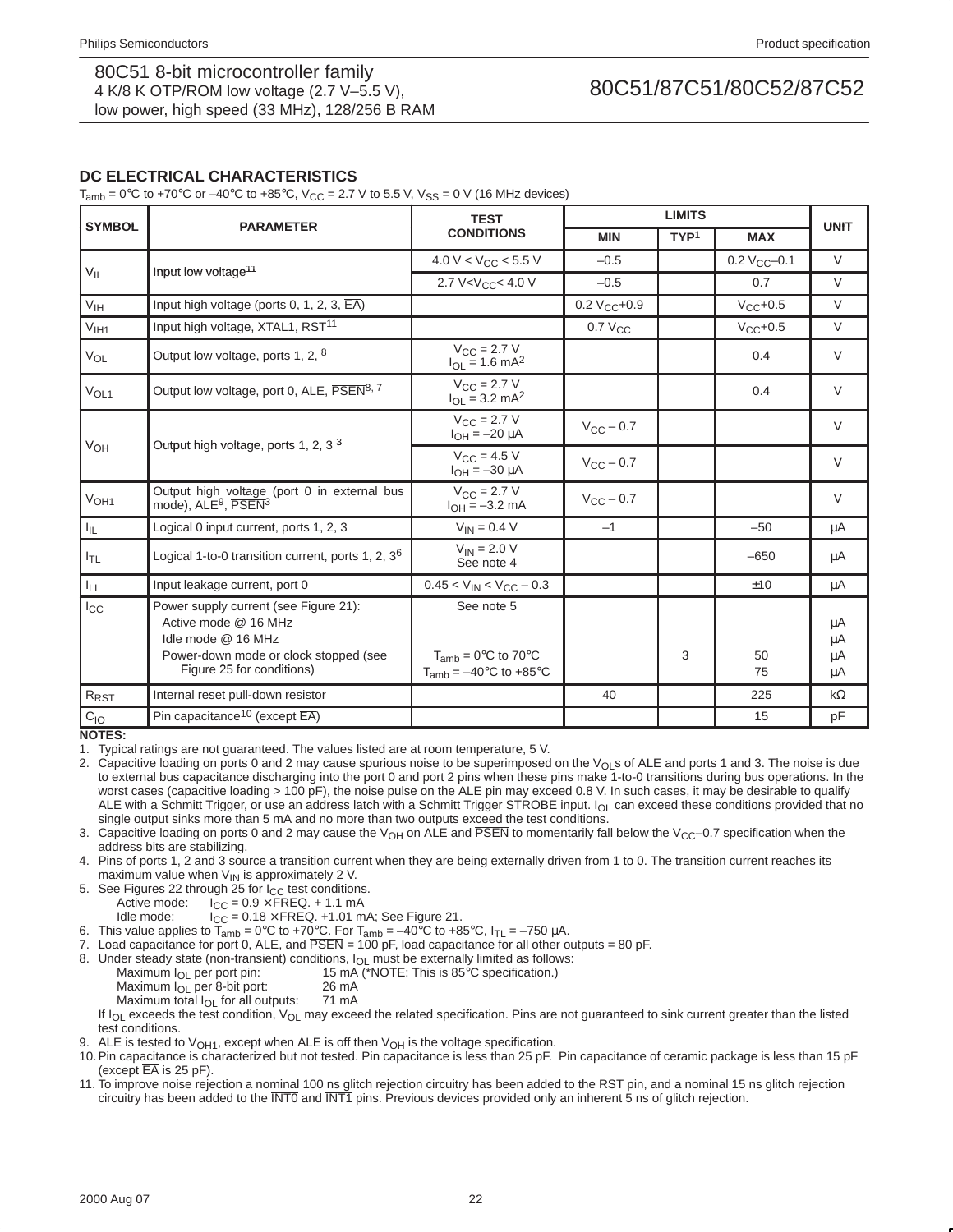# **DC ELECTRICAL CHARACTERISTICS**

 $T_{\text{amb}} = 0^{\circ}\text{C}$  to +70°C or -40°C to +85°C, 33 MHz devices; 5 V ±10%; V<sub>SS</sub> = 0 V

|                  |                                                                                             | <b>TEST</b>                                                    |                       |                                |                    |             |
|------------------|---------------------------------------------------------------------------------------------|----------------------------------------------------------------|-----------------------|--------------------------------|--------------------|-------------|
| <b>SYMBOL</b>    | <b>PARAMETER</b>                                                                            | <b>CONDITIONS</b>                                              | <b>MIN</b>            | TYP <sup>1</sup><br><b>MAX</b> |                    | <b>UNIT</b> |
| $V_{IL}$         | Input low voltage <sup>11</sup>                                                             | 4.5 V < $V_{CC}$ < 5.5 V                                       | $-0.5$                |                                | $0.2 V_{CC} - 0.1$ | $\vee$      |
| $V_{\text{IH}}$  | Input high voltage (ports $0, 1, 2, 3, \overline{EA}$ )                                     |                                                                | $0.2 V_{CC} + 0.9$    |                                | $V_{CC}+0.5$       | $\vee$      |
| V <sub>IH1</sub> | Input high voltage, XTAL1, RST <sup>11</sup>                                                |                                                                | $0.7 V_{CC}$          |                                | $V_{CC} + 0.5$     | $\vee$      |
| $V_{OL}$         | Output low voltage, ports 1, 2, 3 8                                                         | $V_{\text{CC}} = 4.5 V$<br>$I_{OL} = 1.6 \text{mA}^2$          |                       |                                | 0.4                | $\vee$      |
| V <sub>OL1</sub> | Output low voltage, port 0, ALE, PSEN 7, 8                                                  | $V_{CC} = 4.5 V$<br>$I_{OL} = 3.2 \text{mA}^2$                 |                       |                                | 0.4                | $\vee$      |
| $V_{OH}$         | Output high voltage, ports 1, 2, 3 3                                                        | $V_{\text{CC}} = 4.5 V$<br>$I_{OH} = -30 \mu A$                | $V_{\text{CC}}$ – 0.7 |                                |                    | $\vee$      |
| V <sub>OH1</sub> | Output high voltage (port 0 in external bus<br>mode). ALE <sup>9</sup> , PSEN <sup>3</sup>  | $V_{C} = 4.5 V$<br>$I_{OH} = -3.2mA$                           | $V_{\text{CC}}$ – 0.7 |                                |                    | $\vee$      |
| $I_{\rm IL}$     | Logical 0 input current, ports 1, 2, 3                                                      | $V_{IN} = 0.4 V$                                               | $-1$                  |                                | $-50$              | μA          |
| $I_{TL}$         | Logical 1-to-0 transition current, ports 1, 2, $36$                                         | $V_{IN} = 2.0 V$<br>See note 4                                 |                       |                                | $-650$             | μA          |
| ĪЦ               | Input leakage current, port 0                                                               | $0.45 < V_{IN} < V_{CC} - 0.3$                                 |                       |                                | ±10                | μA          |
| $I_{\rm CC}$     | Power supply current (see Figure 21):<br>Active mode (see Note 5)<br>Idle mode (see Note 5) | See note 5                                                     |                       |                                |                    |             |
|                  | Power-down mode or clock stopped (see Fig-<br>ure 25 for conditions)                        | $T_{amb} = 0$ °C to 70°C<br>$T_{amb} = -40^{\circ}$ C to +85°C |                       | 3                              | 50<br>75           | μA<br>μA    |
| $R_{RST}$        | Internal reset pull-down resistor                                                           |                                                                | 40                    |                                | 225                | $k\Omega$   |
| $C_{IO}$         | Pin capacitance <sup>10</sup> (except EA)                                                   |                                                                |                       |                                | 15                 | pF          |

**NOTES:**

1. Typical ratings are not guaranteed. The values listed are at room temperature, 5 V.

2. Capacitive loading on ports 0 and 2 may cause spurious noise to be superimposed on the V<sub>OL</sub>s of ALE and ports 1 and 3. The noise is due to external bus capacitance discharging into the port 0 and port 2 pins when these pins make 1-to-0 transitions during bus operations. In the worst cases (capacitive loading > 100 pF), the noise pulse on the ALE pin may exceed 0.8 V. In such cases, it may be desirable to qualify ALE with a Schmitt Trigger, or use an address latch with a Schmitt Trigger STROBE input. I<sub>OL</sub> can exceed these conditions provided that no single output sinks more than 5mA and no more than two outputs exceed the test conditions.

3. Capacitive loading on ports 0 and 2 may cause the V<sub>OH</sub> on ALE and PSEN to momentarily fall below the V<sub>CC</sub>–0.7 specification when the address bits are stabilizing.

4. Pins of ports 1, 2 and 3 source a transition current when they are being externally driven from 1 to 0. The transition current reaches its maximum value when  $V_{IN}$  is approximately 2 V.

- 5. See Figures 22 through 25 for  $I_{CC}$  test conditions.<br>Active mode:  $I_{CC(MAX)} = 0.9 \times FREG. + 1.1$ 
	- $ICC(MAX) = 0.9 \times FREG. + 1.1 mA$

Idle mode:  $I_{CC(MAX)} = 0.18 \times \text{FREQ.} + 1.0 \text{ mA}$ ; See Figure 21.

- 6. This value applies to  $\overline{T_{amb}} = 0^{\circ}C$  to +70°C. For  $T_{amb} = -40^{\circ}C$  to +85°C,  $I_{TL} = -750 \mu A$ .
- 7. Load capacitance for port 0, ALE, and PSEN = 100 pF, load capacitance for all other outputs = 80 pF.
- 
- 8. Under steady state (non-transient) conditions,  $I_{OL}$  must be externally limited as follows:<br>Maximum  $I_{OL}$  per port pin: 15 mA (\*NOTE: This is 85°C specification.) 15 mA (\*NOTE: This is  $85^{\circ}$ C specification.)<br>26 mA
	- Maximum  $I_{OL}$  per 8-bit port: 26 mA<br>Maximum total  $I_{OL}$  for all outputs: 71 mA
	- Maximum total  $I_{OL}$  for all outputs:

If I<sub>OL</sub> exceeds the test condition, V<sub>OL</sub> may exceed the related specification. Pins are not guaranteed to sink current greater than the listed test conditions.

- 
- 9. ALE is tested to V<sub>OH1</sub>, except when ALE is off then V<sub>OH</sub> is the voltage specification.<br>10. Pin capacitance is characterized but not tested. Pin capacitance is less than 25 pF. Pin capacitance of ceramic package is les (except  $\overline{EA}$  is 25 pF).
- 11. To improve noise rejection a nominal 100 ns glitch rejection circuitry has been added to the RST pin, and a nominal 15 ns glitch rejection circuitry has been added to the INT0 and INT1 pins. Previous devices provided only an inherent 5 ns of glitch rejection.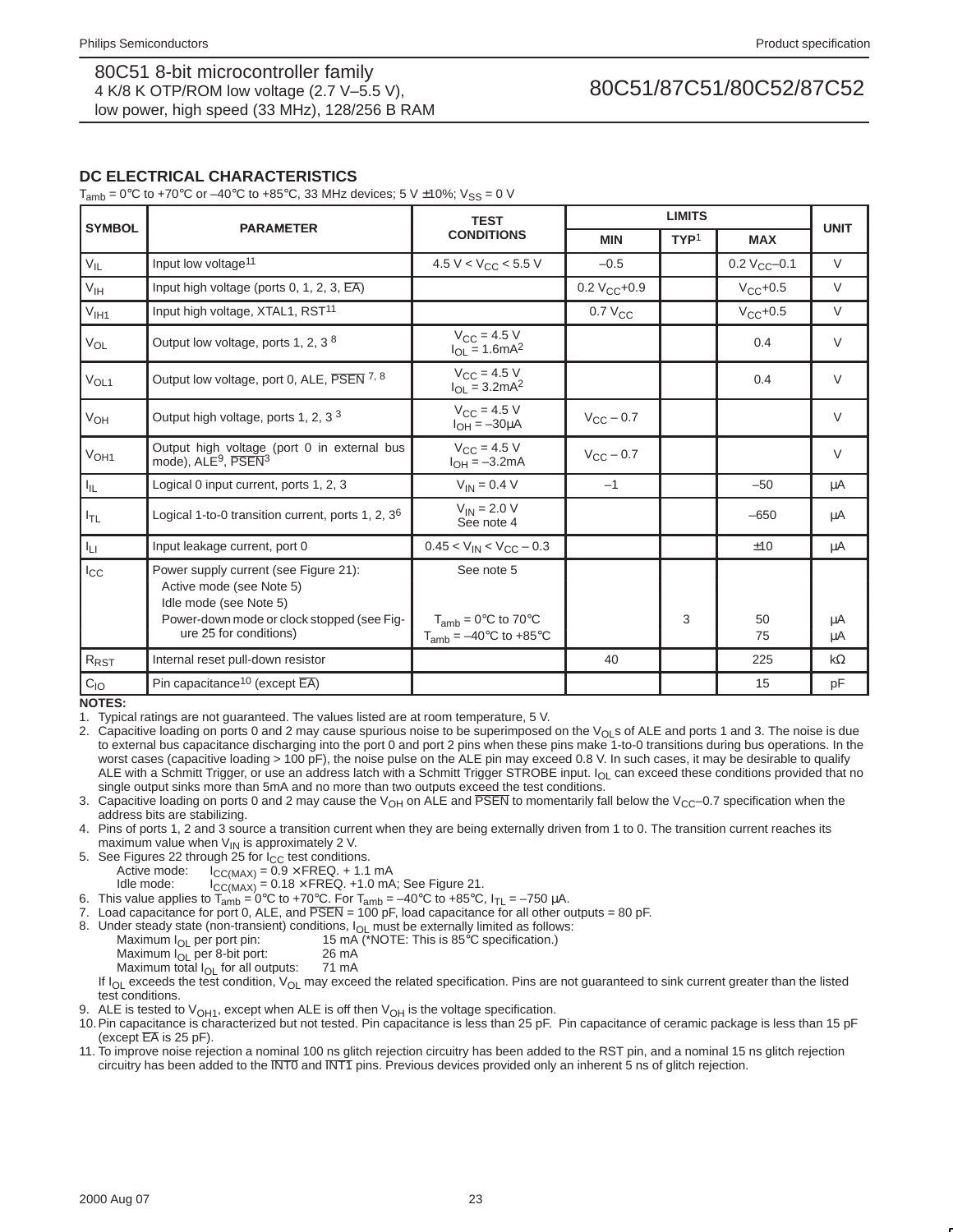# **AC ELECTRICAL CHARACTERISTICS**

T<sub>amb</sub> = 0°C to +70°C or –40°C to +85°C,  $V_{CC}$  = +2.7 V to +5.5 V,  $V_{SS}$  = 0 V<sup>1, 2, 3</sup>

|                         |               |                                                         |                  | <b>16 MHz CLOCK</b> | <b>VARIABLE CLOCK</b> |                         |             |
|-------------------------|---------------|---------------------------------------------------------|------------------|---------------------|-----------------------|-------------------------|-------------|
| <b>SYMBOL</b>           | <b>FIGURE</b> | <b>PARAMETER</b>                                        | <b>MIN</b>       | <b>MAX</b>          | <b>MIN</b>            | <b>MAX</b>              | <b>UNIT</b> |
| $1/t_{CLCL}$            | 14            | Oscillator frequency <sup>5</sup><br>Speed versions : S |                  |                     | 3.5                   | 16                      | <b>MHz</b>  |
| $t_{LHLL}$              | 14            | ALE pulse width                                         | 85               |                     | $2t_{CLCL} - 40$      |                         | ns          |
| t <sub>AVLL</sub>       | 14            | Address valid to ALE low                                | $\overline{22}$  |                     | $t_{CLCL}$ -40        |                         | ns          |
| <b>t</b> LLAX           | 14            | Address hold after ALE low                              | 32               |                     | $t_{CLCL}$ -30        |                         | ns          |
| t <sub>LLIV</sub>       | 14            | ALE low to valid instruction in                         |                  | 150                 |                       | $4t_{CLCL} - 100$       | ns          |
| <b>t</b> LLPL           | 14            | ALE low to PSEN low                                     | 32               |                     | $t_{CLCL}$ -30        |                         | ns          |
| t <sub>PLPH</sub>       | 14            | <b>PSEN</b> pulse width                                 | 142              |                     | $3t_{CLCL} - 45$      |                         | ns          |
| t <sub>PLIV</sub>       | 14            | PSEN low to valid instruction in                        |                  | 82                  |                       | $3t_{CLCL} - 105$       | ns          |
| t <sub>PXIX</sub>       | 14            | Input instruction hold after PSEN                       | $\overline{0}$   |                     | $\overline{0}$        |                         | ns          |
| t <sub>PXIZ</sub>       | 14            | Input instruction float after PSEN                      |                  | 37                  |                       | $t_{CLCL}$ -25          | ns          |
| $t_{AVIV}$ <sup>4</sup> | 14            | Address to valid instruction in                         |                  | 207                 |                       | $5t_{CLCL} - 105$       | ns          |
| t <sub>PLAZ</sub>       | 14            | <b>PSEN</b> low to address float                        |                  | 10                  |                       | 10                      | ns          |
| <b>Data Memory</b>      |               |                                                         |                  |                     |                       |                         |             |
| <sup>t</sup> RLRH       | 15, 16        | RD pulse width                                          | 275              |                     | $6t_{CLCL} - 100$     |                         | ns          |
| t <sub>WLWH</sub>       | 15, 16        | WR pulse width                                          | 275              |                     | $6t_{CLCL} - 100$     |                         | ns          |
| t <sub>RLDV</sub>       | 15, 16        | RD low to valid data in                                 |                  | 147                 |                       | $5t_{CLCL} - 165$       | ns          |
| t <sub>RHDX</sub>       | 15, 16        | Data hold after RD                                      | $\mathbf{0}$     |                     | $\Omega$              |                         | ns          |
| t <sub>RHDZ</sub>       | 15, 16        | Data float after RD                                     |                  | 65                  |                       | $2t_{CLCL} - 60$        | ns          |
| t <sub>LLDV</sub>       | 15, 16        | ALE low to valid data in                                |                  | 350                 |                       | $8t_{CLCL} - 150$       | ns          |
| t <sub>AVDV</sub>       | 15, 16        | Address to valid data in                                |                  | 397                 |                       | $9t_{CLCL} - 165$       | ns          |
| t <sub>LLWL</sub>       | 15, 16        | ALE low to RD or WR low                                 | 137              | 239                 | $3t_{CLCL} - 50$      | $3t_{CLCL} + 50$        | ns          |
| t <sub>AVWL</sub>       | 15, 16        | Address valid to WR low or RD low                       | $\overline{122}$ |                     | $4t_{CLCL} - 130$     |                         | ns          |
| t <sub>QVWX</sub>       | 15, 16        | Data valid to WR transition                             | 13               |                     | $t_{CLCL}$ -50        |                         | ns          |
| t <sub>WHQX</sub>       | 15, 16        | Data hold after WR                                      | $\overline{13}$  |                     | $t_{CLCL}$ -50        |                         | ns          |
| t <sub>QVWH</sub>       | 16            | Data valid to WR high                                   | 287              |                     | $7t_{CLCL} - 150$     |                         | ns          |
| $t_{RLAZ}$              | 15, 16        | RD low to address float                                 |                  | $\overline{0}$      |                       | $\overline{0}$          | ns          |
| t <sub>WHLH</sub>       | 15, 16        | RD or WR high to ALE high                               | 23               | 103                 | $t_{CLCL}$ -40        | $t_{CLCL} + 40$         | ns          |
| <b>External Clock</b>   |               |                                                         |                  |                     |                       |                         |             |
| $t$ CHCX                | 18            | High time                                               | 20               |                     | 20                    | $t_{CLCL}$ - $t_{CLCX}$ | ns          |
| $t_{CLCX}$              | 18            | Low time                                                | 20               |                     | 20                    | $t_{CLCL}$ - $t_{CHCX}$ | ns          |
| t <sub>CLCH</sub>       | 18            | Rise time                                               |                  | 20                  |                       | 20                      | ns          |
| t <sub>CHCL</sub>       | 18            | Fall time                                               |                  | 20                  |                       | 20                      | ns          |
| <b>Shift Register</b>   |               |                                                         |                  |                     |                       |                         |             |
| txLxL                   | 17            | Serial port clock cycle time                            | 750              |                     | $12t_{CLCL}$          |                         | ns          |
| t <sub>QVXH</sub>       | 17            | Output data setup to clock rising edge                  | 492              |                     | $10t_{CLCL} - 133$    |                         | ns          |
| txHQX                   | 17            | Output data hold after clock rising edge                | $\bf 8$          |                     | $2t_{CLCL} - 117$     |                         | ns          |
| txhdx                   | 17            | Input data hold after clock rising edge                 | $\mathbf 0$      |                     | $\overline{0}$        |                         | ns          |
| txHDV                   | 17            | Clock rising edge to input data valid                   |                  | 492                 |                       | $10t_{CLCL} - 133$      | ns          |

**NOTES:**

1. Parameters are valid over operating temperature range unless otherwise specified.

2. Load capacitance for port 0, ALE, and PSEN = 100 pF, load capacitance for all other outputs = 80 pF.

3. Interfacing the 87C51, 80C51, 87C52, or 80C52 to devices with float times up to 45 ns is permitted. This limited bus contention will not cause damage to Port 0 drivers.

4. See application note AN457 for external memory interface.

5. Parts are guaranteed to operate down to 0 Hz. When an external clock source is used, the RST pin should be held high for a minimum of 20 µs for power-on or wakeup from power down.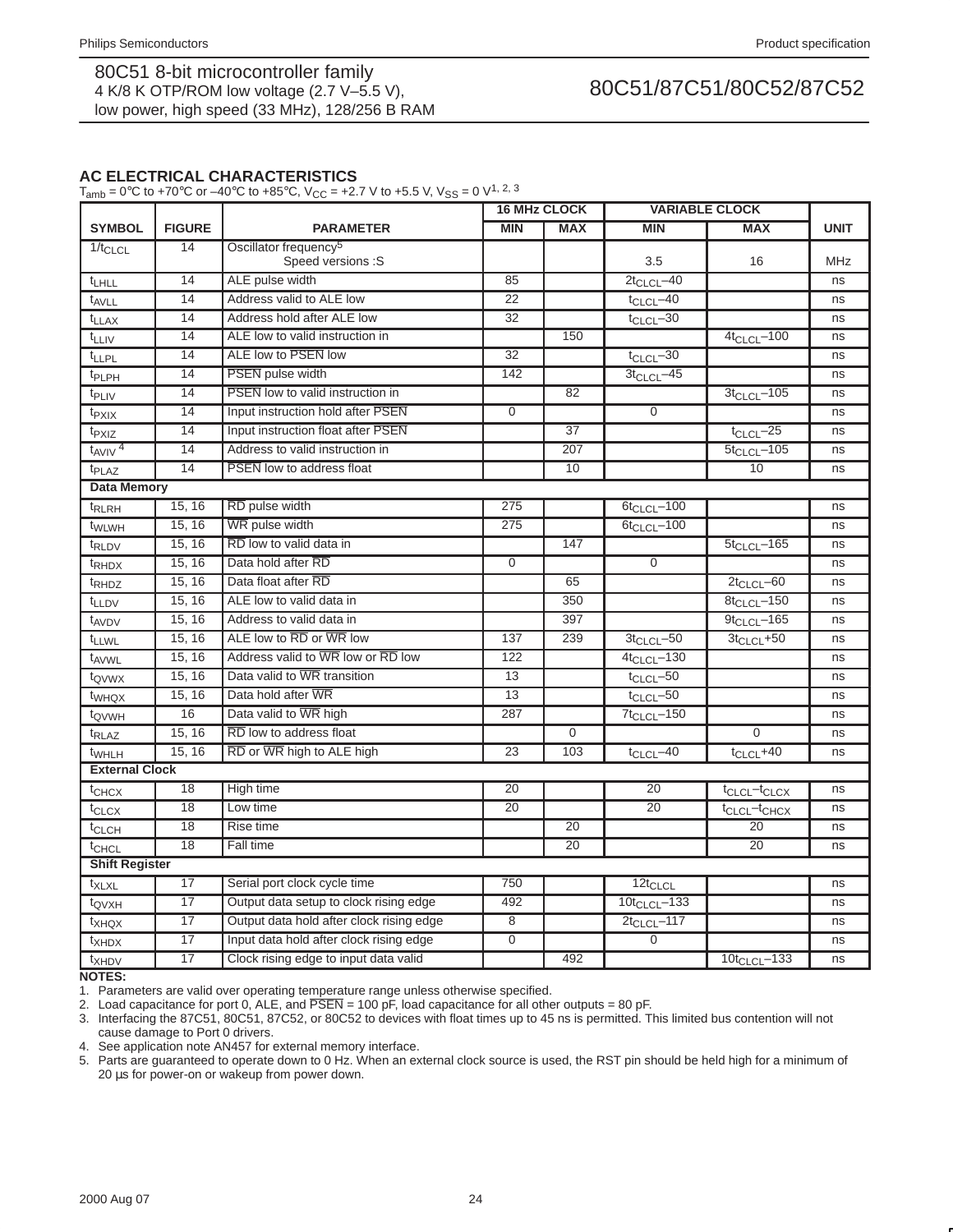# **AC ELECTRICAL CHARACTERISTICS**

T<sub>amb</sub> = 0°C to +70°C or -40°C to +85°C,  $V_{CC}$  = 5 V ±10%,  $V_{SS}$  = 0 V<sup>1, 2, 3</sup>

|                       |               |                                          |                    | <b>VARIABLE CLOCK4</b>               |                  |                          |             |
|-----------------------|---------------|------------------------------------------|--------------------|--------------------------------------|------------------|--------------------------|-------------|
|                       |               |                                          |                    | 16 MHz to f <sub>max</sub>           |                  | 33 MH <sub>2</sub> CLOCK |             |
| <b>SYMBOL</b>         | <b>FIGURE</b> | <b>PARAMETER</b>                         | <b>MIN</b>         | <b>MAX</b>                           | <b>MIN</b>       | <b>MAX</b>               | <b>UNIT</b> |
| <b>t</b> LHLL         | 14            | ALE pulse width                          | $2t_{CLCL} - 40$   |                                      | 21               |                          | ns          |
| t <sub>AVLL</sub>     | 14            | Address valid to ALE low                 | $t_{CLCL}$ -25     |                                      | 5                |                          | ns          |
| $t_{LLAX}$            | 14            | Address hold after ALE low               | $t_{CLCL}$ -25     |                                      |                  |                          | ns          |
| $t_{LLIV}$            | 14            | ALE low to valid instruction in          |                    | $4t_{CLCL} - 65$                     |                  | 55                       | ns          |
| t <sub>LLPL</sub>     | 14            | ALE low to PSEN low                      | $t_{CLCL}$ -25     |                                      | 5                |                          | ns          |
| t <sub>PLPH</sub>     | 14            | PSEN pulse width                         | $3t_{CLCL} - 45$   |                                      | 45               |                          | ns          |
| t <sub>PLIV</sub>     | 14            | PSEN low to valid instruction in         |                    | $3t_{CLCL} - 60$                     |                  | 30                       | ns          |
| t <sub>PXIX</sub>     | 14            | Input instruction hold after PSEN        | $\mathbf 0$        |                                      | 0                |                          | ns          |
| t <sub>PXIZ</sub>     | 14            | Input instruction float after PSEN       |                    | $t_{CLCL}$ -25                       |                  | 5                        | ns          |
| t <sub>AVIV</sub>     | 14            | Address to valid instruction in          |                    | $5t_{CLCL} - 80$                     |                  | 70                       | ns          |
| t <sub>PLAZ</sub>     | 14            | PSEN low to address float                |                    | 10                                   |                  | 10                       | ns          |
| <b>Data Memory</b>    |               |                                          |                    |                                      |                  |                          |             |
| t <sub>RLRH</sub>     | 15, 16        | RD pulse width                           | $6t_{CLCL} - 100$  |                                      | 82               |                          | ns          |
| t <sub>WLWH</sub>     | 15, 16        | WR pulse width                           | $6t_{CLCL} - 100$  |                                      | 82               |                          | ns          |
| <sup>t</sup> RLDV     | 15, 16        | RD low to valid data in                  |                    | $5t_{CLCL} - 90$                     |                  | 60                       | ns          |
| <sup>t</sup> RHDX     | 15, 16        | Data hold after RD                       | $\Omega$           |                                      | 0                |                          | ns          |
| t <sub>RHDZ</sub>     | 15, 16        | Data float after RD                      |                    | $2t_{CLCL} - 28$                     |                  | 32                       | ns          |
| <b>t</b> LLDV         | 15, 16        | ALE low to valid data in                 |                    | $8t_{CLCL} - 150$                    |                  | 90                       | ns          |
| t <sub>AVDV</sub>     | 15, 16        | Address to valid data in                 |                    | $9t_{CLCL} - 165$                    |                  | 105                      | ns          |
| <sup>t</sup> LLWL     | 15, 16        | ALE low to RD or WR low                  | $3t_{CLCL} - 50$   | $3t_{CLCL} + 50$                     | 40               | 140                      | ns          |
| t <sub>AVWL</sub>     | 15, 16        | Address valid to WR low or RD low        | $4t_{CLCL} - 75$   |                                      | 45               |                          | ns          |
| t <sub>QVWX</sub>     | 15, 16        | Data valid to WR transition              | $t_{CLCL}$ -30     |                                      | 0                |                          | ns          |
| t <sub>WHQX</sub>     | 15, 16        | Data hold after WR                       | $t_{CLCL}$ -25     |                                      | 5                |                          | ns          |
| t <sub>QVWH</sub>     | 16            | Data valid to WR high                    | $7t_{CLCL} - 130$  |                                      | 80               |                          | ns          |
| t <sub>RLAZ</sub>     | 15, 16        | RD low to address float                  |                    | $\Omega$                             |                  | $\mathbf{0}$             | ns          |
| <sup>t</sup> WHLH     | 15, 16        | RD or WR high to ALE high                | $t_{CLCL}$ -25     | $t_{CLCL} + 25$                      | 5                | 55                       | ns          |
| <b>External Clock</b> |               |                                          |                    |                                      |                  |                          |             |
| t <sub>CHCX</sub>     | 18            | High time                                | $0.38t_{CLCL}$     | t <sub>CLCL</sub> -t <sub>CLCX</sub> |                  |                          | ns          |
| t <sub>CLCX</sub>     | 18            | Low time                                 | $0.38t_{CLCL}$     | t <sub>CLCL</sub> -t <sub>CHCX</sub> |                  |                          | ns          |
| t <sub>CLCH</sub>     | 18            | Rise time                                |                    | 5                                    |                  |                          | ns          |
| <sup>t</sup> CHCL     | 18            | Fall time                                |                    | 5                                    |                  |                          | ns          |
| <b>Shift Register</b> |               |                                          |                    |                                      |                  |                          |             |
| t <sub>XLXL</sub>     | 17            | Serial port clock cycle time             | $12t_{CLCL}$       |                                      | 360              |                          | ns          |
| t <sub>QVXH</sub>     | 17            | Output data setup to clock rising edge   | $10t_{CLCL} - 133$ |                                      | 167              |                          | ns          |
| $t_{XHQX}$            | 17            | Output data hold after clock rising edge | $2t_{CLCL} - 80$   |                                      |                  |                          | ns          |
| t <sub>XHDX</sub>     | 17            | Input data hold after clock rising edge  | $\overline{0}$     |                                      | $\boldsymbol{0}$ |                          | ns          |
| t <sub>XHDV</sub>     | 17            | Clock rising edge to input data valid    |                    | $10t_{CLCL} - 133$                   |                  | 167                      | ns          |

**NOTES:**

1. Parameters are valid over operating temperature range unless otherwise specified.

2. Load capacitance for port 0, ALE, and  $\overline{PSEN} = 100 \,\overline{pF}$ , load capacitance for all other outputs = 80 pF.

3. Interfacing the 87C51, 80C51, 87C52 or 80C52 to devices with float times up to 45ns is permitted. This limited bus contention will not cause damage to Port 0 drivers.

4. Variable clock is specified for oscillator frequencies greater than 16 MHz to 33 MHz. For frequencies equal or less than 16 MHz, see 16 MHz "AC Electrical Characteristics", page 24.

5. Parts are guaranteed to operate down to 0 Hz. When an external clock source is used, the RST pin should be held high for a minimum of 20 µs for power-on or wakeup from power down.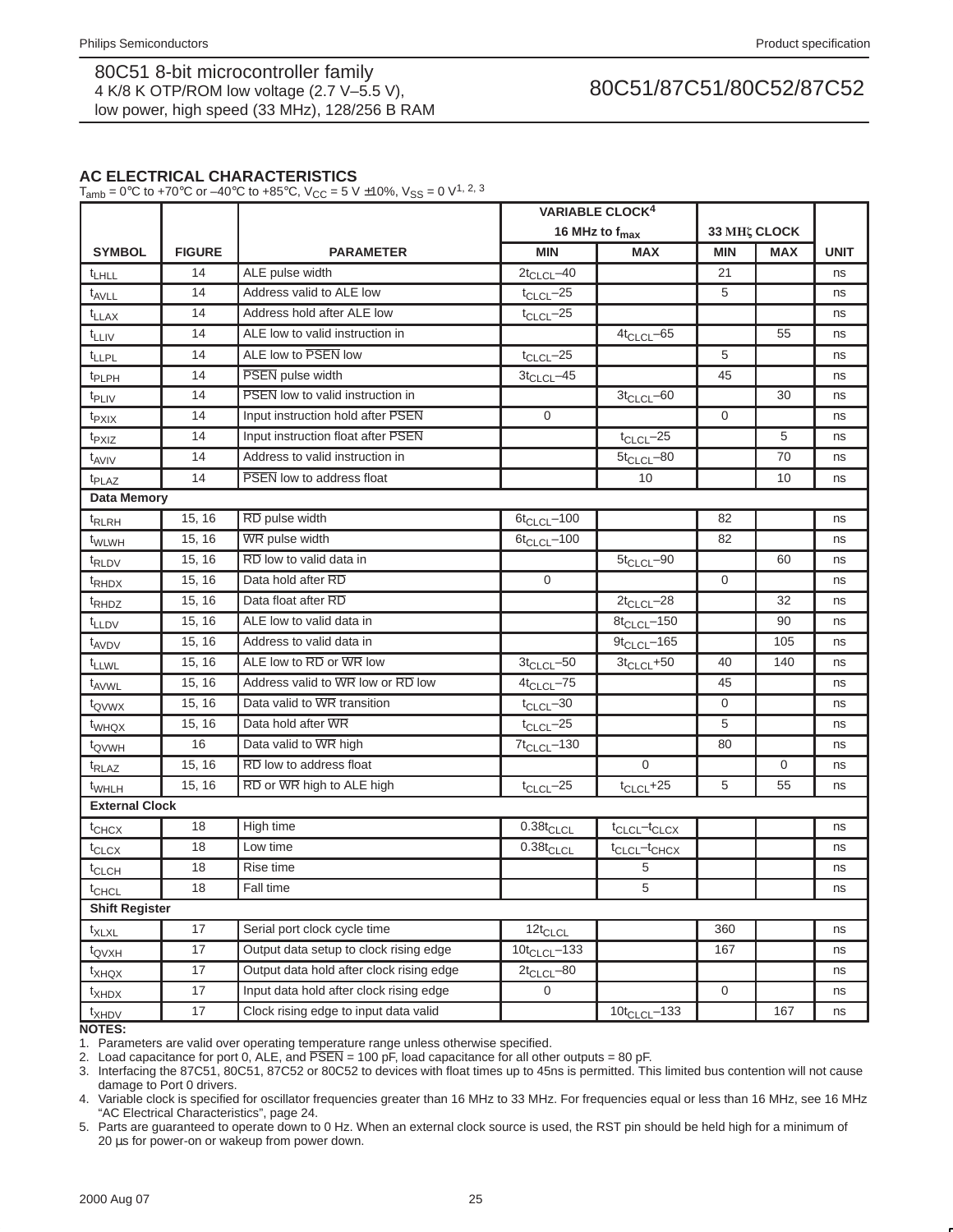# **EXPLANATION OF THE AC SYMBOLS**

Each timing symbol has five characters. The first character is always 't' (= time). The other characters, depending on their positions, indicate the name of a signal or the logical status of that signal. The designations are:

- A Address
- C Clock
- D Input data
- H Logic level high
- I Instruction (program memory contents)
- L Logic level low, or ALE
- P PSEN
- Q Output data
- $R \overline{RD}$  signal
- t Time
- V Valid
- W– WR signal
- $X No$  longer a valid logic level
- Z Float
- **Examples:**  $t_{AVLL}$  = Time for address valid to ALE low.  $t_{LLPL}$  =Time for ALE low to  $\overline{PSEN}$  low.



**Figure 14. External Program Memory Read Cycle**



**Figure 15. External Data Memory Read Cycle**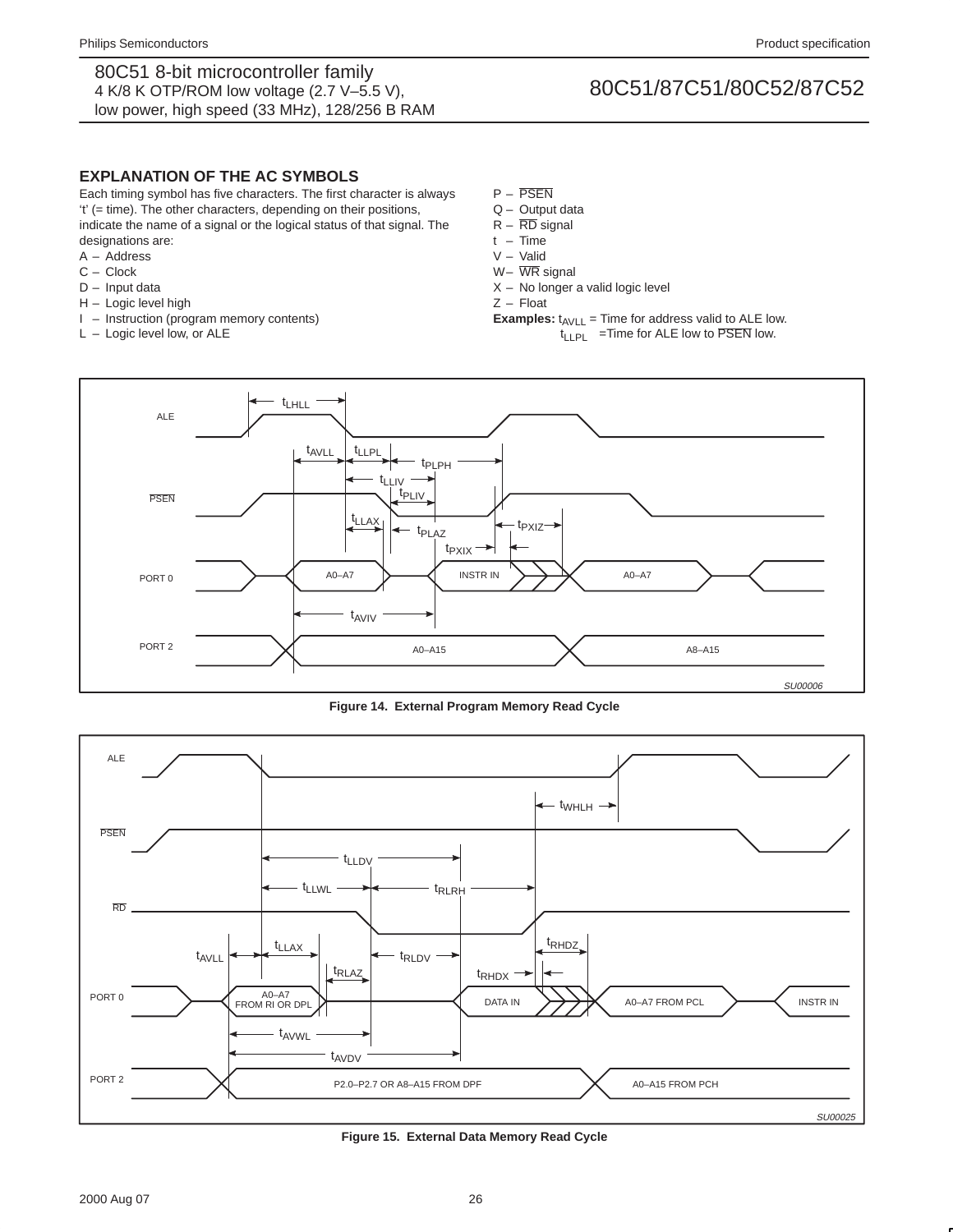

**Figure 16. External Data Memory Write Cycle**



**Figure 17. Shift Register Mode Timing**



**Figure 18. External Clock Drive**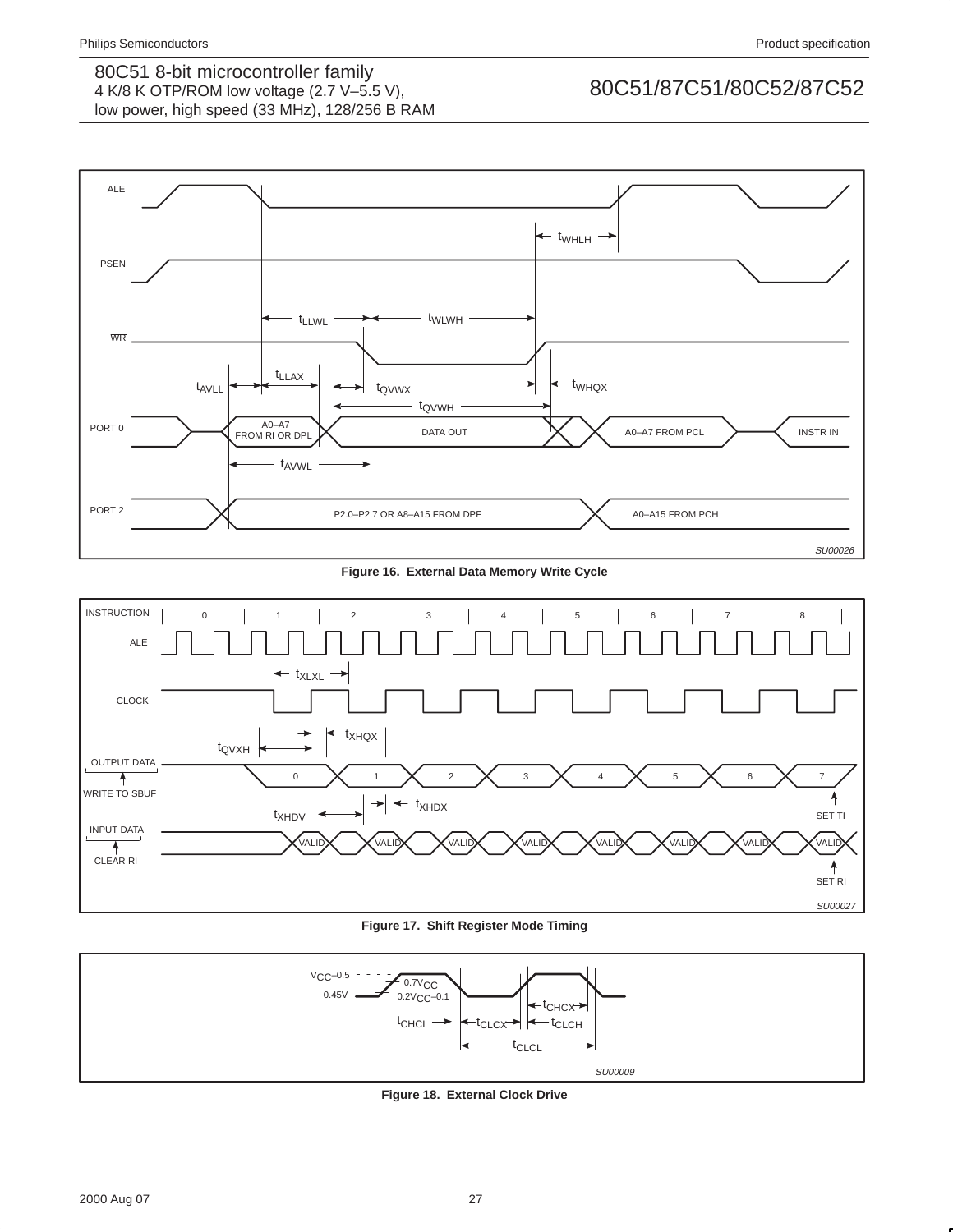

### **Figure 19. AC Testing Input/Output**







Figure 21. I<sub>CC</sub> vs. FREQ **Valid only within frequency specifications of the device under test**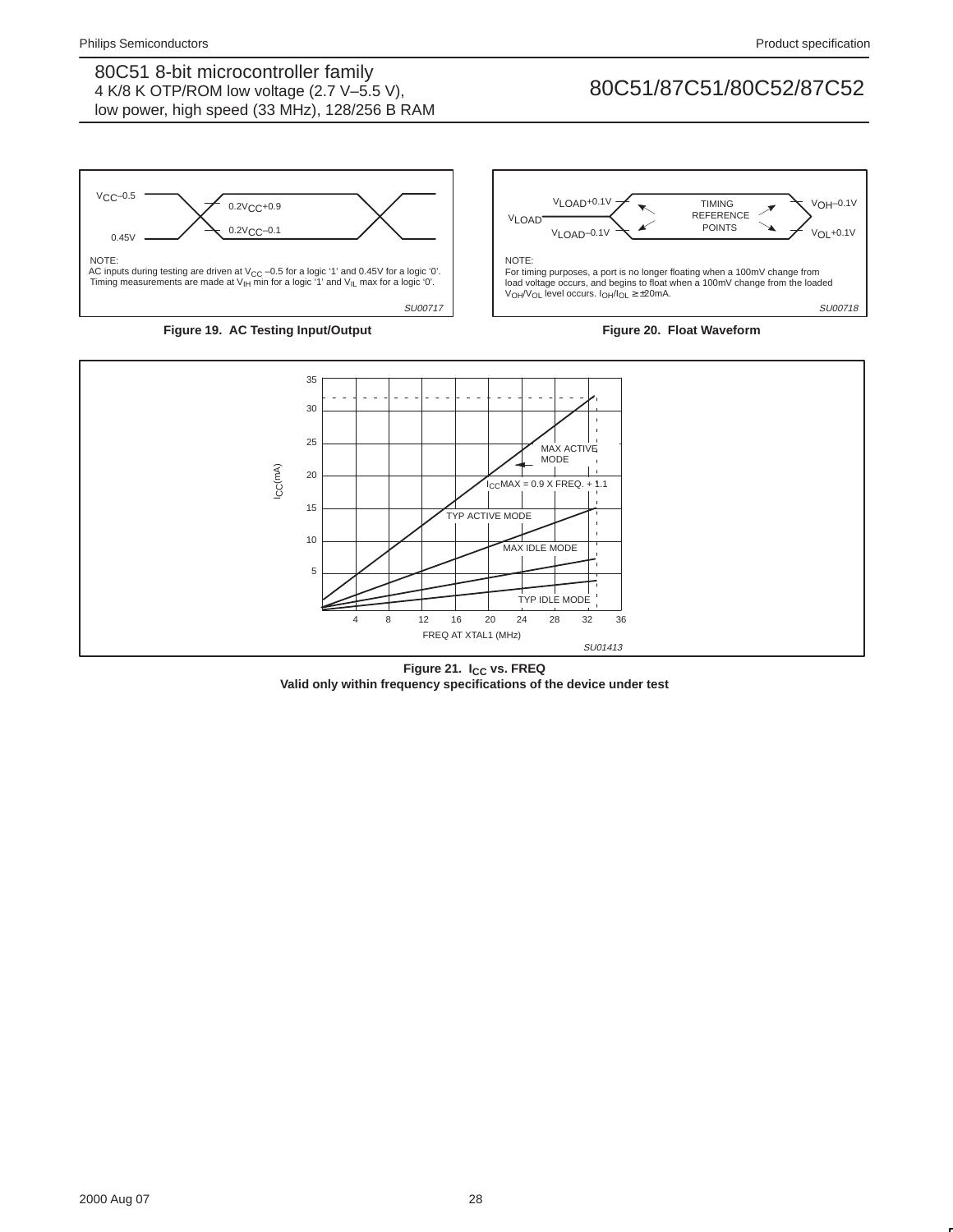



Figure 22. I<sub>CC</sub> Test Condition, Active Mode **All other pins are disconnected**

Figure 23. I<sub>CC</sub> Test Condition, Idle Mode **All other pins are disconnected**







Figure 25. I<sub>CC</sub> Test Condition, Power Down Mode All other pins are disconnected.  $V_{CC} = 2 V$  to 5.5 V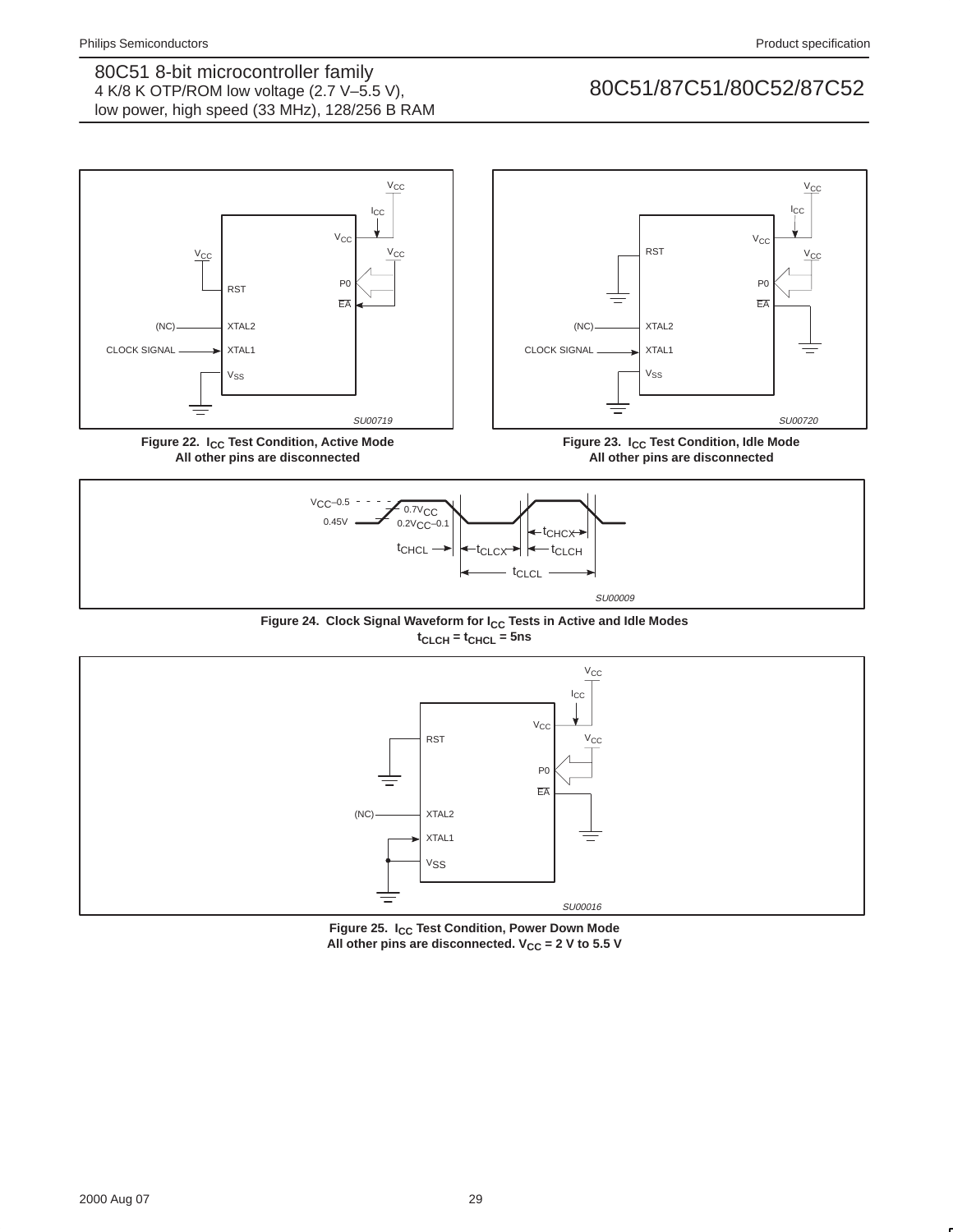### **EPROM CHARACTERISTICS**

These devices can be programmed by using a modified Improved Quick-Pulse Programming™ algorithm. It differs from older methods in the value used for  $V_{PP}$  (programming supply voltage) and in the width and number of the ALE/PROG pulses.

The family contains two signature bytes that can be read and used by an EPROM programming system to identify the device. The signature bytes identify the device as being manufactured by Philips.

Table 8 shows the logic levels for reading the signature byte, and for programming the program memory, the encryption table, and the security bits. The circuit configuration and waveforms for quick-pulse programming are shown in Figures 26 and 27. Figure 28 shows the circuit configuration for normal program memory verification.

## **Quick-Pulse Programming**

The setup for microcontroller quick-pulse programming is shown in Figure 26. Note that the device is running with a 4 to 6 MHz oscillator. The reason the oscillator needs to be running is that the device is executing internal address and program data transfers.

The address of the EPROM location to be programmed is applied to ports 1 and 2, as shown in Figure 26. The code byte to be programmed into that location is applied to port 0. RST, PSEN and pins of ports 2 and 3 specified in Table 8 are held at the 'Program Code Data' levels indicated in Table 8. The ALE/PROG is pulsed low 5 times as shown in Figure 27.

To program the encryption table, repeat the 5 pulse programming sequence for addresses 0 through 1FH, using the 'Pgm Encryption Table' levels. Do not forget that after the encryption table is programmed, verification cycles will produce only encrypted data.

To program the security bits, repeat the 5 pulse programming sequence using the 'Pgm Security Bit' levels. After one security bit is programmed, further programming of the code memory and encryption table is disabled. However, the other security bits can still be programmed.

Note that the  $\overline{\mathsf{EA}}/\mathsf{V}_{\mathsf{PP}}$  pin must not be allowed to go above the maximum specified V<sub>PP</sub> level for any amount of time. Even a narrow glitch above that voltage can cause permanent damage to the

device. The V<sub>PP</sub> source should be well regulated and free of glitches and overshoot.

#### **Program Verification**

If security bits 2 and 3 have not been programmed, the on-chip program memory can be read out for program verification. The address of the program memory locations to be read is applied to ports 1 and 2 as shown in Figure 28. The other pins are held at the 'Verify Code Data' levels indicated in Table 8. The contents of the address location will be emitted on port 0. External pull-ups are required on port 0 for this operation.

If the 64 byte encryption table has been programmed, the data presented at port 0 will be the exclusive NOR of the program byte with one of the encryption bytes. The user will have to know the encryption table contents in order to correctly decode the verification data. The encryption table itself cannot be read out.

#### **Reading the Signature Bytes**

The signature bytes are read by the same procedure as a normal verification of locations 030H and 031H, except that P3.6 and P3.7 need to be pulled to a logic low. The values are: (030H) = 15H indicates manufactured by Philips (031H) = 92H indicates 87C51

### **Program/Verify Algorithms**

Any algorithm in agreement with the conditions listed in Table 8, and which satisfies the timing specifications, is suitable.

#### **Security Bits**

With none of the security bits programmed the code in the program memory can be verified. If the encryption table is programmed, the code will be encrypted when verified. When only security bit 1 (see Table 9) is programmed, MOVC instructions executed from external program memory are disabled from fetching code bytes from the internal memory, EA is latched on Reset and all further programming of the EPROM is disabled. When security bits 1 and 2 are programmed, in addition to the above, verify mode is disabled. When all three security bits are programmed, all of the conditions above apply and all external program memory execution is disabled.

#### **Encryption Array**

64 bytes of encryption array are initially unprogrammed (all 1s).

| <b>MODE</b>          | <b>RST</b> | <b>PSEN</b> | <b>ALE/PROG</b> | $EAV_{PP}$      | P <sub>2.7</sub> | P <sub>2.6</sub> | P <sub>3.7</sub> | P3.6 |
|----------------------|------------|-------------|-----------------|-----------------|------------------|------------------|------------------|------|
| Read signature       |            |             |                 |                 |                  |                  |                  |      |
| Program code data    |            |             | $0^*$           | V <sub>PP</sub> |                  |                  |                  |      |
| Verify code data     |            |             |                 |                 |                  |                  |                  |      |
| Pgm encryption table |            |             | $0^*$           | V <sub>PP</sub> |                  |                  |                  |      |
| Pgm security bit 1   |            |             | $0^*$           | V <sub>PP</sub> |                  |                  |                  |      |
| Pgm security bit 2   |            |             | $0^*$           | V <sub>PP</sub> |                  |                  |                  |      |
| Pgm security bit 3   |            |             | $0^*$           | V <sub>PP</sub> |                  |                  |                  |      |

### **Table 8. EPROM Programming Modes**

**NOTES:**

1. '0' = Valid low for that pin, '1' = valid high for that pin.<br>2.  $V_{\text{DP}} = 12.75 \text{ V} + 0.25 \text{ V}$ 

 $V_{PP} = 12.75 V \pm 0.25 V$ .

3.  $V_{CC} = 5 V \pm 10\%$  during programming and verification.

ALE/PROG receives 5 programming pulses for code data (also for user array; 5 pulses for encryption or security bits) while V<sub>PP</sub> is held at 12.75 V. Each programming pulse is low for 100  $\mu$ s ( $\pm$ 10  $\mu$ s) and high for a minimum of 10  $\mu$ s.

<sup>™</sup>Trademark phrase of Intel Corporation.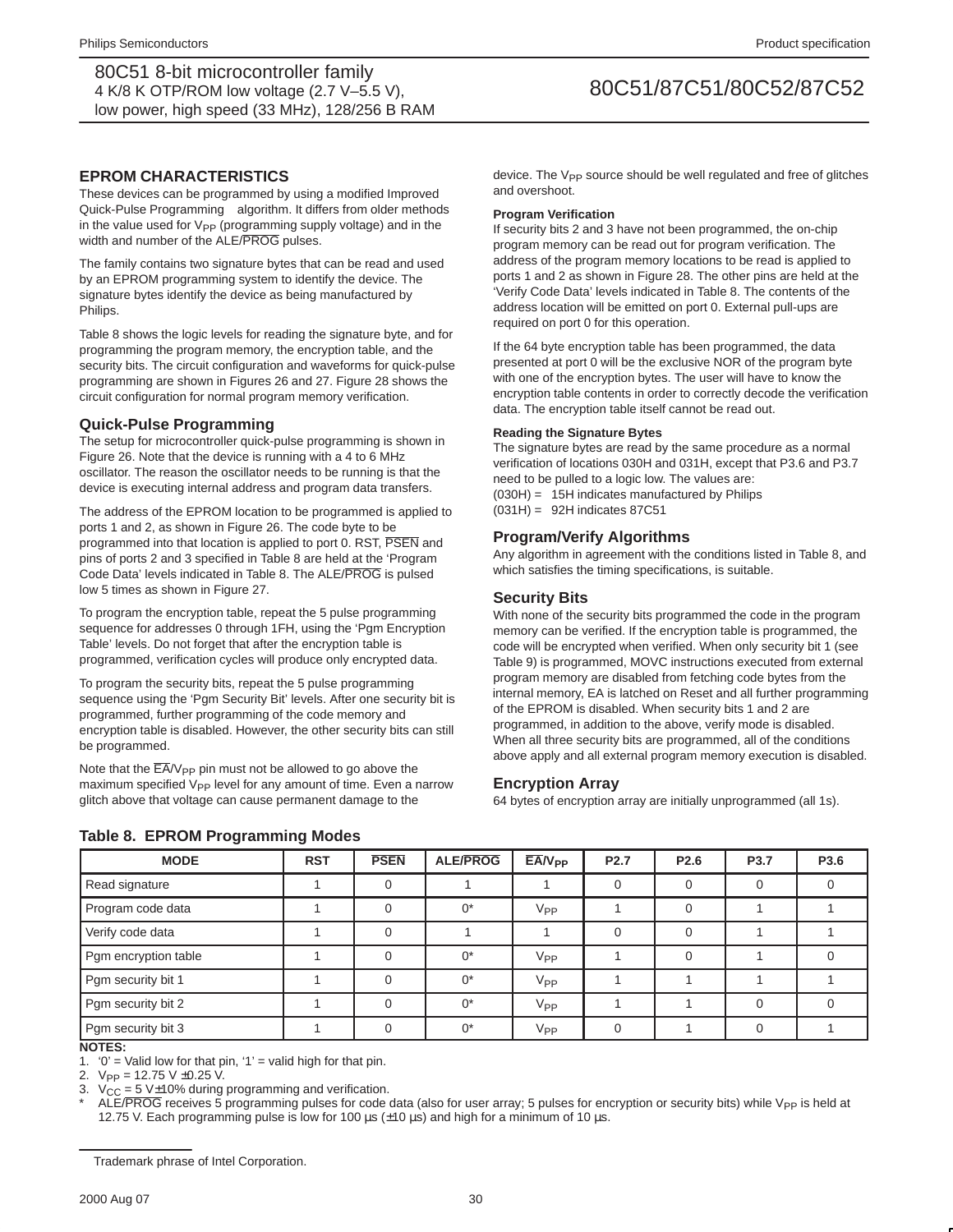# **Table 9. Program Security Bits for EPROM Devices**

| <b>PROGRAM LOCK BITS1, 2</b> |                 |                 |                 |                                                                                                                                                                                                                              |  |
|------------------------------|-----------------|-----------------|-----------------|------------------------------------------------------------------------------------------------------------------------------------------------------------------------------------------------------------------------------|--|
|                              | SB <sub>1</sub> | SB <sub>2</sub> | SB <sub>3</sub> | <b>PROTECTION DESCRIPTION</b>                                                                                                                                                                                                |  |
|                              | U               |                 | U               | No Program Security features enabled. (Code verify will still be encrypted by the Encryption Array if<br>programmed.)                                                                                                        |  |
|                              | P               |                 | U               | MOVC instructions executed from external program memory are disabled from fetching code bytes<br>from internal memory, $\overline{EA}$ is sampled and latched on Reset, and further programming of the EPROM<br>is disabled. |  |
| 3                            | P               | D               | U               | Same as 2, also verify is disabled.                                                                                                                                                                                          |  |
| Δ                            | D               | D               | P               | Same as 3, external execution is disabled. Internal data RAM is not accessible.                                                                                                                                              |  |

**NOTES:**

1. P – programmed. U – unprogrammed.

2. Any other combination of the security bits is not defined.



**Figure 26. Programming Configuration**



**Figure 27. PROG Waveform**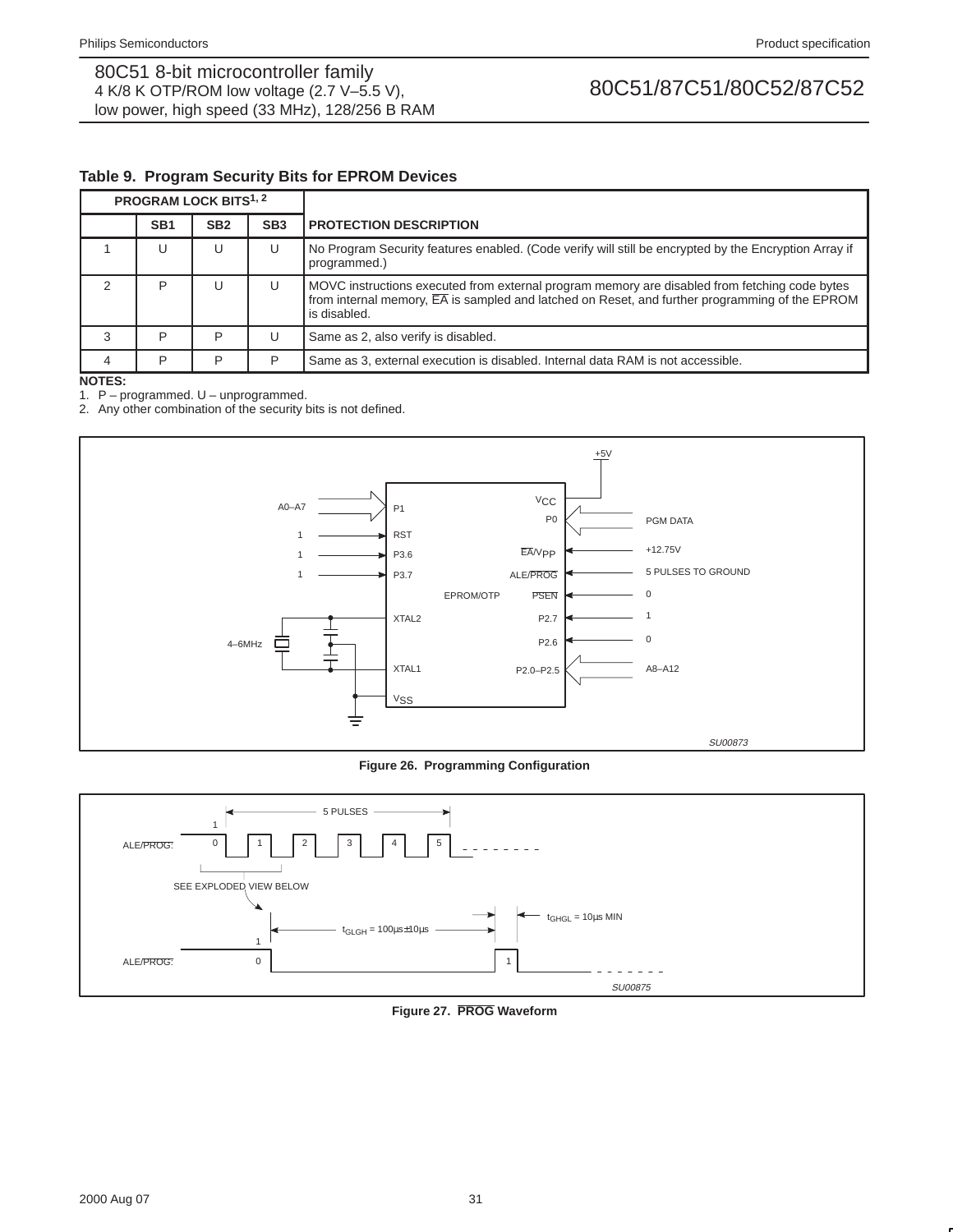

**Figure 28. Program Verification**

# **EPROM PROGRAMMING AND VERIFICATION CHARACTERISTICS**

 $T_{amb} = 21^{\circ}$ C to +27°C,  $V_{CC} = 5$  V $\pm$ 10%, V<sub>SS</sub> = 0 V (See Figure 29)

| <b>SYMBOL</b>     | <b>PARAMETER</b>                      | <b>MIN</b>     | <b>MAX</b>      | <b>UNIT</b> |
|-------------------|---------------------------------------|----------------|-----------------|-------------|
| $V_{\mathsf{PP}}$ | Programming supply voltage            | 12.5           | 13.0            | $\vee$      |
| <b>I</b> pp       | Programming supply current            |                | 50 <sup>1</sup> | mA          |
| $1/t_{CLCL}$      | Oscillator frequency                  | $\overline{4}$ | 6               | <b>MHz</b>  |
| t <sub>AVGL</sub> | Address setup to PROG low             | $48t_{CLCL}$   |                 |             |
| t <sub>GHAX</sub> | Address hold after PROG               | $48t_{CLCL}$   |                 |             |
| <sup>t</sup> DVGL | Data setup to PROG low                | $48t_{CLCL}$   |                 |             |
| <sup>t</sup> GHDX | Data hold after PROG                  | $48t_{CLCL}$   |                 |             |
| <sup>t</sup> EHSH | P2.7 (ENABLE) high to V <sub>PP</sub> | $48t_{CLCL}$   |                 |             |
| t <sub>SHGL</sub> | V <sub>PP</sub> setup to PROG low     | 10             |                 | μs          |
| t <sub>GHSL</sub> | V <sub>PP</sub> hold after PROG       | 10             |                 | μs          |
| <sup>t</sup> GLGH | <b>PROG</b> width                     | 90             | 110             | μs          |
| t <sub>AVQV</sub> | Address to data valid                 |                | $48t_{CLCL}$    |             |
| <sup>t</sup> ELQZ | <b>ENABLE</b> low to data valid       |                | $48t_{CLCL}$    |             |
| <sup>t</sup> EHQZ | Data float after <b>ENABLE</b>        | $\mathbf 0$    | $48t_{CLCL}$    |             |
| <sup>t</sup> GHGL | PROG high to PROG low                 | 10             |                 | μs          |

**NOTE:**

1. Not tested.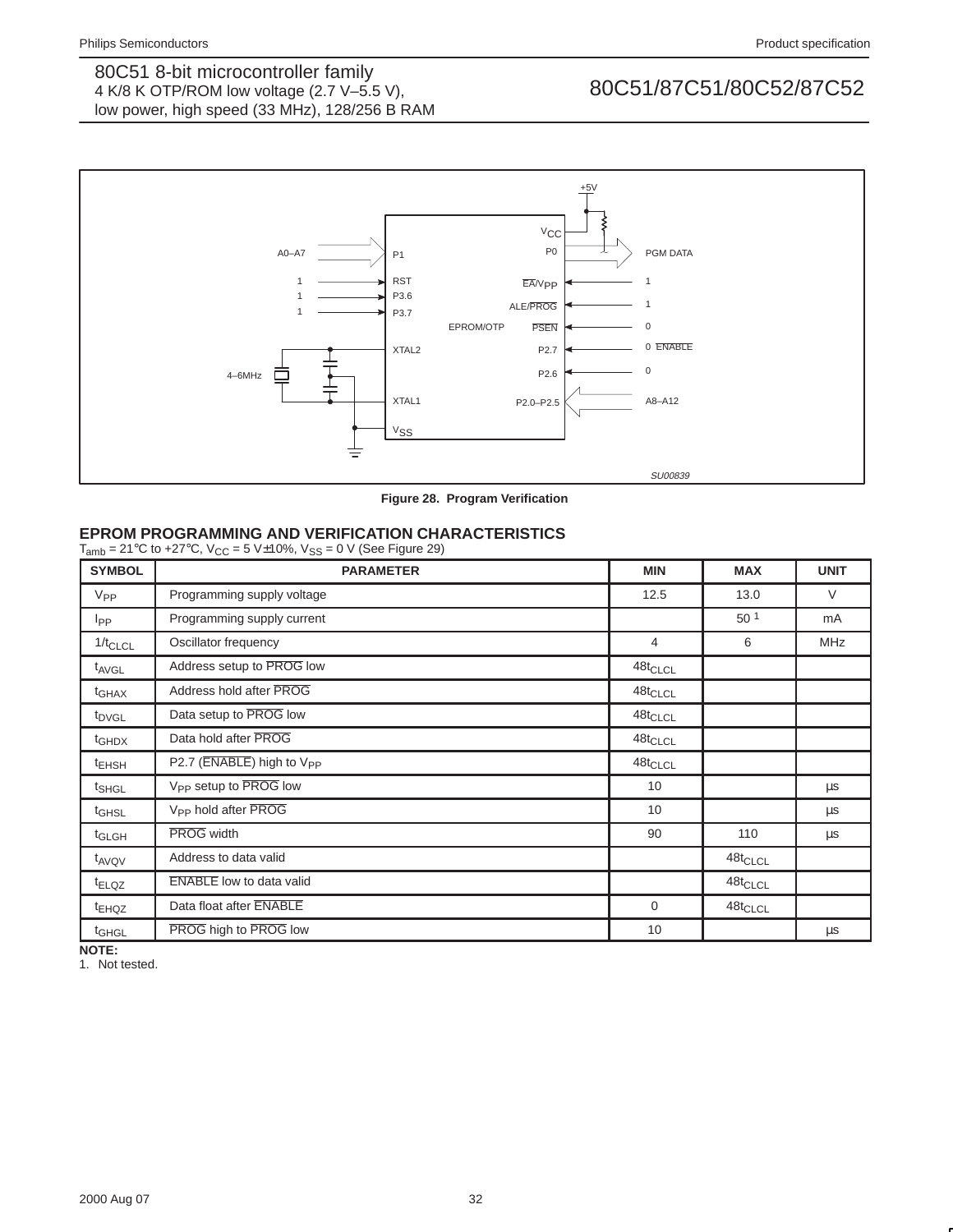

### **NOTES:**

FOR PROGRAMMING CONFIGURATION SEE FIGURE 26. FOR VERIFICATION CONDITIONS SEE FIGURE 28.

\*\* SEE TABLE 8.



# **MASK ROM DEVICES**

### **Security Bits**

With none of the security bits programmed the code in the program memory can be verified. If the encryption table is programmed, the code will be encrypted when verified. When only security bit 1 (see Table 10) is programmed, MOVC instructions executed from external program memory are disabled from fetching code bytes

from the internal memory, EA is latched on Reset and all further programming of the EPROM is disabled. When security bits 1 and 2 are programmed, in addition to the above, verify mode is disabled.

### **Encryption Array**

64 bytes of encryption array are initially unprogrammed (all 1s).

| <b>PROGRAM LOCK BITS1, 2</b> |                 |                 |                                                                                                                                                                                                              |
|------------------------------|-----------------|-----------------|--------------------------------------------------------------------------------------------------------------------------------------------------------------------------------------------------------------|
|                              | SB <sub>1</sub> | SB <sub>2</sub> | <b>PROTECTION DESCRIPTION</b>                                                                                                                                                                                |
|                              |                 |                 | No Program Security features enabled.<br>(Code verify will still be encrypted by the Encryption Array if programmed.)                                                                                        |
|                              |                 |                 | MOVC instructions executed from external program memory are disabled from fetching code bytes from<br>internal memory, EA is sampled and latched on Reset, and further programming of the EPROM is disabled. |

# **Table 10. Program Security Bits**

### **NOTES:**

1. P – programmed. U – unprogrammed.

2. Any other combination of the security bits is not defined.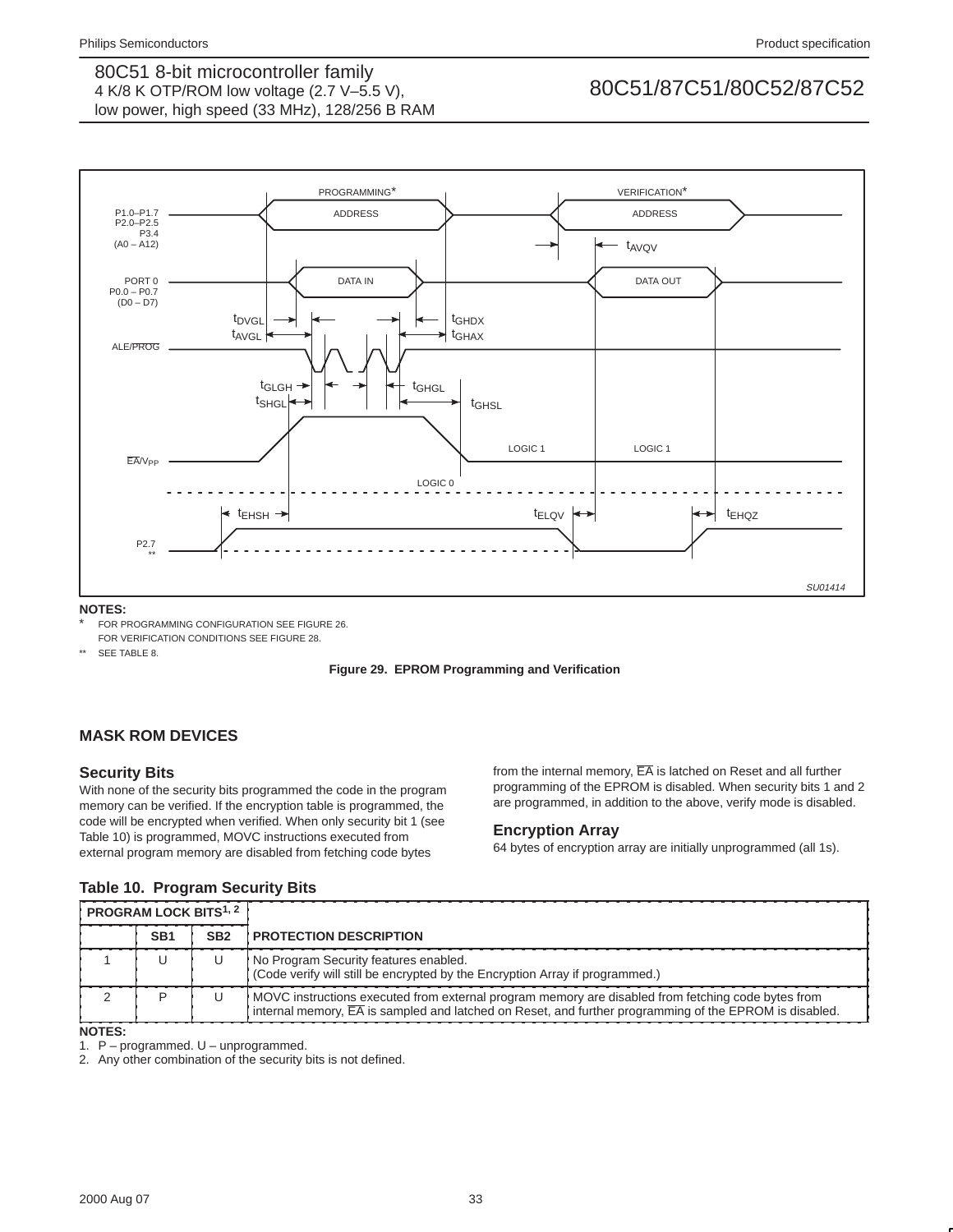### **80C51 ROM CODE SUBMISSION**

When submitting ROM code for the 80C51, the following must be specified:

- 1. 4k byte user ROM data
- 2. 64 byte ROM encryption key
- 3. ROM security bits.

| <b>ADDRESS</b> | <b>CONTENT</b> | BIT(S) | <b>COMMENT</b>            |
|----------------|----------------|--------|---------------------------|
| 0000H to OFFFH | <b>DATA</b>    | 7:0    | User ROM Data             |
| 1000H to 103FH | <b>KEY</b>     | 7:0    | <b>ROM Encryption Key</b> |
| 1040H          | <b>SEC</b>     |        | <b>ROM Security Bit 1</b> |
| 1040H          | <b>SEC</b>     |        | <b>ROM Security Bit 2</b> |

**Security Bit 1:** When programmed, this bit has two effects on masked ROM parts:

1. External MOVC is disabled, and

2. EA is latched on Reset.

**Security Bit 2:** When programmed, this bit inhibits Verify User ROM.

**NOTE:** Security Bit 2 cannot be enabled unless Security Bit 1 is enabled.

If the ROM Code file does not include the options, the following information must be included with the ROM code.

|             |                  |                                 |            |                 | For each of the following, check the appropriate box, and send to Philips along with the code: |
|-------------|------------------|---------------------------------|------------|-----------------|------------------------------------------------------------------------------------------------|
|             |                  | Security Bit #1: $\Box$ Enabled |            | $\Box$ Disabled |                                                                                                |
|             | Security Bit #2: | $\Box$ Enabled                  |            | $\Box$ Disabled |                                                                                                |
| Encryption: |                  | $\Box$ No                       | $\Box$ Yes |                 | If Yes, must send key file.                                                                    |

### **80C52 ROM CODE SUBMISSION**

When submitting ROM code for the 80C52, the following must be specified:

1. 8k byte user ROM data

2. 64 byte ROM encryption key

3. ROM security bits.

| <b>ADDRESS</b> | <b>CONTENT</b> | BIT(S) | <b>COMMENT</b>            |
|----------------|----------------|--------|---------------------------|
| 0000H to 1FFFH | <b>DATA</b>    | 7:0    | User ROM Data             |
| 2000H to 203FH | KEY            | 7:0    | <b>ROM Encryption Key</b> |
| 2040H          | <b>SEC</b>     |        | <b>ROM Security Bit 1</b> |
| 2040H          | <b>SEC</b>     |        | <b>ROM Security Bit 2</b> |

**Security Bit 1:** When programmed, this bit has two effects on masked ROM parts:

1. External MOVC is disabled, and

2. EA is latched on Reset.

**Security Bit 2:** When programmed, this bit inhibits Verify User ROM.

**NOTE:** Security Bit 2 cannot be enabled unless Security Bit 1 is enabled.

If the ROM Code file does not include the options, the following information must be included with the ROM code.

|                  |                                 |                 | For each of the following, check the appropriate box, and send to Philips along with the code: |
|------------------|---------------------------------|-----------------|------------------------------------------------------------------------------------------------|
|                  | Security Bit #1: $\Box$ Enabled | $\Box$ Disabled |                                                                                                |
| Security Bit #2: | $\Box$ Enabled                  | $\Box$ Disabled |                                                                                                |
| Encryption:      | $\Box$ No                       | $\Box$ Yes      | If Yes, must send key file.                                                                    |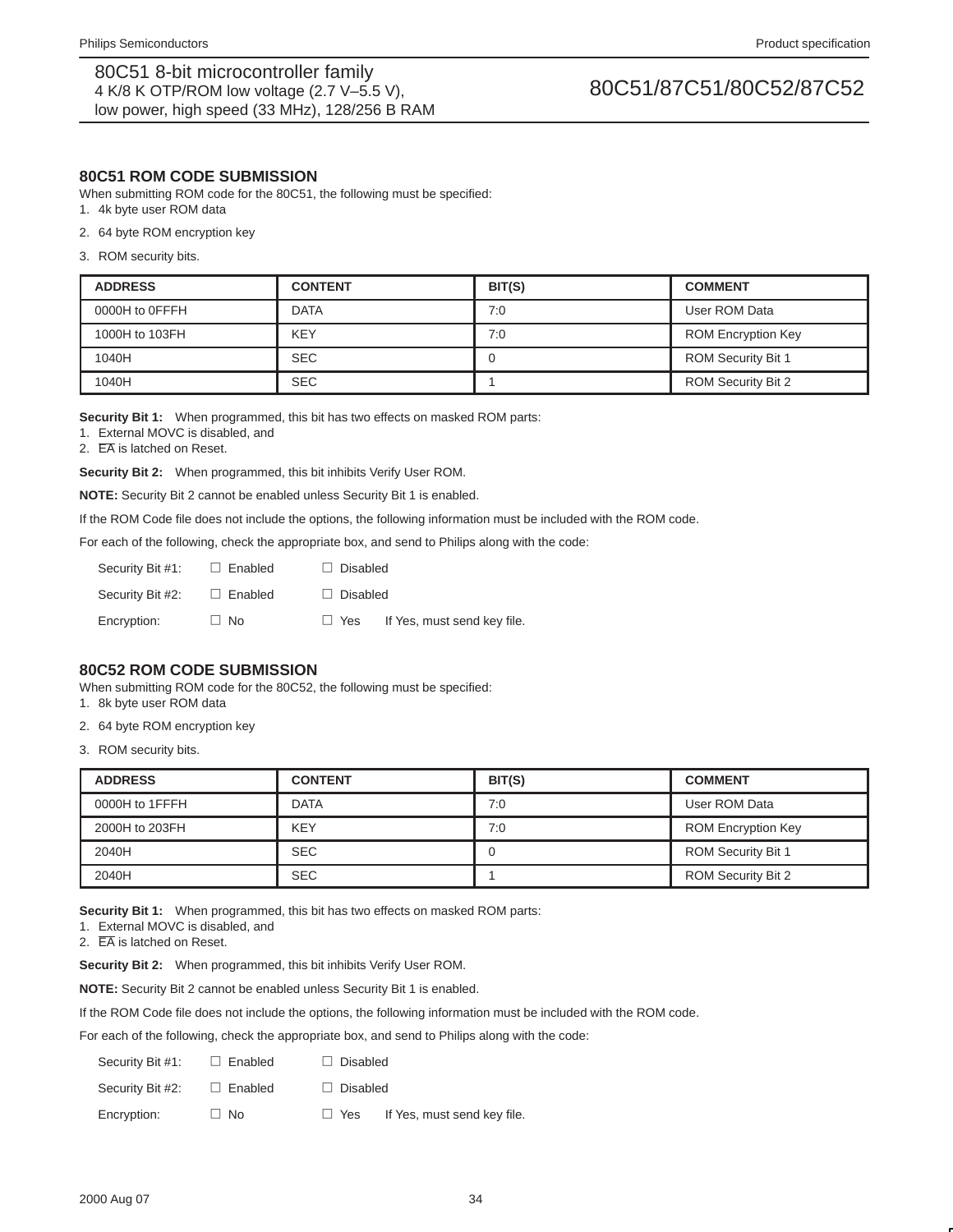

| × | ٧<br>v<br>٧ |
|---|-------------|

1. Plastic or metal protrusions of 0.25 mm maximum per side are not included.

| <b>OUTLINE</b> | <b>REFERENCES</b> |              |             | <b>EUROPEAN</b> | <b>ISSUE DATE</b> |                             |
|----------------|-------------------|--------------|-------------|-----------------|-------------------|-----------------------------|
| <b>VERSION</b> | <b>IEC</b>        | <b>JEDEC</b> | <b>EIAJ</b> |                 | <b>PROJECTION</b> |                             |
| SOT129-1       | 051G08            | MO-015       | SC-511-40   |                 | $\bigcirc$        | $-95 - 01 - 14$<br>99-12-27 |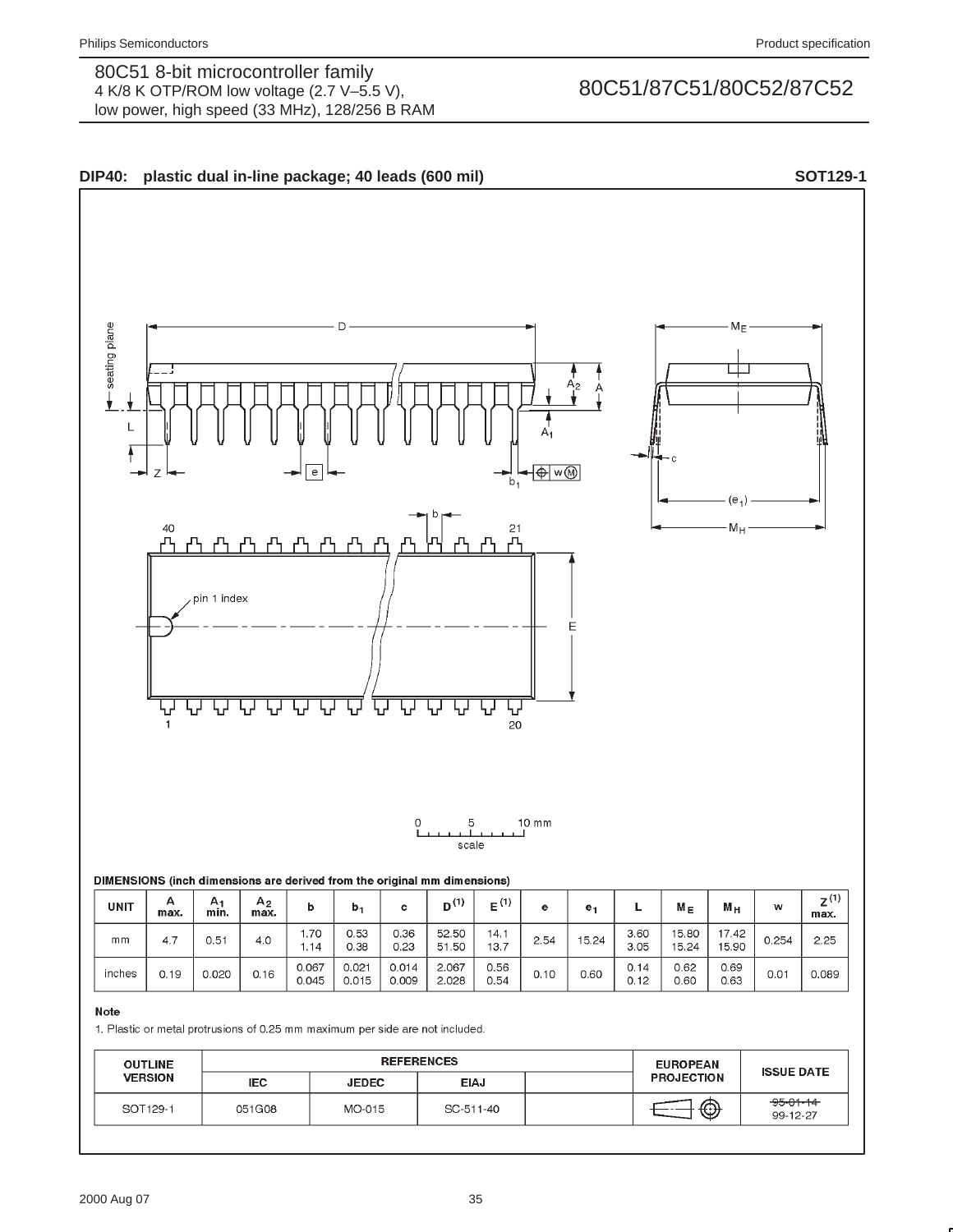



| <b>OUTLINE</b> | <b>REFERENCES</b> |              |             | <b>EUROPEAN</b> | <b>ISSUE DATE</b> |                             |
|----------------|-------------------|--------------|-------------|-----------------|-------------------|-----------------------------|
| <b>VERSION</b> | <b>IEC</b>        | <b>JEDEC</b> | <b>EIAJ</b> |                 | <b>PROJECTION</b> |                             |
| SOT187-2       | 112E10            | MO-047       |             |                 | $\bigoplus$       | $-97 - 12 - 16$<br>99-12-27 |
|                |                   |              |             |                 |                   |                             |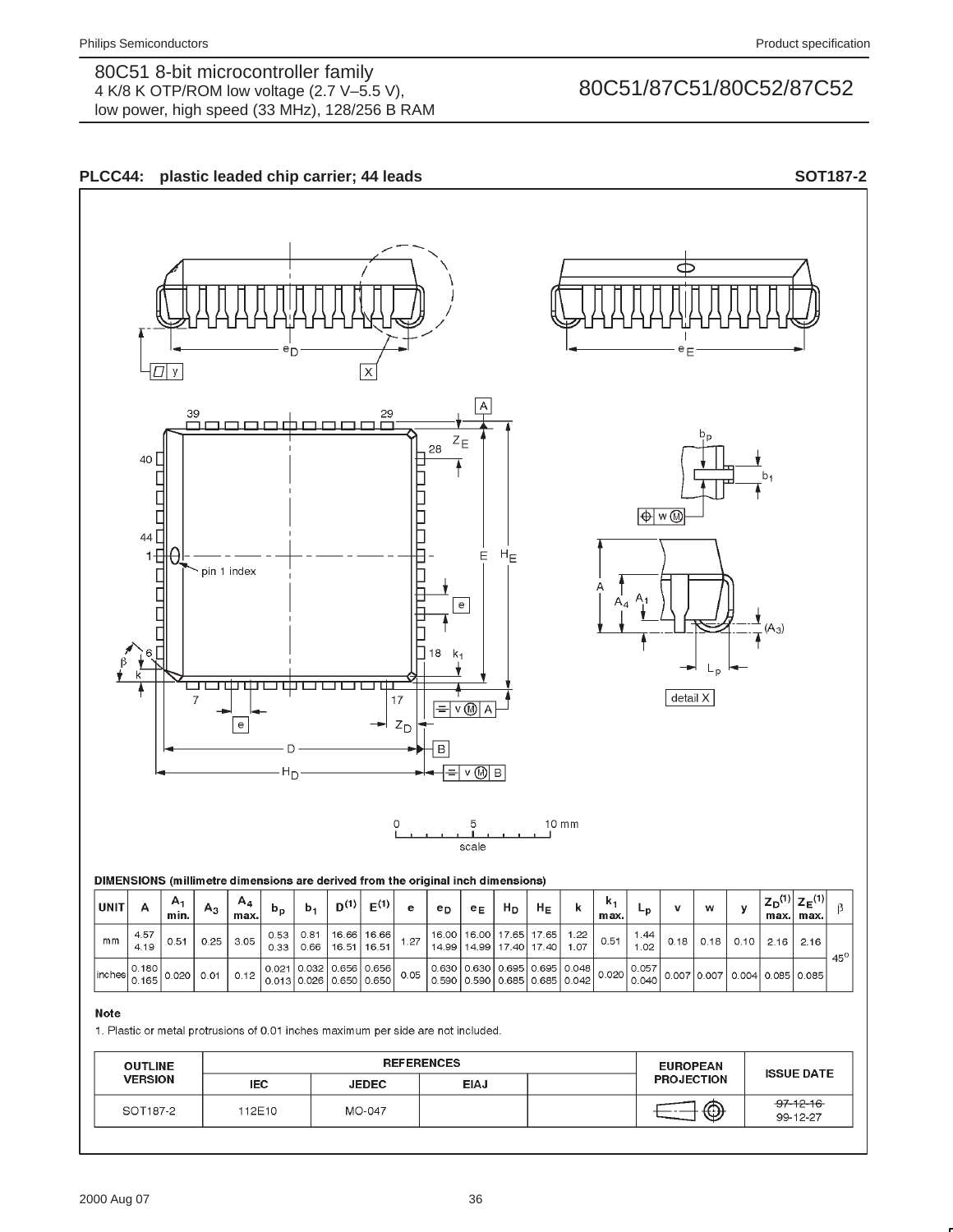